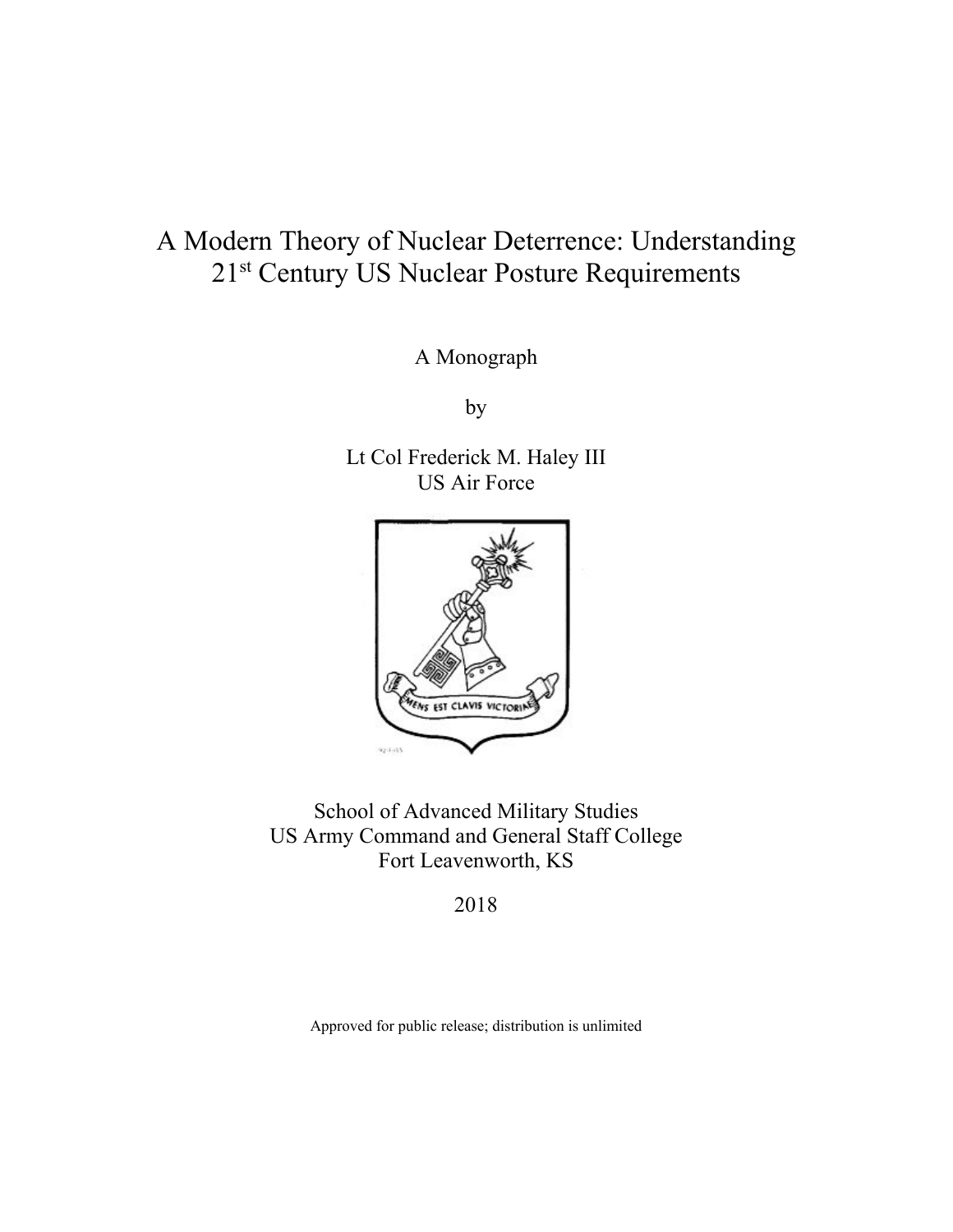|                                                                                                                                                                                                                                                                                                                                                                                                                                                                                                                                                                                                                                                                                                                                                                                                                                                                                                                                                                | <b>REPORT DOCUMENTATION PAGE</b>   |                                                                                                  | Form Approved<br>OMB No. 0704-0188   |                                      |                                                              |
|----------------------------------------------------------------------------------------------------------------------------------------------------------------------------------------------------------------------------------------------------------------------------------------------------------------------------------------------------------------------------------------------------------------------------------------------------------------------------------------------------------------------------------------------------------------------------------------------------------------------------------------------------------------------------------------------------------------------------------------------------------------------------------------------------------------------------------------------------------------------------------------------------------------------------------------------------------------|------------------------------------|--------------------------------------------------------------------------------------------------|--------------------------------------|--------------------------------------|--------------------------------------------------------------|
| Public reporting burden for this collection of information is estimated to average 1 hour per response, including the time for reviewing instructions, searching existing data sources, gathering and maintaining<br>the data needed, and completing and reviewing this collection of information. Send comments regarding this burden estimate or any other aspect of this collection of information, including suggestions for<br>reducing this burden to Department of Defense, Washington Headquarters Services, Directorate for Information Operations and Reports (0704-0188), 1215 Jefferson Davis Highway, Suite 1204, Arlington, VA<br>22202-4302. Respondents should be aware that notwithstanding any other provision of law, no person shall be subject to any penalty for failing to comply with a collection of information if it does not display a<br>currently valid OMB control number. PLEASE DO NOT RETURN YOUR FORM TO THE ABOVE ADDRESS. |                                    |                                                                                                  |                                      |                                      |                                                              |
| 1. REPORT DATE (DD-MM-YYYY)                                                                                                                                                                                                                                                                                                                                                                                                                                                                                                                                                                                                                                                                                                                                                                                                                                                                                                                                    |                                    | 2. REPORT TYPE                                                                                   |                                      |                                      | 3. DATES COVERED (From - To)                                 |
| 12-04-2018                                                                                                                                                                                                                                                                                                                                                                                                                                                                                                                                                                                                                                                                                                                                                                                                                                                                                                                                                     |                                    | <b>SAMS</b> Monograph                                                                            |                                      |                                      | July 2017-April 2018                                         |
| <b>4. TITLE AND SUBTITLE</b>                                                                                                                                                                                                                                                                                                                                                                                                                                                                                                                                                                                                                                                                                                                                                                                                                                                                                                                                   |                                    |                                                                                                  |                                      |                                      | <b>5a. CONTRACT NUMBER</b>                                   |
| Requirements                                                                                                                                                                                                                                                                                                                                                                                                                                                                                                                                                                                                                                                                                                                                                                                                                                                                                                                                                   |                                    | A Modern Theory of Nuclear Deterrence: Understanding 21 <sup>st</sup> Century US Nuclear Posture |                                      |                                      | <b>5b. GRANT NUMBER</b>                                      |
|                                                                                                                                                                                                                                                                                                                                                                                                                                                                                                                                                                                                                                                                                                                                                                                                                                                                                                                                                                |                                    |                                                                                                  |                                      |                                      | <b>5c. PROGRAM ELEMENT NUMBER</b>                            |
| 6. AUTHOR(S)                                                                                                                                                                                                                                                                                                                                                                                                                                                                                                                                                                                                                                                                                                                                                                                                                                                                                                                                                   |                                    |                                                                                                  |                                      |                                      | <b>5d. PROJECT NUMBER</b>                                    |
|                                                                                                                                                                                                                                                                                                                                                                                                                                                                                                                                                                                                                                                                                                                                                                                                                                                                                                                                                                |                                    | Lieutenant Colonel Frederick M. Haley III, United States Air Force                               |                                      |                                      | <b>5e. TASK NUMBER</b>                                       |
|                                                                                                                                                                                                                                                                                                                                                                                                                                                                                                                                                                                                                                                                                                                                                                                                                                                                                                                                                                |                                    |                                                                                                  |                                      |                                      | 5f. WORK UNIT NUMBER                                         |
| 7. PERFORMING ORGANIZATION NAME(S) AND ADDRESS(ES)<br>School of Advanced Military Studies (SAMS)<br>201 Reynolds Avenue<br>Fort Leavenworth, KS 66027-2134                                                                                                                                                                                                                                                                                                                                                                                                                                                                                                                                                                                                                                                                                                                                                                                                     |                                    |                                                                                                  |                                      |                                      | 8. PERFORMING ORGANIZATION REPORT<br><b>NUMBER</b>           |
| 9. SPONSORING / MONITORING AGENCY NAME(S) AND ADDRESS(ES)<br>Command and General Staff College<br>731 McClellan Avenue                                                                                                                                                                                                                                                                                                                                                                                                                                                                                                                                                                                                                                                                                                                                                                                                                                         |                                    |                                                                                                  |                                      |                                      | 10. SPONSOR/MONITOR'S ACRONYM(S)<br>CGSC                     |
| Fort Leavenworth, KS 66027-1350                                                                                                                                                                                                                                                                                                                                                                                                                                                                                                                                                                                                                                                                                                                                                                                                                                                                                                                                |                                    |                                                                                                  |                                      |                                      | <b>11. SPONSOR/MONITOR'S REPORT</b><br><b>NUMBER(S)</b>      |
| <b>12. DISTRIBUTION / AVAILABILITY STATEMENT</b><br>Approved for Public Release; Distribution Unlimited<br><b>13. SUPPLEMENTARY NOTES</b>                                                                                                                                                                                                                                                                                                                                                                                                                                                                                                                                                                                                                                                                                                                                                                                                                      |                                    |                                                                                                  |                                      |                                      |                                                              |
| 14. ABSTRACT<br>This monograph explores modern ideas on nuclear deterrence by reviewing, assessing, and synthesizing the history of<br>nuclear strategic thought. The historical review of deterrence reveals nuclear deterrence theory to be obscure. By<br>synthesizing mainstream strategic logic, the author offers a concise, general theory of nuclear deterrence. This theory<br>highlights adaptability as a defining requisite for the nuclear force posture. Nuclear force characteristics that serve<br>adaptability include survivability, suitable range, ability to forward deploy, prompt response capability, variable payloads,<br>assorted weapon yields, and high delivery accuracy. These characteristics are then used as an assessment framework for the<br>present and planned US nuclear posture.                                                                                                                                      |                                    |                                                                                                  |                                      |                                      |                                                              |
| <b>15. SUBJECT TERMS</b><br>Nuclear Deterrence Theory, Nuclear Modernization, Nuclear Posture                                                                                                                                                                                                                                                                                                                                                                                                                                                                                                                                                                                                                                                                                                                                                                                                                                                                  |                                    |                                                                                                  |                                      |                                      |                                                              |
| <b>16. SECURITY CLASSIFICATION OF:</b>                                                                                                                                                                                                                                                                                                                                                                                                                                                                                                                                                                                                                                                                                                                                                                                                                                                                                                                         |                                    |                                                                                                  | <b>17. LIMITATION</b><br>OF ABSTRACT | <b>18. NUMBER</b><br><b>OF PAGES</b> | <b>19a. NAME OF RESPONSIBLE</b><br><b>PERSON</b>             |
| a. REPORT<br>Unclassified                                                                                                                                                                                                                                                                                                                                                                                                                                                                                                                                                                                                                                                                                                                                                                                                                                                                                                                                      | <b>b. ABSTRACT</b><br>Unclassified | c. THIS PAGE<br>Unclassified                                                                     |                                      |                                      | 19b. TELEPHONE NUMBER (include<br>area code)<br>919-922-2779 |
|                                                                                                                                                                                                                                                                                                                                                                                                                                                                                                                                                                                                                                                                                                                                                                                                                                                                                                                                                                |                                    |                                                                                                  |                                      |                                      | Standard Form 298 (Rev. 8-98)                                |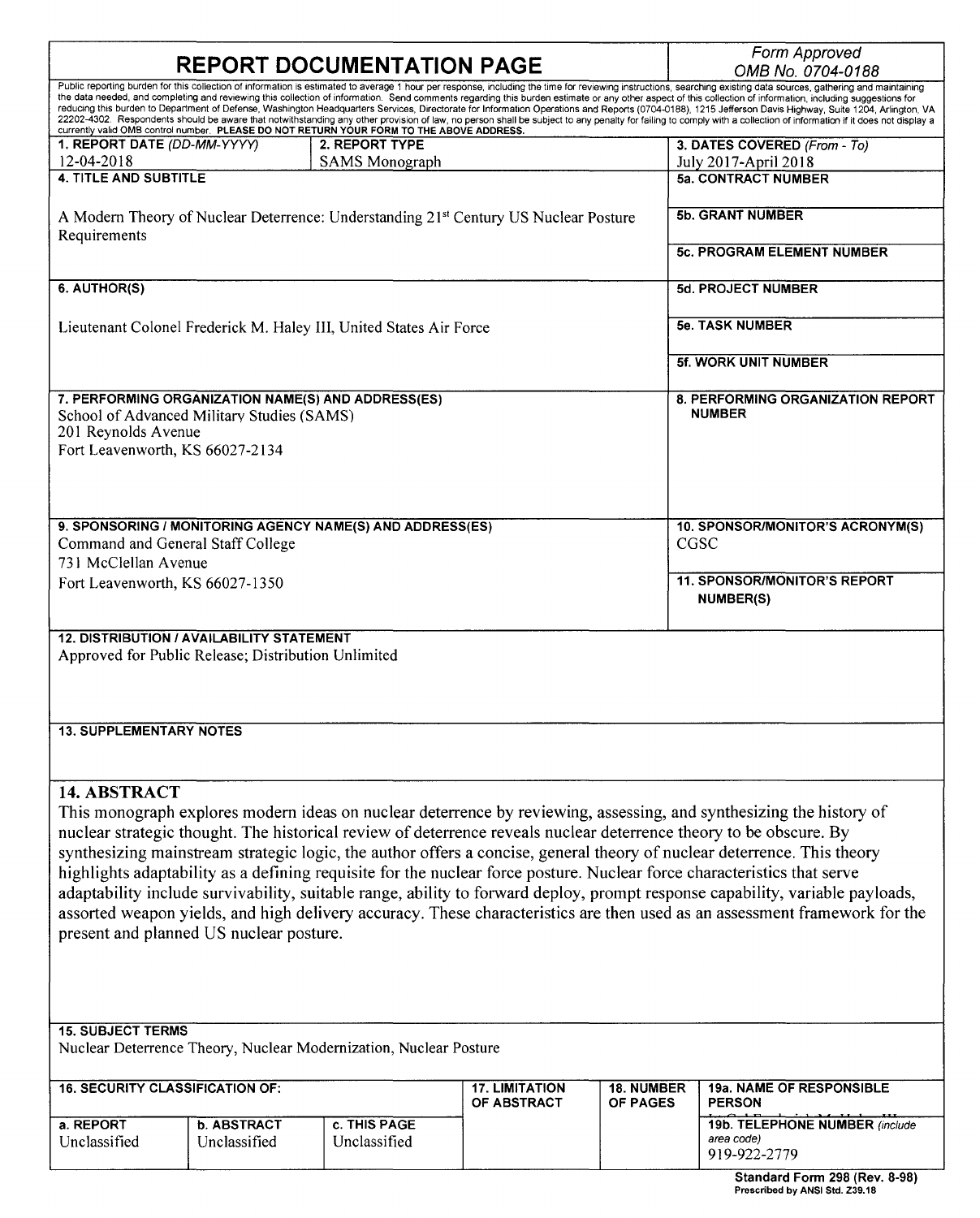### Monograph Approval Page

Name of Candidate: Lt Col Frederick M. Haley III

Monograph Title: A Modern Theory of Nuclear Deterrence: Understanding 21<sup>st</sup> Century US Nuclear Posture Requirements

Approved by:

\_\_\_\_\_\_\_\_\_\_\_\_\_\_\_\_\_\_\_\_\_\_\_\_\_\_\_\_\_\_\_\_\_\_, Monograph Director

Barry M. Stentiford, PhD

\_\_\_\_\_\_\_\_\_\_\_\_\_\_\_\_\_\_\_\_\_\_\_\_\_\_\_\_\_\_\_\_\_\_, Seminar Leader

Christopher H. Robertson, COL

\_\_\_\_\_\_\_\_\_\_\_\_\_\_\_\_\_\_\_\_\_\_\_\_\_\_\_\_\_\_\_\_\_\_\_, Director, School of Advanced Military Studies James C. Markert, COL

Accepted this 24th day of May 2017 by:

\_\_\_\_\_\_\_\_\_\_\_\_\_\_\_\_\_\_\_\_\_\_\_\_\_\_\_\_\_\_\_\_\_\_\_, Director, Graduate Degree Programs Robert F. Baumann, PhD

The opinions and conclusions expressed herein are those of the student author and do not necessarily represent the views of the US Army Command and General Staff College or any other government agency. (References to this study should include the foregoing statement.)

Fair use determination or copyright permission has been obtained for the inclusion of pictures, maps, graphics, and any other works incorporated into this manuscript. A work of the United States Government is not subject to copyright, however further publication or sale of copyrighted images is not permissible.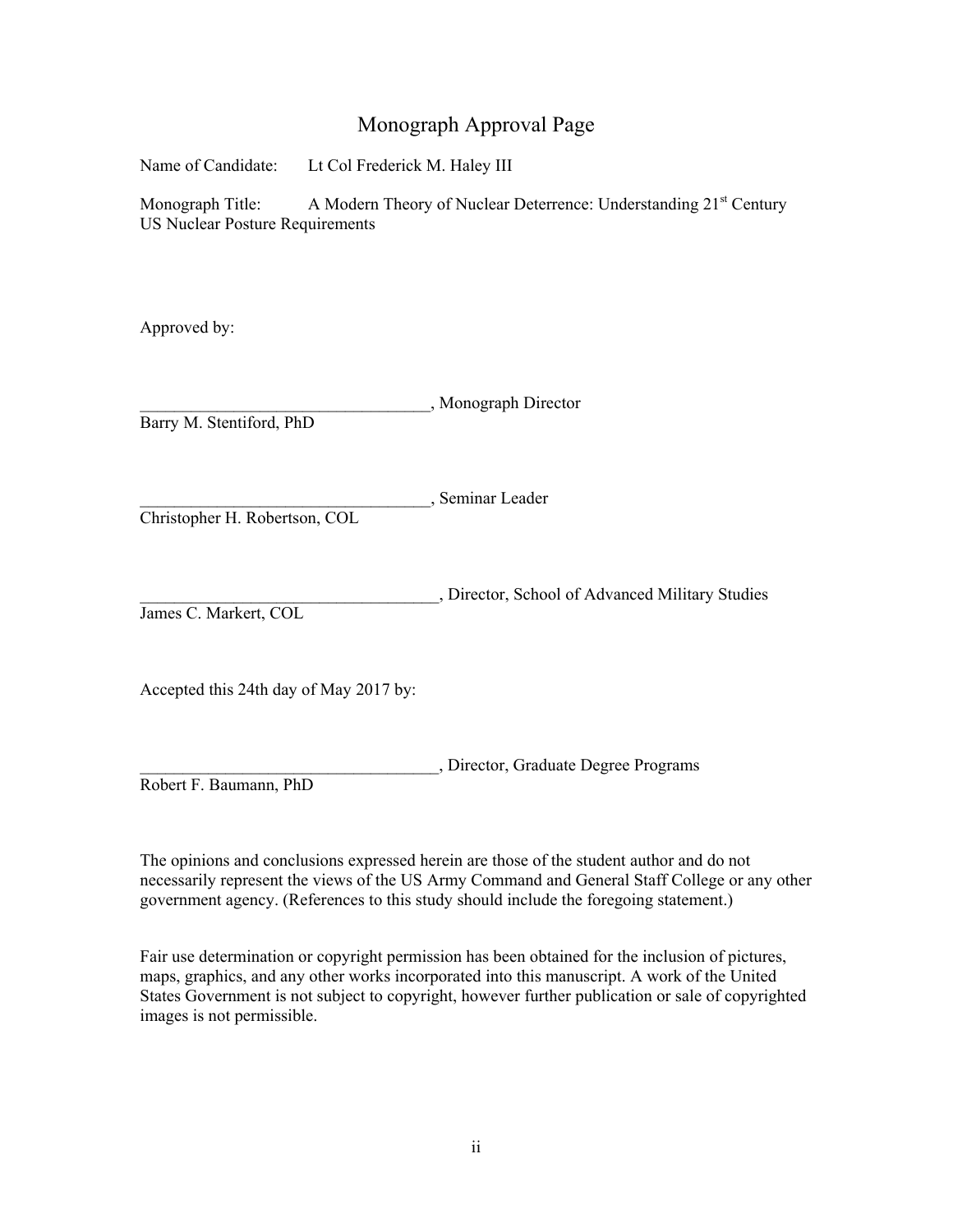#### Abstract

A Modern Theory of Nuclear Deterrence: Understanding 21<sup>st</sup> Century US Nuclear Posture Requirements, by Lt Col Frederick M. Haley III, US Air Force, 40 pages.

 synthesizing the history of nuclear strategic thought. A historical review of deterrence reveals This monograph explores modern ideas on nuclear deterrence by reviewing, assessing, and nuclear deterrence theory to be obscure. By synthesizing mainstream strategic logic, the author offers a concise, general theory of nuclear deterrence. This theory highlights adaptability as a defining requisite for the nuclear force posture. Nuclear force characteristics that serve adaptability include survivability, suitable range, ability to forward deploy, prompt response capability, variable payloads, assorted weapon yields, and high delivery accuracy. These characteristics are then used as an assessment framework for the present and planned US nuclear posture.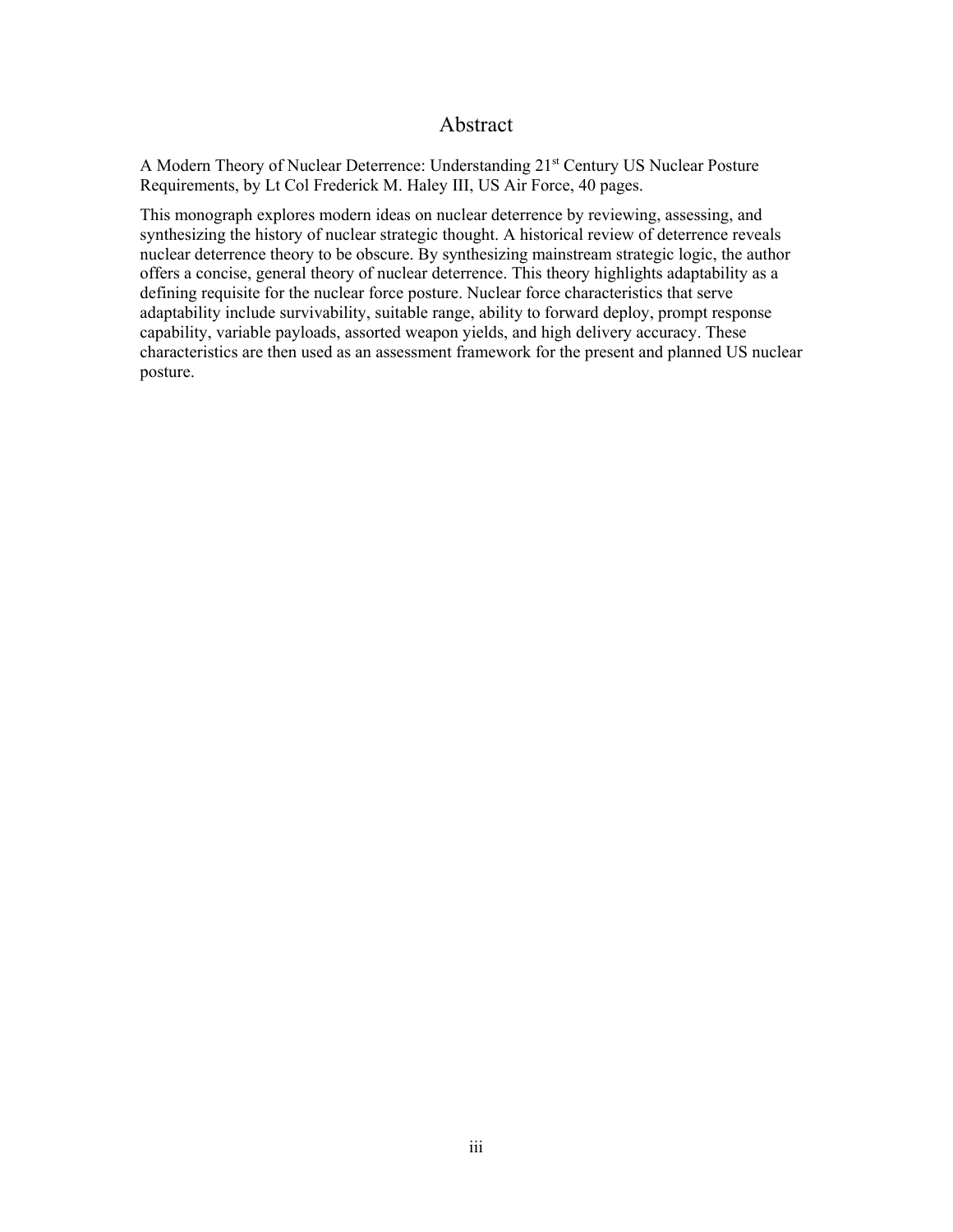| A Secure, Second-Strike Response Capability is Foundational to Nuclear Deterrence 26 |
|--------------------------------------------------------------------------------------|
|                                                                                      |
|                                                                                      |
|                                                                                      |
|                                                                                      |
|                                                                                      |

## Contents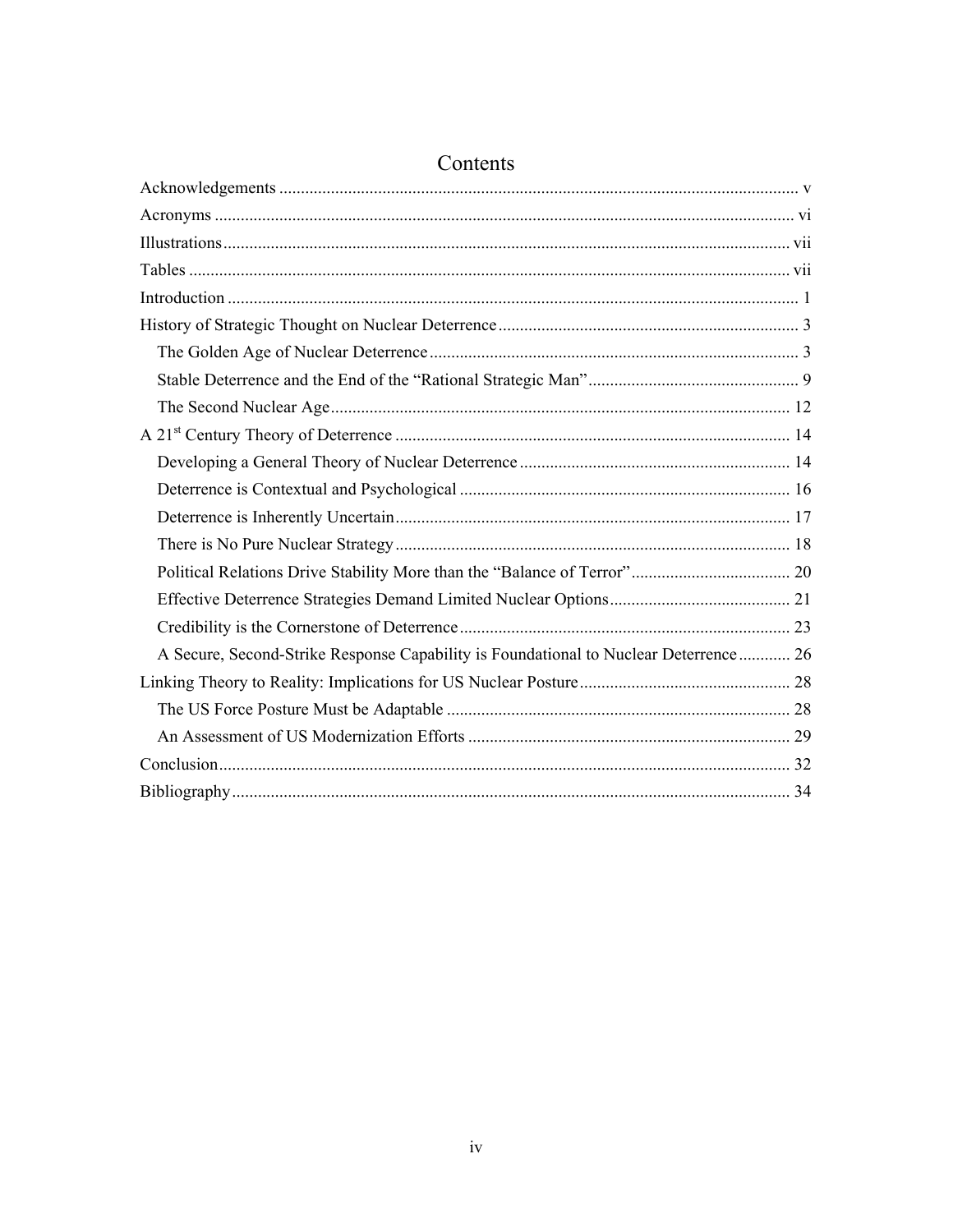### Acknowledgements

<span id="page-5-0"></span>Thanks to Dr. Stentiford for his mentoring and guidance throughout this project. I also thank my classmates in the Advanced Strategic Leadership Studies Program in the School of Advanced Military Studies at Fort Leavenworth. They have challenged my perspectives while providing plenty of welcome humor. Finally, I am thankful for my wife, Julie Noelle Haley, for her assistance in editing, her endless patience, and for her unwavering support.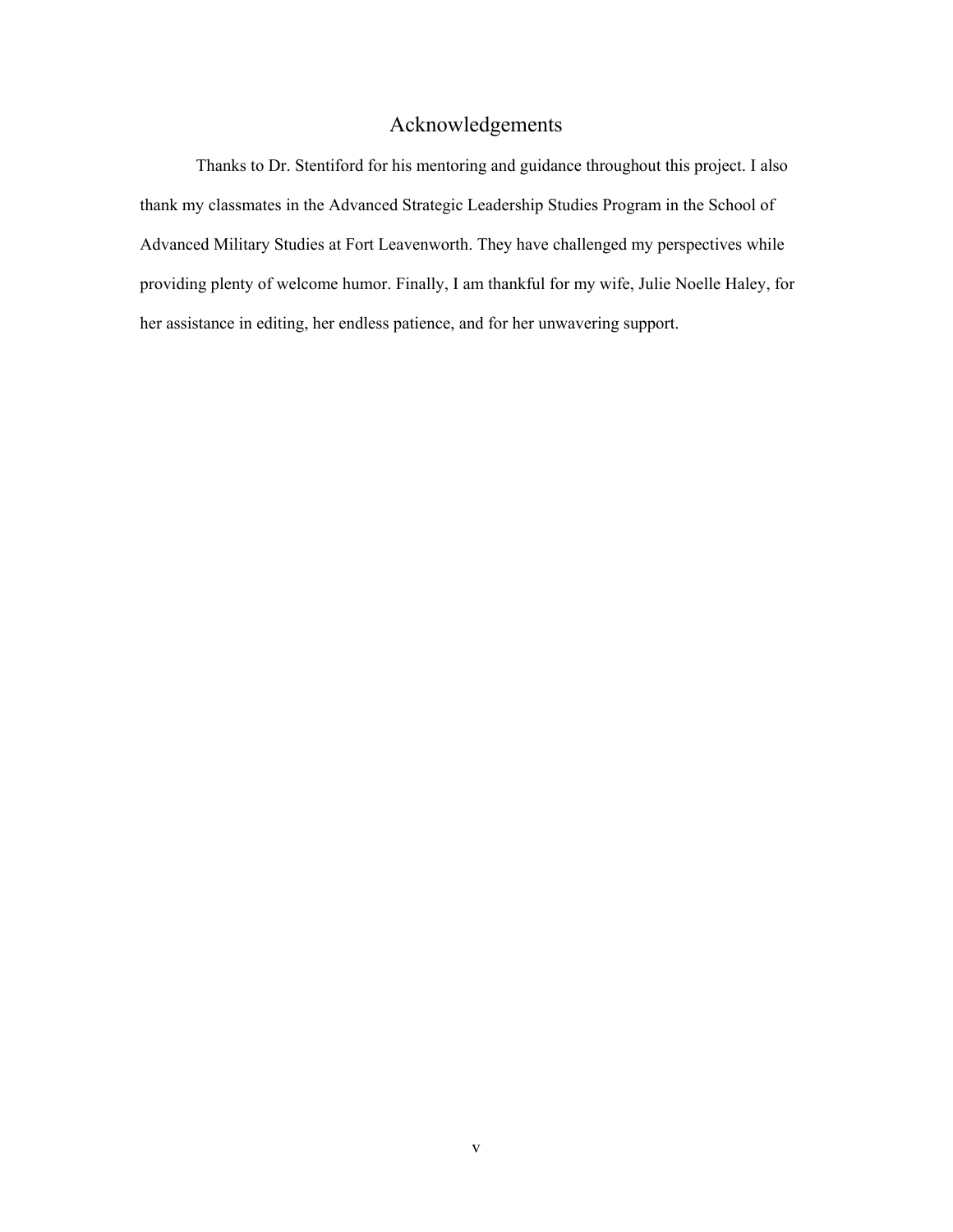## Acronyms

<span id="page-6-0"></span>

| A2/AD        | Anti-Access/Aerial Denial               |
|--------------|-----------------------------------------|
| <b>ALCM</b>  | Air-Launched Cruise Missile             |
| DoD          | Department of Defense                   |
| <b>DCA</b>   | Dual-Capable Aircraft                   |
| <b>GBSD</b>  | Ground-Based Strategic Deterrent        |
| <b>ICBM</b>  | Intercontinental Ballistic Missile      |
| <b>IRBM</b>  | Intermediate Range Ballistic Missiles   |
| <b>LRSO</b>  | Long-Range Stand Off (Cruise Missile)   |
| NPR.         | Nuclear Posture Review                  |
| <b>RAND</b>  | Research and Development (company name) |
| <b>SLBM</b>  | Submarine-Launched Ballistic Missiles   |
| <b>SSBN</b>  | <b>Ballistic Missile Submarines</b>     |
| <b>START</b> | <b>Strategic Arms Reduction Treaty</b>  |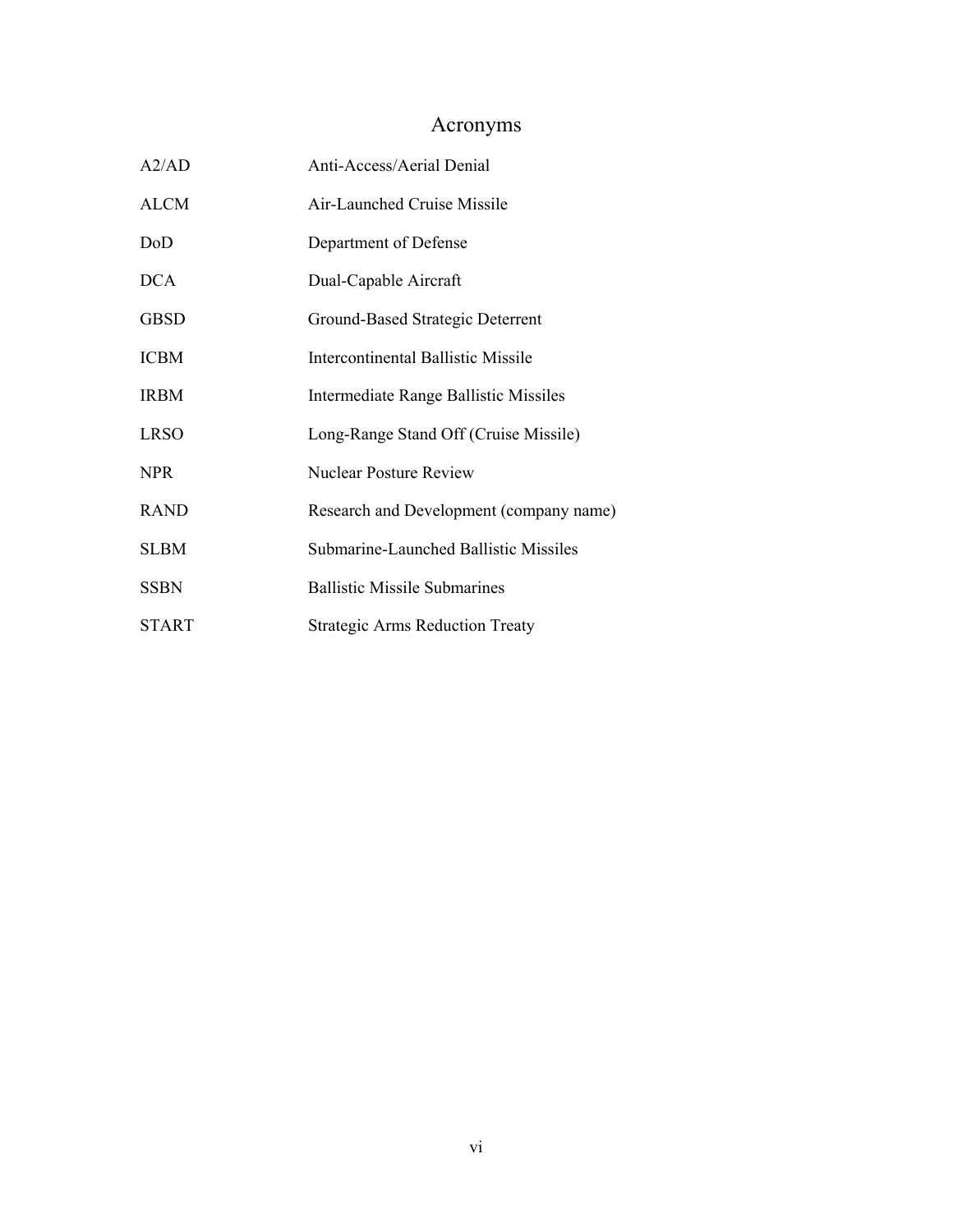## Illustrations

<span id="page-7-0"></span>

## Tables

| Table 1: Adaptability Characteristics of Current/Planned US Nuclear Capabilities 29 |  |
|-------------------------------------------------------------------------------------|--|
|                                                                                     |  |
|                                                                                     |  |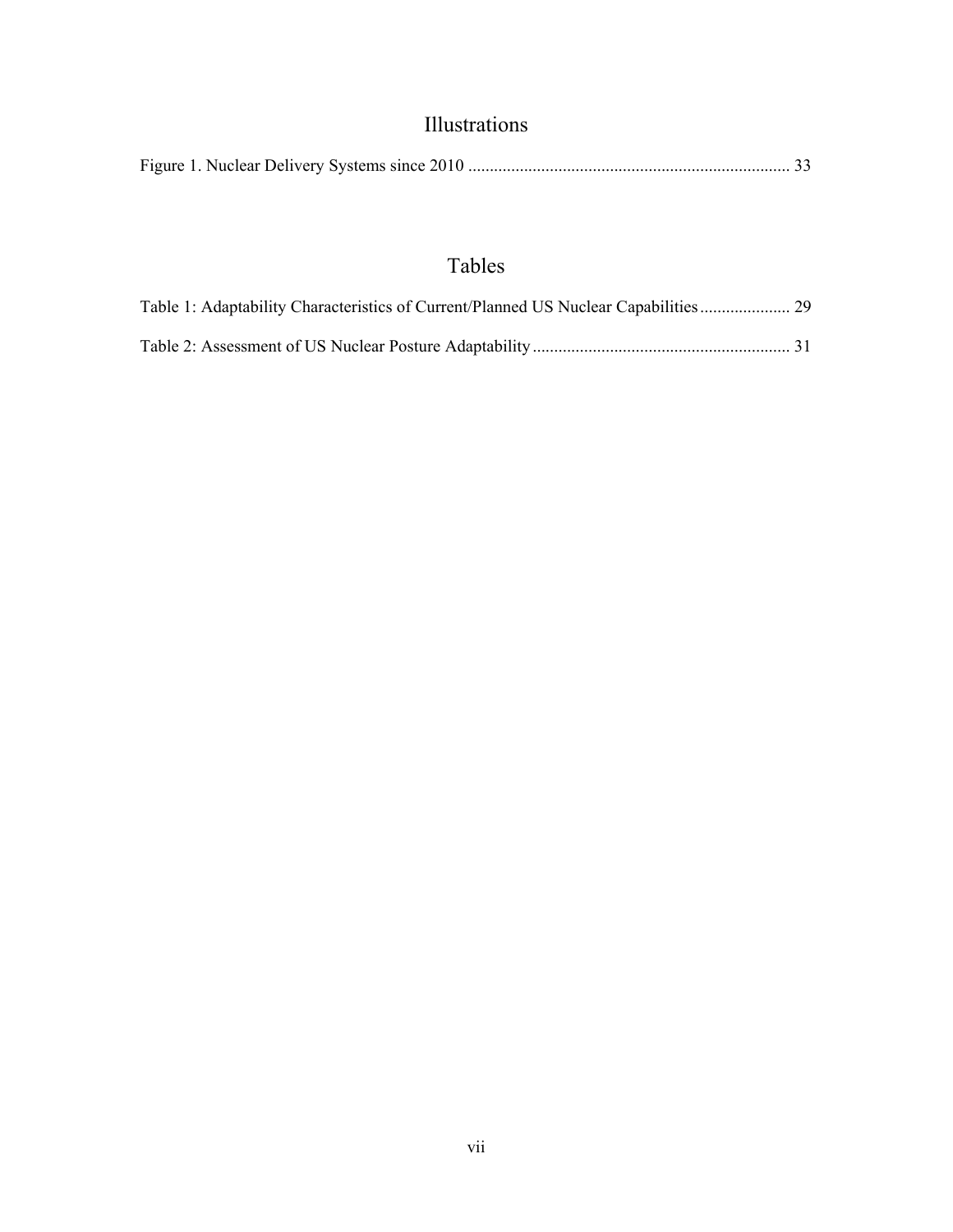#### Introduction

<span id="page-8-0"></span>[T]here is no appropriate view of nuclear weapons that one could adopt which would not make unreasonable demands upon our polity, and yet there is no sensible alternative to having them... The fact that we are unable to make sensible strategic decisions about nuclear weapons is simply a persisting feature of human existence… We are victims of our own success in the attempt to manage security.

—Colin S. Gray, *The Future of Strategy* 

the United States.<sup>3</sup> Nuclear deterrence is an obscure concept with resurging relevance. From the end of the Cold War through the beginning of the  $21<sup>st</sup>$  Century, Americans were infused with a sense of optimism making nuclear weapons appear unnecessary. Each presidential administration since 1994 published a Nuclear Posture Review (NPR) with a discernable trend of de-emphasis on the role of nuclear weapons in US defense strategy.<sup>1</sup> These aspirational policy goals assumed an increasingly benign threat environment than what has been realized. Since 2010, the destabilizing trend in the global security environment has reinvigorated interest in the nuclear force, making it the Department of Defense's "highest priority mission."2 The Donald Trump Administration affirmed this priority in the 2018 National Security Strategy which declared that the nuclear arsenal will continue to serve as the "foundation of the [US] strategy" to deter aggression against

If nuclear deterrence is not only relevant, but foundational to the US national security strategy, then a common understanding is essential for policy makers and members of the strategic planning community. Yet, there are numerous challenges to the concept of deterrence.

<sup>&</sup>lt;sup>1</sup> This trend is encapsulated in the 2010 NPR. See Department of Defense, 2010 Nuclear Posture Review, accessed December 19, 2017,

 [www.defense.gov/Portals/1/features/defenseReviews/NPR/2010\\_Nuclear\\_Posture\\_Review\\_Report.pdf.](www.defense.gov/Portals/1/features/defenseReviews/NPR/2010_Nuclear_Posture_Review_Report.pdf)

<sup>&</sup>lt;sup>2</sup> Ashton Carter, Remarks by Secretary Carter to troops at Minot Air Force Base, ND, September 26, 2016, accessed December 19, 2017,<https://www.defense.gov/News/Transcripts/Transcript>-View/Article/956079/remarksby.

<sup>3</sup> The White House, *2018 National Security Strategy*, accessed December 20, 2017, <https://www.whitehouse.gov/wp-content/uploads/2017/12/NSS-Final-12-18-2017-0905.pdf>.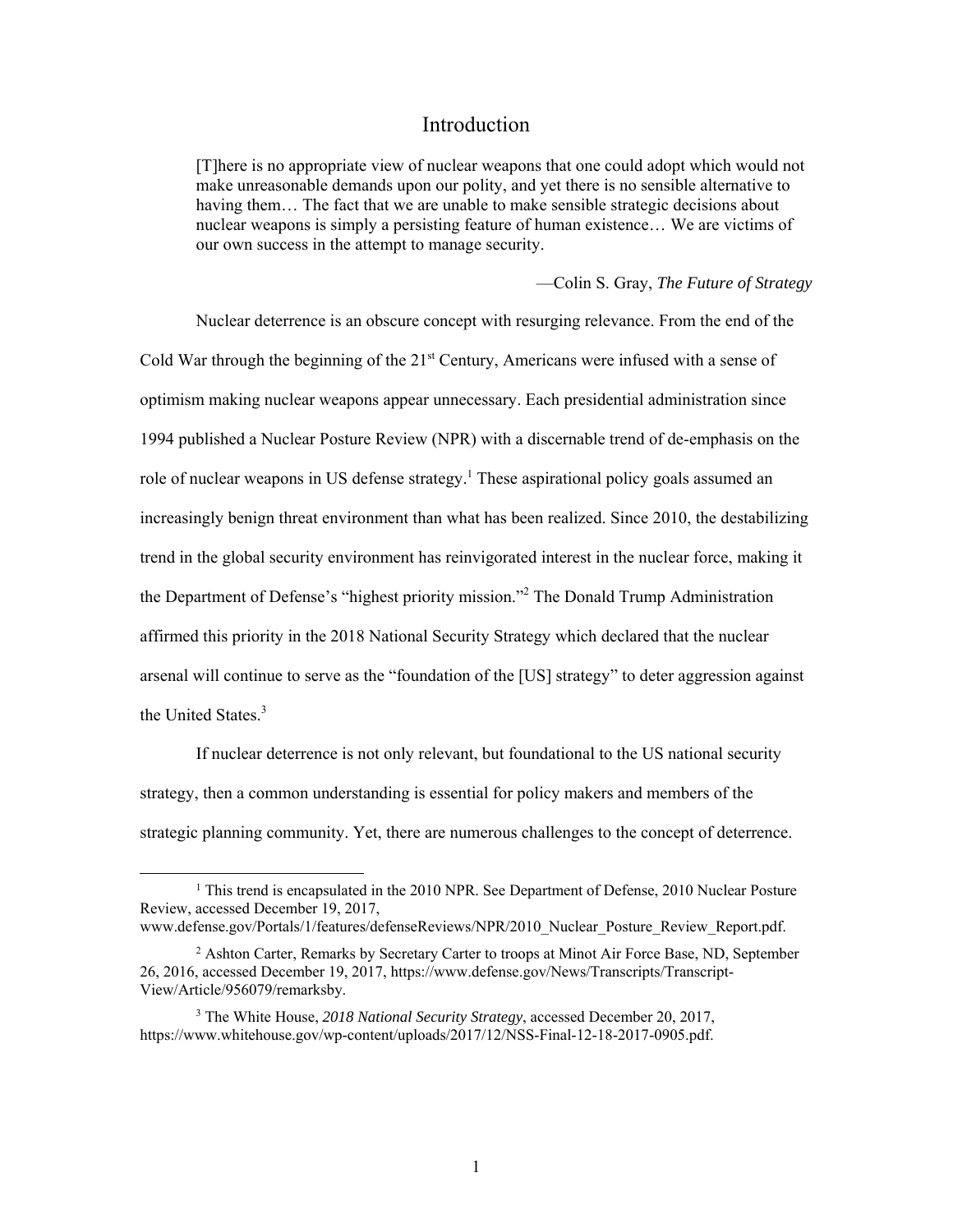First, nuclear deterrence theory lacks empiricism, making definitive theory elusive while inviting almost endless speculation.<sup>4</sup> As Henry Kissinger observed,

impossible to prove whether the adversary ever intended to attack in the first place."<sup>5</sup> "Since deterrence can only be tested negatively, by events that do not take place, and since it is never possible to demonstrate why something has not occurred, it became especially difficult to assess whether the existing policy was the best possible policy or a just barely effective one. Perhaps deterrence was even unnecessary because it was

Second, much of modern scholarship has shown that the 'Golden Age' of strategic thought on nuclear deterrence (circa 1952-1966) was more fragile than generations of thinkers realized.<sup>6</sup> Deterrence was largely influenced by economic theories of strategic behavior, leading to dubious assumptions of homogenous rational actors employing rational choice.<sup>7</sup> Third, aside from the problems of empiricism and questionable theoretical approaches, deterrence also suffers from a lack of modern theory.<sup>8</sup> The lack of modern scholarly attention paired with the fact that deterrence theory is often celebrated as an intellectual achievement of the Cold War makes nuclear deterrence appear old-fashioned to some policy makers.<sup>9</sup> Thus, understanding nuclear deterrence requires much effort, including overcoming faulty perceptions, finding continuities among decades of thought, searching for empirical evidence, and discerning applicable principles.

Therefore, despite decades of strategic thought and despite deterrence being foundational to US strategy, the relevant principles of nuclear deterrence theory are not easily accessible or generally understood in the defense community. Yet relevant knowledge exists that illuminates the resurging debate on the US nuclear arsenal. As the well-known military theorist Antoine

<sup>4</sup> Lawrence Freedman, "The Rationale for Medium-Sized Deterrent Forces," in *The Future of Strategic Deterrence*, ed. Christopher Bertram (Hamden: Archon, 1981). 52.

<sup>5</sup> Henry Kissinger, *Diplomacy* (New York: Simon and Schuster, 1994), 608.

<sup>6</sup> Ibid., 63.

<sup>7</sup> Keith B. Payne, *The Fallacies of Cold War Deterrence* (Lexington: University Press of Kentucky, 2001). 36.

<sup>8</sup> Colin S. Gray, *National Security Dilemmas: Challenges and Opportunities* (Washington DC Potomac Books, 2009), 45.

<sup>&</sup>lt;sup>9</sup> Ibid., 46.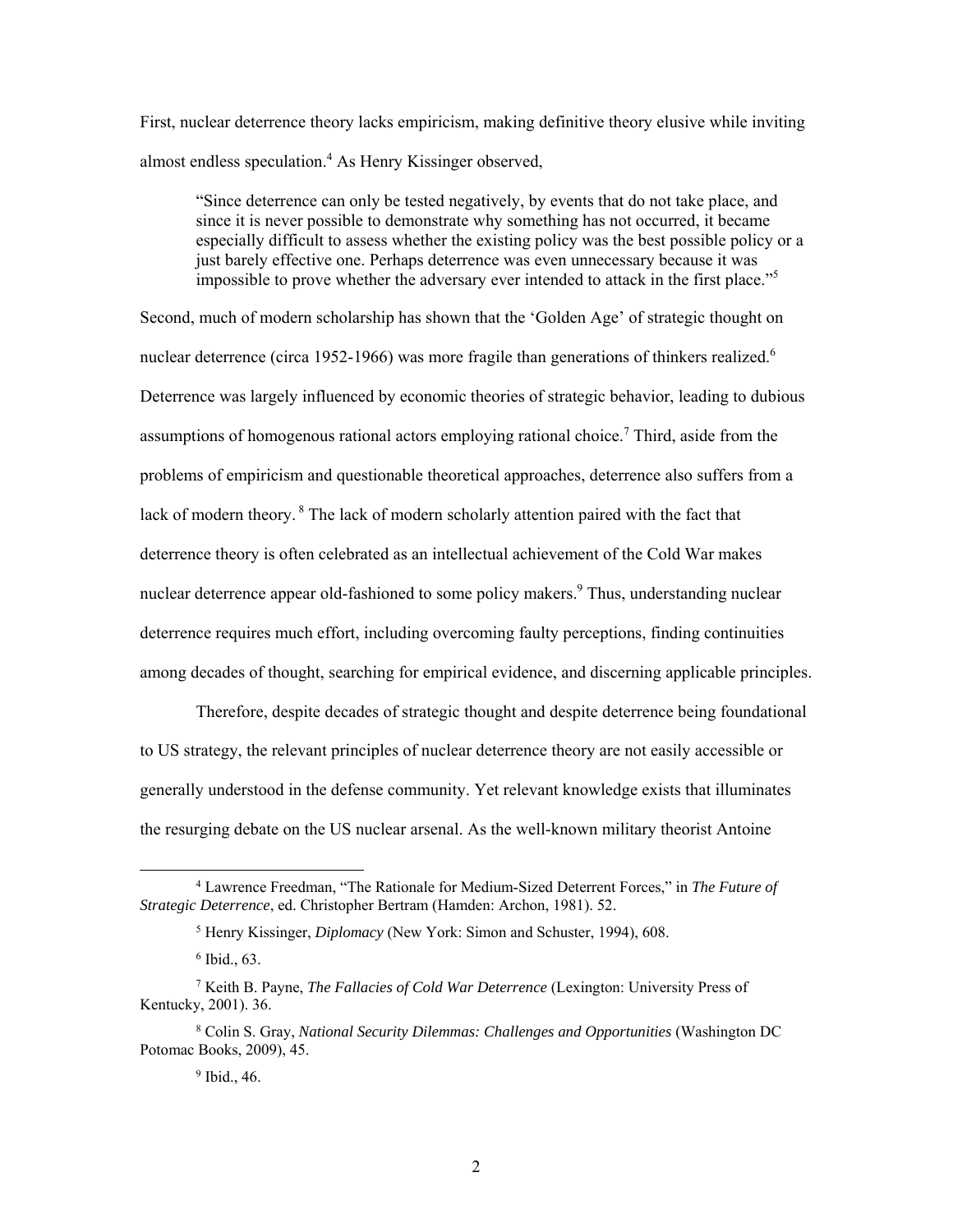<span id="page-10-0"></span>The goal is to generate a general, concise, and practical 21<sup>st</sup> century theory of nuclear deterrence Henri de Jomini wrote, "It is true that theories cannot teach men with mathematical precision what they should do in every possible case, but it is also certain that they will always point out the errors which should be avoided."<sup>10</sup> This monograph explores modern ideas on nuclear deterrence by reviewing, assessing, and synthesizing the history of strategic thought on nuclear deterrence. and to present a theoretical framework for understanding nuclear modernization requirements in the  $21<sup>st</sup>$  century.

#### History of Strategic Thought on Nuclear Deterrence

#### The Golden Age of Nuclear Deterrence

1

A brief, historical review of major themes of nuclear deterrence theory provides helpful context to discerning relevant principles.  $^{11}$  One might have believed that a revolution in strategic thought would have coincided with the first use of the atomic bomb in 1945, but the most important work did not occur until the period from  $1952$ -1966.<sup>12</sup> Concepts of strategic bombing from World War II initially provided the framework for thinking through how an atomic war might be fought. However, the incomprehensively destructive power of the hydrogen bomb, introduced in 1952, marked a need for a decisive break with past thinking.<sup>13</sup> At that time, strategy was a new field, an intellectually barren "no-man's land," traditionally neglected by both military officers and students of international [politics.](https://politics.14)<sup>14</sup> An Air Force grant funded new research by a small group of pioneers from the RAND Corporation, including Bernard Brodie, Thomas

<sup>10</sup> Antoine Henri de Jomini, *The Art of War* (Novato, CA: Presidio Press, 1992), 323.

 11 The history of strategic ideas after 1945 has been traced in: Colin S. Gray, *Strategic Studies and Public Policy: The American Experience* (Lexington: University Press of Kentucky, 1982) and Lawrence Freedman, *The Evolution of Nuclear Strategy*, 3rd ed. (New York: Palgrave MacMillan, 2003), 184-185.

 $12$  Though the exact timing of this period is debatable, this rough timeframe is referenced by numerous authors. See Gray, *Strategic Studies and Public Policy,* 14.

<sup>13</sup> Marc Trachtenberg, "Strategic Thought in America, 1952-1966," *Political Science Quarterly*  104, no. 2 (Summer 1989): 303, accessed December 22, 2017, <http://www.jstor.org/stable/2151586>.

<sup>14</sup> Bernard Brodie, *Strategy in the Missile Age* (Princeton: Princeton University Press, 1959), 7.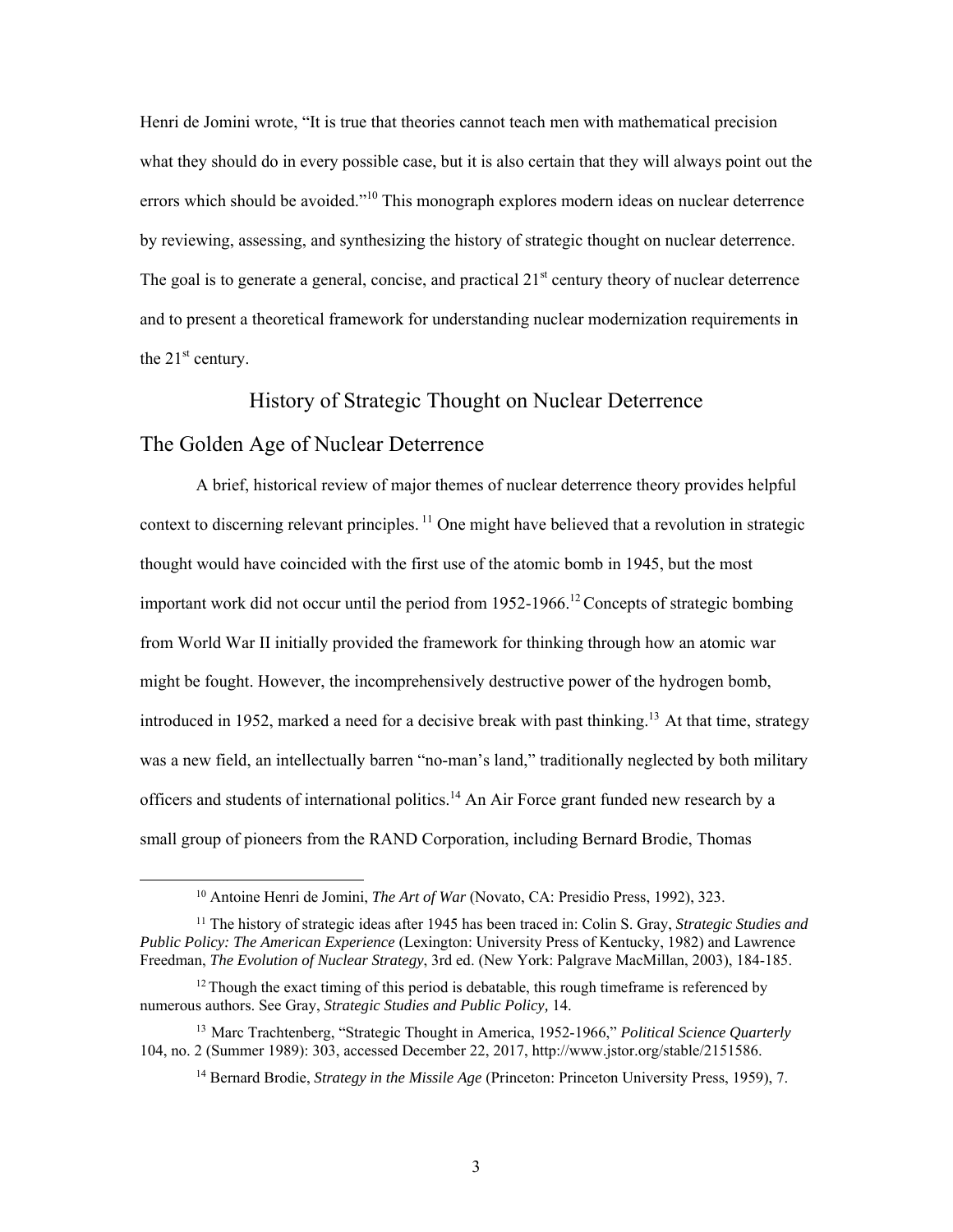Schelling, Herman Kahn, and Albert Wohlstetter. Together, these men generated a body of strategic thought that was unique to the time.<sup>15</sup> In the war of ideas, theirs were enormously influential. Yet, it was not only their ideas, but their sophisticated, analytical style which shaped the American strategic approach to nuclear deterrence.

Historian Bernard Brodie first addressed the question of what purposes the atomic bomb might serve. In response to news about the development of the hydrogen bomb, Brodie reportedly told his wife, "Everything that I have written is now obsolete."<sup>16</sup> He observed, "Everything about the atomic bomb is overshadowed by the twin facts that it exists and its destructive power is fantastically great. Thus far, the chief purpose of our military establishment has been to win wars. From now on, its chief purpose must be to avert them. It can have almost no other useful purpose."<sup>17</sup> Brodie's proposed solution to the potential for ultimate catastrophe relied on economic theory. To Brodie, there was a parallel between how economists utilized resources to maximize wealth and how military strategists utilized resources to maximize effectiveness in war, such that a "substantial part of classical economic theory is directly applicable to problems of military strategy.<sup>"18</sup> This approach supported the trend at the time for all decisions to be subjected to rationality and the application of science. Under this construct, strategic problems were best understood by intellect and analysis rather than character and intuition.<sup>19</sup> The intellectual vacuum in the national security arena thus became filled by economists' style of thinking and analytical approach to [problems.](https://problems.20)<sup>20</sup> RAND researchers were soon equipped with the most advanced computers of the day and manned with top-talent economists and social scientists. With these

<sup>&</sup>lt;sup>15</sup> Trachtenberg, "Strategic Thought in America, 1952-1966," 301

<sup>16</sup> Barry Scott Zelen, *State of Doom: Bernard Brodie, the Bomb, and the Birth of the Bipolar World* (New York: Continuum, 2012), 27.

<sup>17</sup> Bernard Brodie, ed. *The Absolute Weapon*, (New York: Harcourt, 1946), 52.

 18 Bernard Brodie, "Strategy as a Science," *World Politics* 1, no. 4 (July 1949): 476.

<sup>19</sup> Lawrence Freedman, *Strategy* (New York: Oxford Press, 2013), chap. 36.

<sup>20</sup> Trachtenberg, "Strategic Thought in America," 309.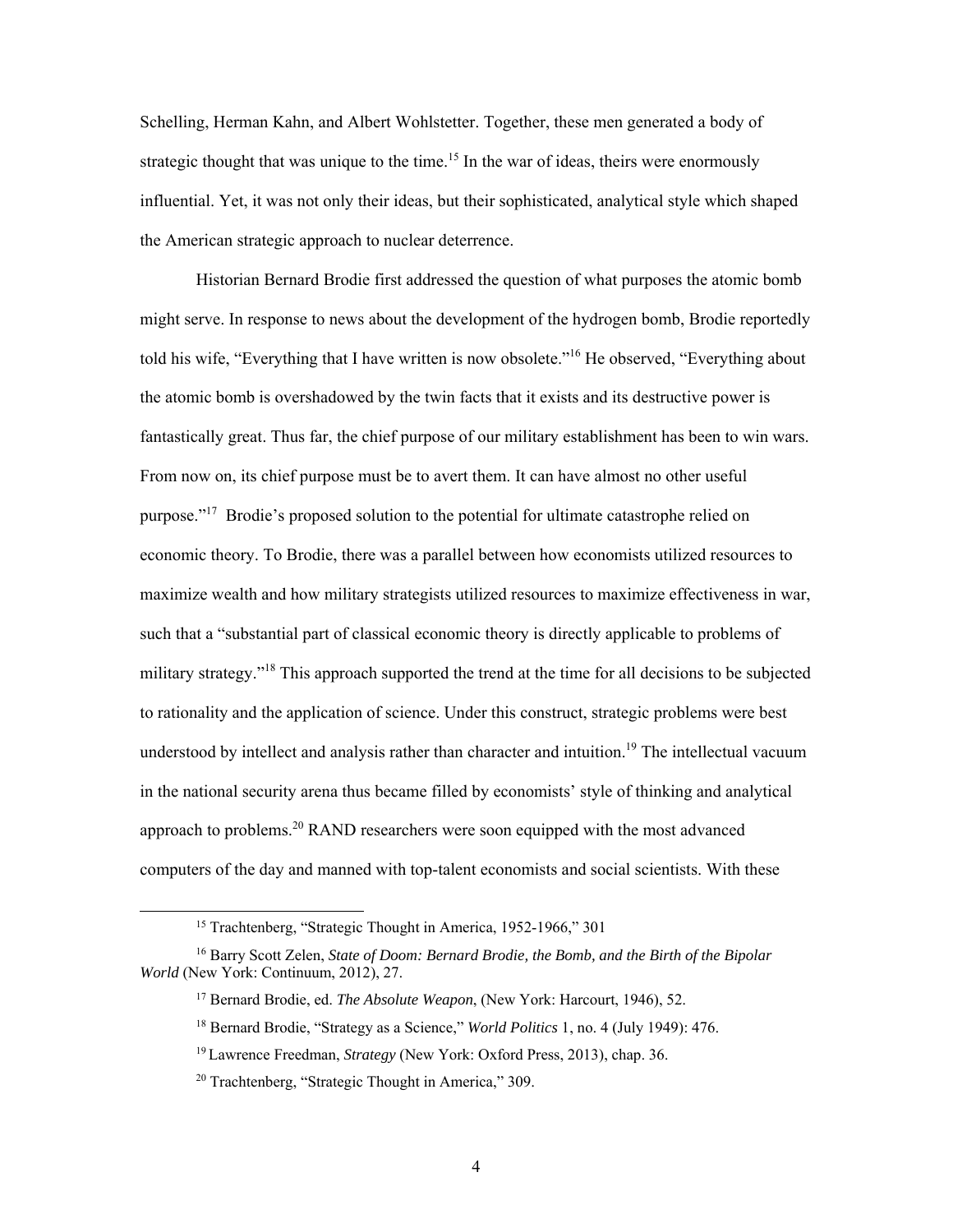resources, RAND gained an unmatched capacity to innovate and transform established patterns of thought. $21$ 

A significant line of strategic thought that initially emerged in the early 1950s was the idea that nuclear violence should be limited. Bernard Brodie derived this assertion through his attempt to reconcile the Prussian military philosopher Carl von Clausewitz's war theory linking political objectives with military means. Brodie understood that Clausewitz described war as *planned* violence. Since the political objective could never be national suicide, thermonuclear war did not logically link as a means of conducting war due to the risk of uncontrolled escalation.<sup>22</sup> Brodie simultaneously developed another line of argument that considered the utility of exploiting the risk of nuclear escalation to achieve political objectives. These two arguments created a tension of ideas between manipulating the risk of escalation or avoiding it altogether.

The search for an acceptable strategic approach to nuclear weapons continued throughout the 1950s. During this period, doctrinal pronouncements and commitments to allies were urgent and intense, settling many of the issues that defined the political Cold War [framework.](https://framework.23)<sup>23</sup> With this framework in place, the pace of technological change focused strategic efforts on the complexities introduced with each new development. President Dwight D. Eisenhower commissioned Operation SOLARIUM, which resulted in his administration's "New Look" National Security Policy, encompassed in NSC  $162/2$ <sup>24</sup> Eisenhower desired to emphasize economic development through decreased defense spending enabled by increased reliance on nuclear capabilities and an "emphasis on the capability of inflicting massive retaliatory damage

<sup>21</sup> Colin S. Gray, *The Future of Strategy* (Malden, MA: Polity Press, 2015), chap. Conclusion, Kindle.

<sup>22</sup> Trachtenberg, "Strategic Thought in America," 305.

<sup>23</sup> Freedman, *The Evolution of Nuclear Strategy*, 459.

<sup>&</sup>lt;sup>24</sup> David Alan Rosenburg, "The Origins of Overkill: Nuclear Weapons and American Strategy, 1945-1960," *International Security* 7, no. 4 (Spring 1983): 28, accessed December 2, 2017. <http://www.jstor.org/stable/2626731>.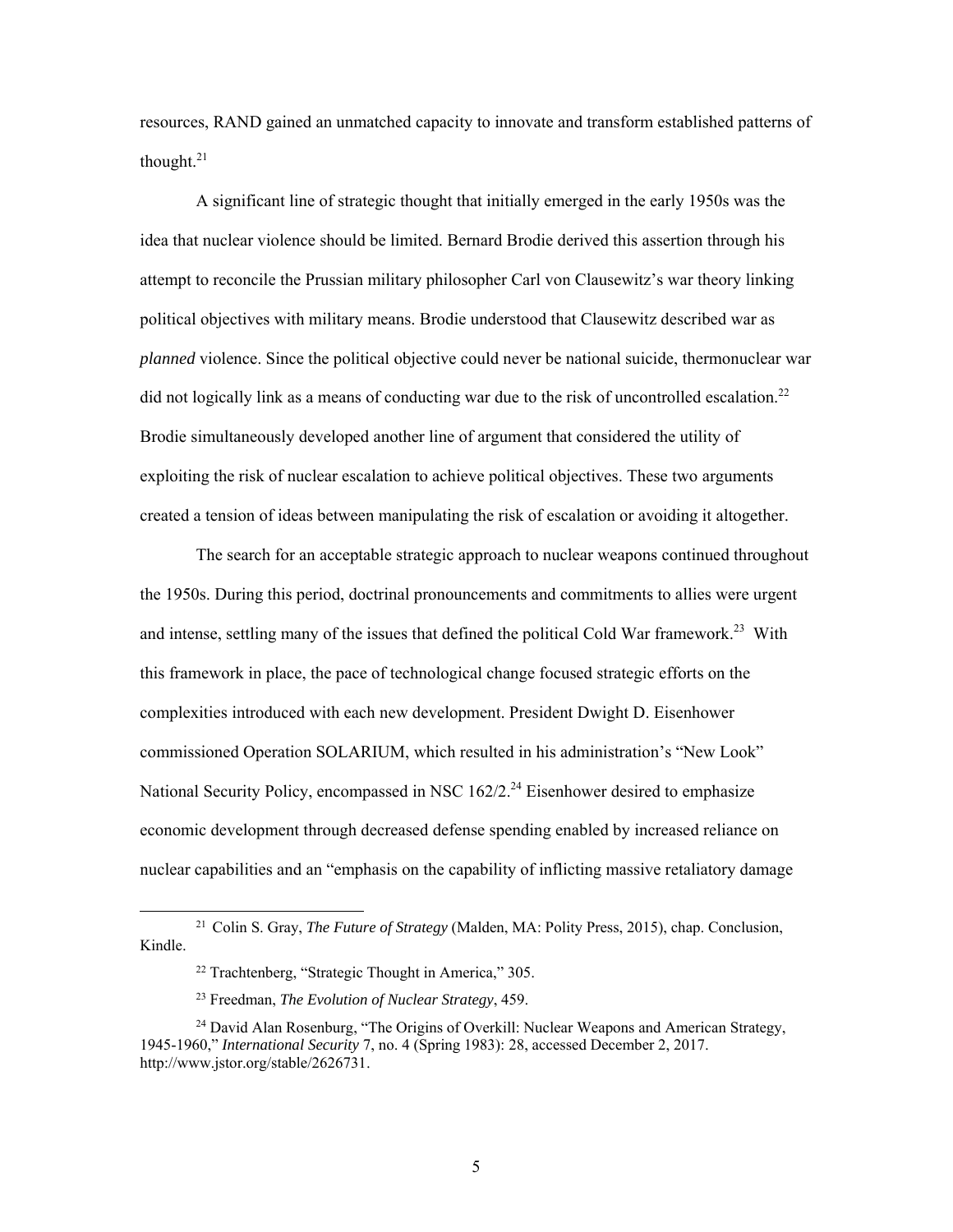by offensive striking power."<sup>25</sup> Military operational plans to achieve this strategy were initially based on Billy Mitchell's early air power theory of strategic bombardment from World War II. 26 Stanford professor Anthony Sokol noted that the prevailing idea, even in the 1960s, was that 'strategic bombardment' of the enemies' 'vital centers' would be central to any future war.<sup>27</sup> This prevailing theory that focused on targeting cities was challenged by Brodie's observation that, if deterrence failed, restoring deterrence required an element of restraint to retain the threat value of unused weapons and untargeted [cities.](https://cities.28)<sup>28</sup> Eisenhower's nuclear strategy was thus heavily influenced by domestic politics, fiscal concerns, and prevailing airpower theories. These factors combined to drive strategic focus primarily on nuclear targeting rather than emerging deterrence theories.

The central issue for nuclear targeting was whether to prioritize Soviet cities or nuclear capabilities. By 1954, RAND strategists led by James Digby, several Air Staff Planners, and the future head of ballistic missile development, Brigadier General Bernard A. Schriever, began promoting a "no-cities" targeting strategy focused on Soviet nuclear capability and military forces. The pace at which the Soviets grew their nuclear capabilities made this strategy of counterforce massive retaliation questionable, as analysis demonstrated the overall ineffectiveness of a disarming offensive attack in preventing subsequent nuclear responses on the United States. In 1956, Eisenhower, despite growing pessimism, affirmed his commitment to the counterforce strategy by implementing supporting policy changes and force [structure.](https://structure.29)<sup>29</sup>

<sup>25</sup> The White House, NSC 162/2, accessed December 12, 2017,<https://fas.org/irp/offdocs/nsc>hst/nsc-162-2.pdf.

<sup>&</sup>lt;sup>26</sup> See compilation of "Billy" Mitchells writings, available on Air University website: Lt Col Johnny R. Jones, comp., "William 'Billy' Mitchell's Airpower," (Maxwell Air Force Base, AL: Airpower Research Institute, Air University Press, 1997), accessed December 1, 2017, [http://www.au.af.mil/au/awc/awcgate/mitchell/mitchellsairpower.pdf.](http://www.au.af.mil/au/awc/awcgate/mitchell/mitchellsairpower.pdf)

<sup>27</sup> Heuser, *The Evolution of Strategy*, 369.

<sup>28</sup> Bernard Brodie, "Changing Capabilities and War Objectives" in *The Development of American Strategic Thought,* ed. Marc Trachtenberg (New York: Garland Publishing, 1988).

<sup>29</sup> David Alan Rosenburg, "The Origins of Overkill," 63.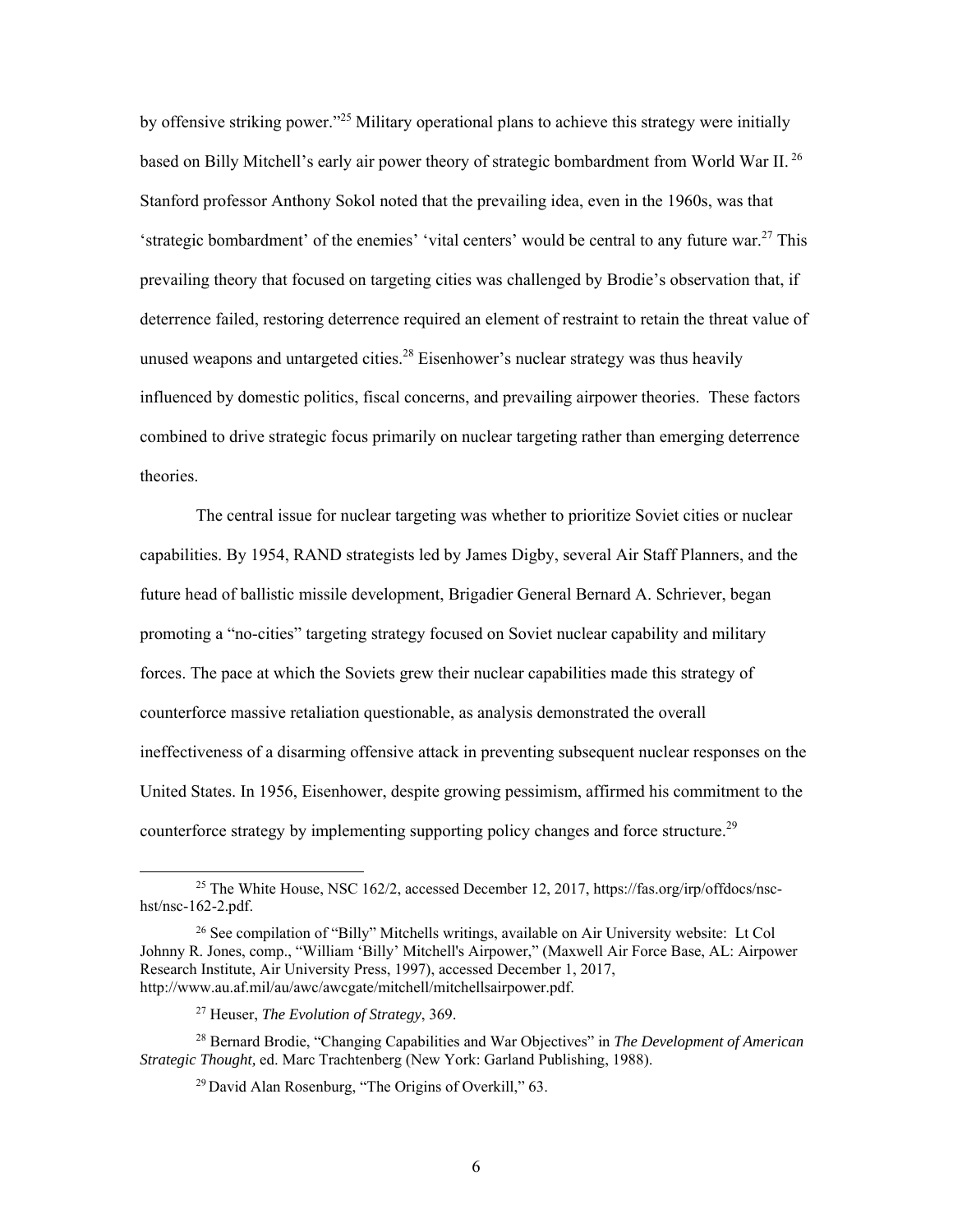Eisenhower's policies and the underlying fear of nuclear exchange fueled a growing nuclear target list, which, in turn, demanded continued expansion of US nuclear capability. The engine that drove the cycle of identifying new targets and increasing capacity was the US Air Force Strategic Air Command, but soon began to involve the other services.

Rapid growth in nuclear capabilities across the services exacerbated the search for a coherent targeting strategy. By 1959, the addition of a submarine-launched Intermediate Range Ballistic Missiles (IRBM) capability and an Intercontinental Ballistic Missile (ICBM) capability led to increasingly complex operations that challenged targeting de-confliction and command and control. Because the services were unable to resolve targeting and coordination measures, Secretary of Defense Thomas Gates proposed the creation of Joint Strategic Target Planning Staff to produce a National Strategic Target List and Single Integrated Operational Plan (SIOP). President Eisenhower approved Secretary Gates' proposal on August 11, 1960. When Secretary of Defense Robert McNamara was briefed on SIOP in 1961, he was disturbed by the absence of a clear strategic rationale for the counterforce/urban-industrial target mix inherent in the SIOP.

The lack of clear strategic logic in targeting philosophy in the SIOP had at least two significant contributing factors. First, Eisenhower's decision to produce the SIOP was not based on concern for a coherent nuclear strategy, but rather focused on service parochialism. SIOP was an operational, capabilities-based plan, not a strategy for deterring nuclear war. Eisenhower's institutionalization of the SIOP elevated operational planning to the level of national policy, leading the defense community to focus more on operational details than coherent strategy.<sup>30</sup> Second, deterrence theory remained obscure and did not offer a path to elevate nuclear strategy beyond operational details. The Air Force commissioned RAND, and Bernard Brodie in particular, to provide a theoretical foundation for strategy. By 1959, when Brodie published *Strategy in the Missile Age*, he refrained from assuming a specific position on any of the issues.

<sup>30</sup> Ibid., 70.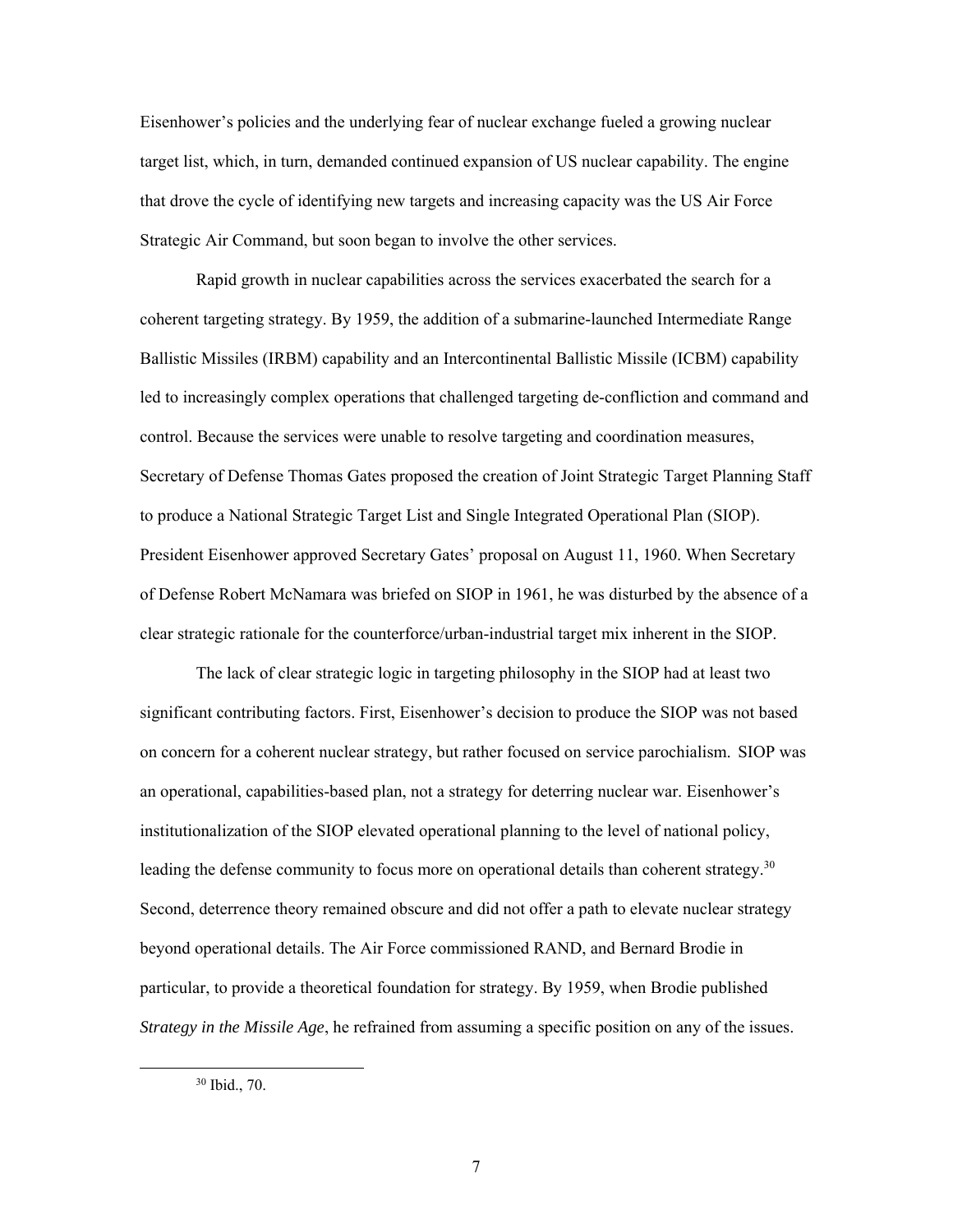His rational analysis offered a framework and vocabulary for understanding the issues, but the inherent dilemmas of nuclear strategy remained. Thus, organizational, operational, and theoretical factors created obstacles to producing a single, cogent nuclear strategy.

Wohlstetter's answer to this dilemma was a survivable second-strike capability. $32$ Other competing theories further obscured the path to clear, compelling strategic logic. While RAND analysts generally avoided dogmatism, some were more resolute than Brodie in advancing specific theories. After in-depth operational analysis, Albert Wohlstetter advocated that a "protected retaliatory capability has a stabilizing influence not only in deterring rational attack, but also in offering every inducement to both powers to reduce the chance of accidental war."<sup>31</sup> This 'second strike ability' was born out of 'the logic of preemption.' The logic of preemption was that vulnerability to attack, on either side, could conceivably lead to preemption, which created the problem of accidental war resulting from reciprocal fear of surprise attack.

strategy of controlled counter-population [warfare.](https://warfare.33)<sup>33</sup> Schelling derived his strategy of choice from Thomas Schelling, though initially pulled in multiple directions, eventually advocated a his objection to a full counterforce capability. He reasoned that nuclear strategy was inherently about the management of risk. A limited counter-population strategy facilitated manipulation of risk by salvaging untargeted areas as leverage for a subsequent political bargaining strategy. This line of thinking nested with Brodie's early thoughts about limited nuclear war.

In response to the lack of coherence of US nuclear strategy, Secretary of Defense Robert McNamara initiated an intensive reevaluation of US nuclear posture. By late 1961, McNamara had incorporated a second-strike counterforce strategy and inserted more flexible targeting options into the SIOP. While initially convinced of the efficacy of counterforce strategy, McNamara eventually strayed from counterforce back toward assured destruction or 'cities'

<sup>31</sup> Albert Wohlstetter, "The Delicate Balance of Terror," *Foreign Affairs* 37 (January 1959): 230.

 33 Ibid., 199. 32 Thomas Schelling, *Arms and Influence* (New Haven: Yale University Press, 1966), chap. 3.

<sup>8</sup>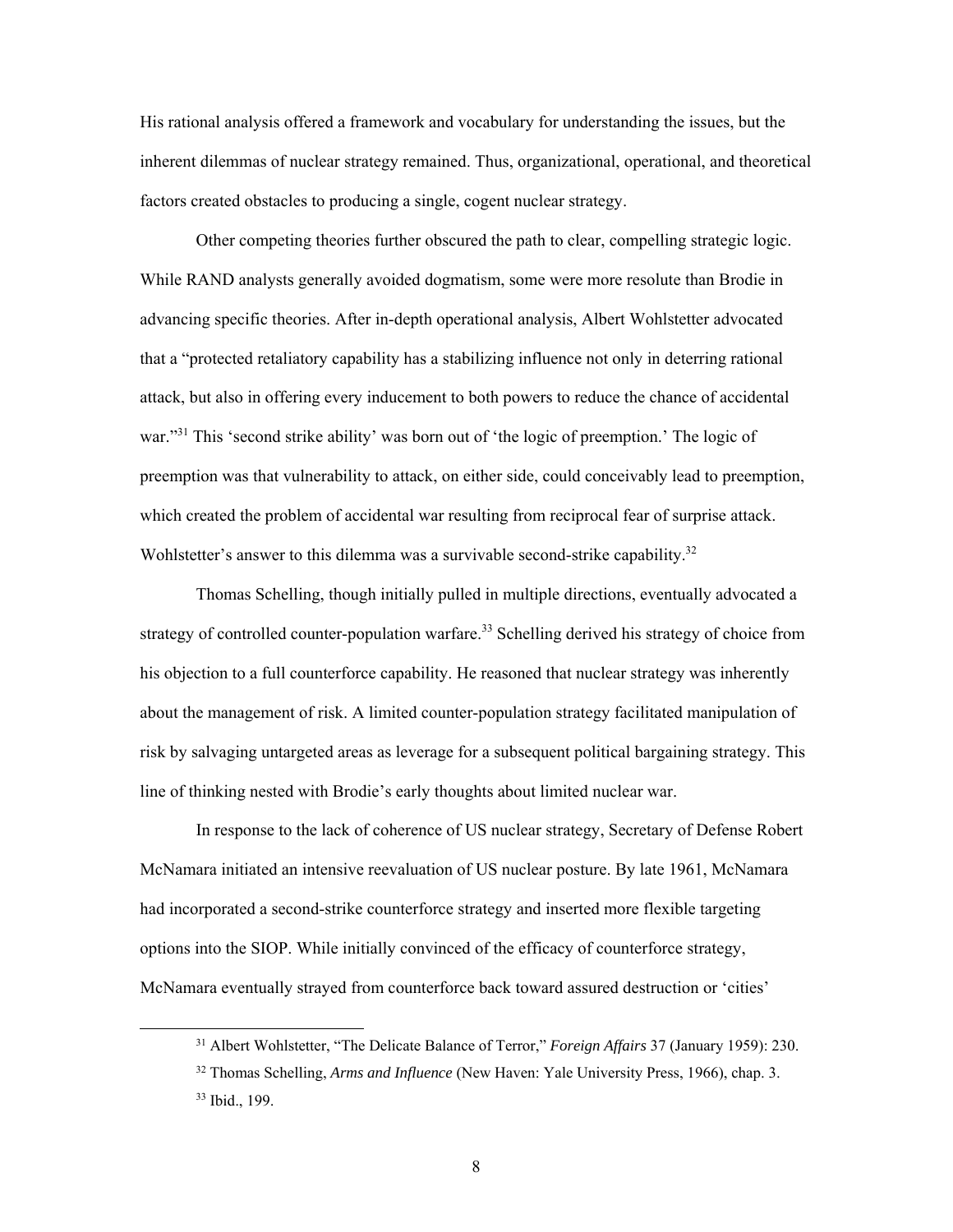<span id="page-16-0"></span> beyond what the secretary was willing to invest. A shift in policy away from counterforce strategy in 1966. The reason for his change in strategic orientation was primarily due to fiscal rather than theoretical factors. The counterforce strategy necessitated increased force levels decreased acquisition requirements and created a secondary effect of diplomatic momentum towards Strategic Arms Limitation [Talks.](https://Talks.34)<sup>34</sup> Like Eisenhower, the administration of President John F. Kennedy was unquestionably influenced by deterrence theorists, but political and fiscal factors ultimately drove decision-making.

 not solely drive policy and strategy, the body of thought from 1952-1966 did provide a depth of Reflecting on the body of theory during this timeframe, the publication of Schelling's *Arms and Influence* in 1966 seemed to mark a climax and an end to the 'Golden Era' of strategic thought on nuclear [deterrence.](https://deterrence.35)<sup>35</sup> The early ideas of theorists in this field were clearly important, yet US nuclear deterrence strategy ultimately lacked coherence, being inescapably driven by internal and external political factors. The high level of abstraction and esoteric nature of nuclear theory combined with an inability to solve basic intellectual tensions led to a growing disinterest in continued nuclear debate, especially as the Vietnam War progressed. While nuclear theory did insight, a framework, and a vocabulary that continues to inform modern makers of nuclear strategy.

#### Stable Deterrence and the End of the "Rational Strategic Man"

As new nuclear theory encountered what Lawrence Freedman describes as a "dead end" circa 1966, existing ideas competed for primacy. Gradually, the ideas of Thomas Schelling became the most influential.<sup>36</sup> Schelling's central argument was that stability, in arms competition

 34 Stephen Cimbala, *Nuclear Strategizing* (New York: Praeger, 1988), 139.

<sup>35</sup> Trachtenberg, "Strategic Thought in America," 332.

 Government Printing Office, 1983), 3. 36The White House. President's Commission on Strategic Forces, *Report* (Washington, DC: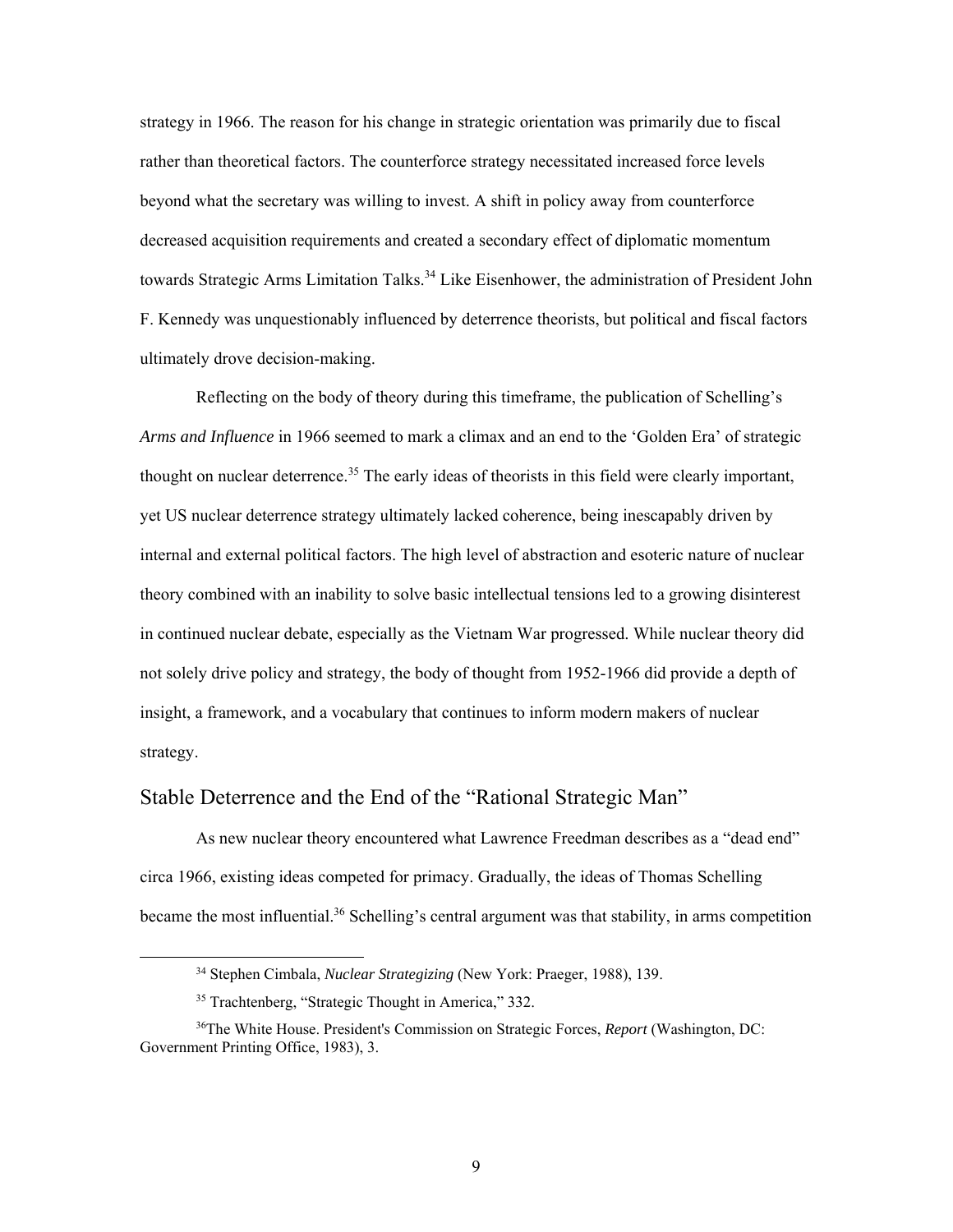and in times of crisis, is maximized when both sides are unambiguously [vulnerable.](https://vulnerable.37)<sup>37</sup> The result of a reciprocal fear of surprise attack was a reliable, predictable condition of mutual deterrence derived from a "stable" balance of terror. Maintaining this balance required continued mutual vulnerability, leading to Schelling's strong convictions against defensive societal [measures.](https://measures.38)<sup>38</sup>

contemporary policy and budget debates.<sup>41</sup> Herman Kahn represented an opposing, yet still influential school of thought. Kahn believed that the deterrent value of nuclear weapons was derived from credibility gained by asymmetrical capabilities and an imbalance of terror favoring the United States. Contrary to Schelling, Kahn was in favor of developing defensive [capabilities.](https://capabilities.39)<sup>39</sup> Neither Kahn's nor Schelling's school of thought was decisively embraced to the exclusion of the other. However, the basic orientation and language of US policies on strategic deterrence, force acquisition and arms control eventually came to reflect Schelling's theoretical framework much more than Kahn's.<sup>40</sup> In fact, Schelling's beliefs on stable deterrence remain powerfully influential in

One reason for Schelling's influence was that his theory provided planners and policy makers a convenient system of beliefs that could answer "how much is enough?"<sup>42</sup> A rather straight-forward, quantitative approach to the challenges of nuclear strategy led to the strategic inclination within the arms-control process to reduce strategy to an arithmetic formula matching potential targets to nuclear warheads. This operational orientation for nuclear strategy-making

l

41 Ibid.

 37 Colin S. Gray, *Nuclear Strategy and National Style* (Lanham, MD: Hamilton Press, 1986), 134.

 38 Thomas Schelling, "What Went Wrong with Arms Control?" *Foreign Affairs* 64, no. 2 (Winter 1985/1986): 219-233, accessed November 20, 2017, <https://www.jstor.org/stable/20042570>.

<sup>39</sup> Keith B. Payne, *The Great American Gamble: Deterrence Theory and Practice from Cold War to the Twenty-First Century* (Fairfax, VA: National Institute Press, 2008), chap. 1, Kindle.

 40 Ibid.

 42 Alain Enthoven and K. Wayne Smith, *How Much Is Enough? Shaping the Defense Program, 1961-1969* (New York: Harper and Row, 1971), chap. 1.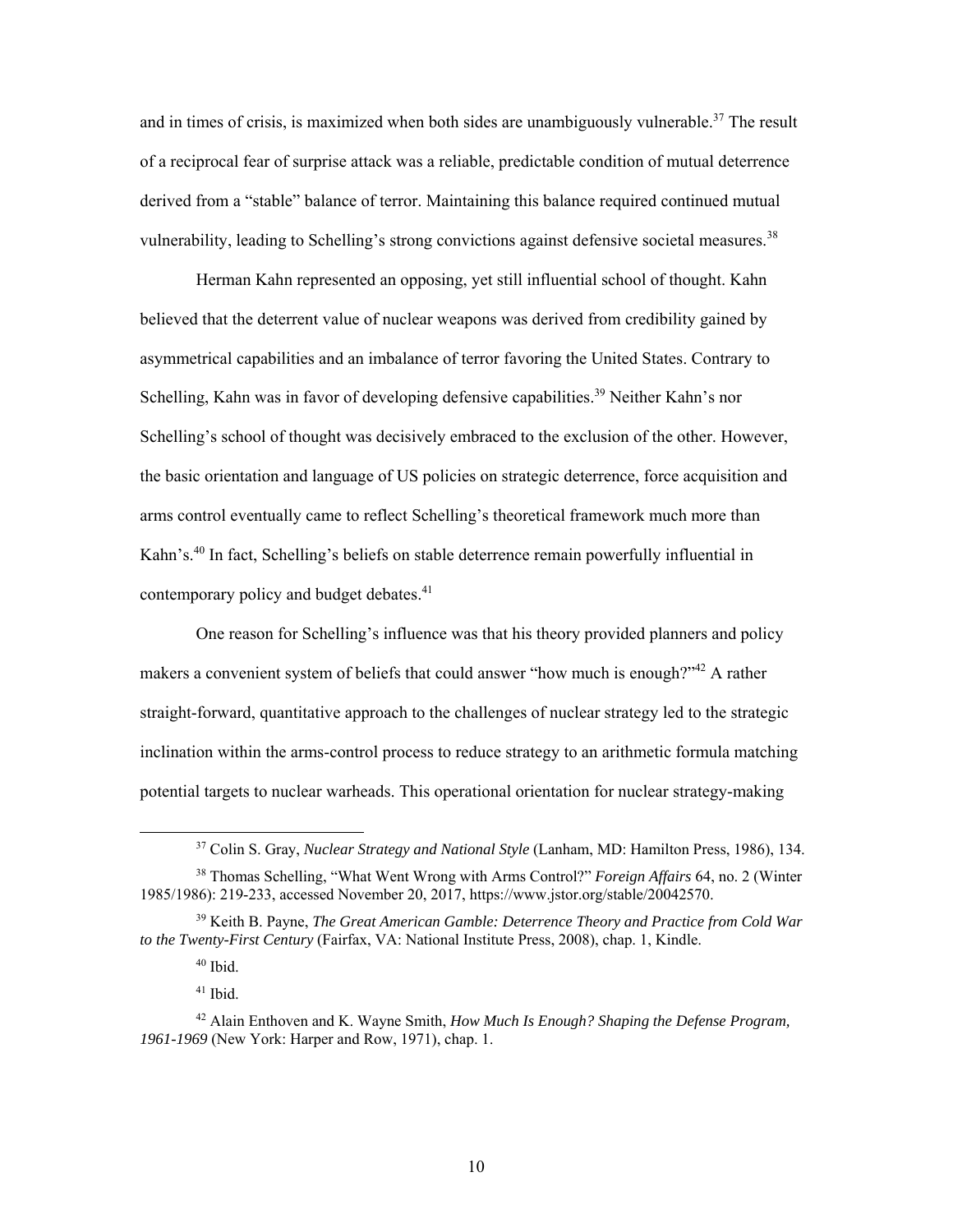supporting system of beliefs that emerged included the following ideas: $43$ was rooted in the institutionalization of SIOP and Schelling's stable deterrence theory. The

- 1. Deterrence can work reliably and predictably to prevent deliberate attack.
- 2. Because deterrence is reliable, defensive measures are unnecessary.
- 3. Because nuclear weapons promise such horrific destruction, all sane leaderships will rationally be compelled to be prudent and cautious.
- 4. Rational equates to deterrable and only "suicidal" leaders could fail to be deterred.
- 5. Damage limitation and counterforce capabilities are incompatible with deterrence. They are for "war-fighting" purposes and will "destabilize" deterrence if deployed. Forces thus will reduce or eliminate opponents' motives to acquire nuclear weapons.

Though widely accepted, these beliefs did not escape scrutiny. As the Cold War focus transitioned from an arms race to arms control, the START treaties provided a political mechanism to enhance cooperation and promote stability. While Schelling's stable deterrence theories provided the intellectual foundation for negotiations, these ideas were based on a military and operational vision of crisis stability that did not sufficiently account for political context.<sup>44</sup> The relative deficiency of the arms controls theories motivated a growing group of scholars to question the entire intellectual framework upon which deterrence and arms control was constructed. In the late 1960s, the principal critique of classical deterrence theory was that the theory often assumed the adversary to be a rational actor with a clear set of ends and well-defined costs, benefits, and risks. Game theory-based approaches, derived from economic bargaining, were considered the mark of a serious strategist.<sup>45</sup> The human dimension of decision-making under the extreme tensions associated with nuclear attack was dismissed as neither scientific nor [strategic.](https://strategic.46)<sup>46</sup> These views were challenged by scholars like Andrew Marshall, Ernest May, Richard Neustadt, and others. Hedley Bull summarized their observations:

<sup>43</sup> The following argument is summarized from: Payne, *The Great American Gamble,* chap. 1.

 44 Colin S. Gray, "Arms Control Does Not Control Arms," *Orbis* 37, no. 3 (Summer 93): 333, accessed December 12, 2017,

<http://search.ebscohost.com/login.aspx?direct=true&db=aph&AN=9308119565&site=ehost>live&scope=site">Arms control does not control.

 (Princeton, NJ: Princeton University Press, 1944), chap. 1. 45 John van Neuman and Oskar Morgenstern, *Theory of Games and Economic Behavior* 

 46 Therese Delpech, *Nuclear Deterrence in the 21st Century* (Santa Monica: RAND, 2012), 48.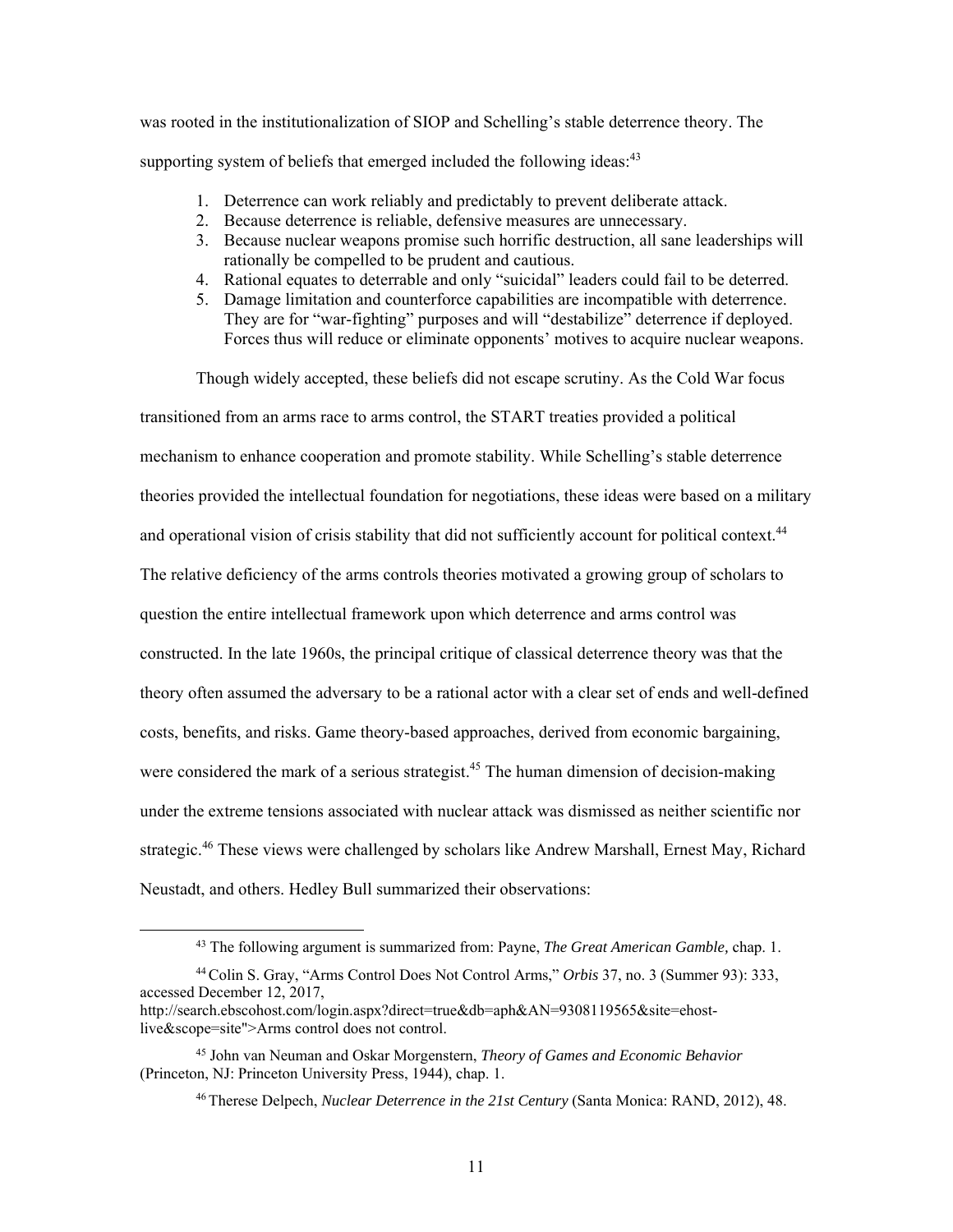<span id="page-19-0"></span>"A great deal of argument about military strategy…postulates the "rational action" of a kind of "strategic man," a man who on further acquaintance reveals himself as a university professor of unusual intellectual subtlety. In my view this kind of formal theorizing is of great value in the discussion on strategic matters when it represents not a prediction of what will happen in the real world but a deliberate and conscious abstraction from it, which must later be related back again to the world."47

produce different decisions from game theory predictions.<sup>48</sup> Schelling would later confess that [making.](https://making.49)<sup>49</sup> A growing body of research found that personality, politics, and institutional priorities could war lacked rationality and that rationality did not necessarily lead to advantages in decision-

#### The Second Nuclear Age

1

achieved, the political goal was to build the logic for marginalization.<sup>51</sup> The unexpectedly peaceful end to the Cold War encouraged an assumption that the risk of nuclear war was over. Security through cooperation replaced security through fear of mutually assured destruction, leading to an abrupt end of the rigorous debate over nuclear deterrence. Perhaps as a matter of political expediency, the issue of a nuclear-free world was on the agenda and disarmament took center [stage.](https://stage.50)<sup>50</sup> Even if the elimination of nuclear weapons could not be

The moment of relative peace following the collapse of the Soviet Union invited reflection and debate on the overall efficacy of deterrence during the Cold War. While it was an indisputable fact that the Soviet Union and the United States never engaged in major conventional or nuclear conflict, it was impossible to empirically prove causation for an event that did not occur. Yet, some argued that the circumstantial evidence logically led to overwhelming proof.

<sup>47</sup> Quoted in Freedman, *The Evolution of Nuclear Strategy*, 184-185.

 48 Andrew F. Krepinevich and Barry D. Watts, *The Last Warrior* (New York: Basic Books, 2015), chap. 3.

<sup>49</sup> Thomas Schelling, *The Strategy of Conflict* (Cambridge, MA: Harvard University Press, 1980), 18.

<sup>50</sup> Karp, Regina, *Security without Nuclear Weapons? Different Perspectives on Non-Nuclear Security* (Oxford: Oxford University Press, 1992), 45.

<sup>51</sup> Freedman, *The Evolution of Nuclear Strategy*, 425.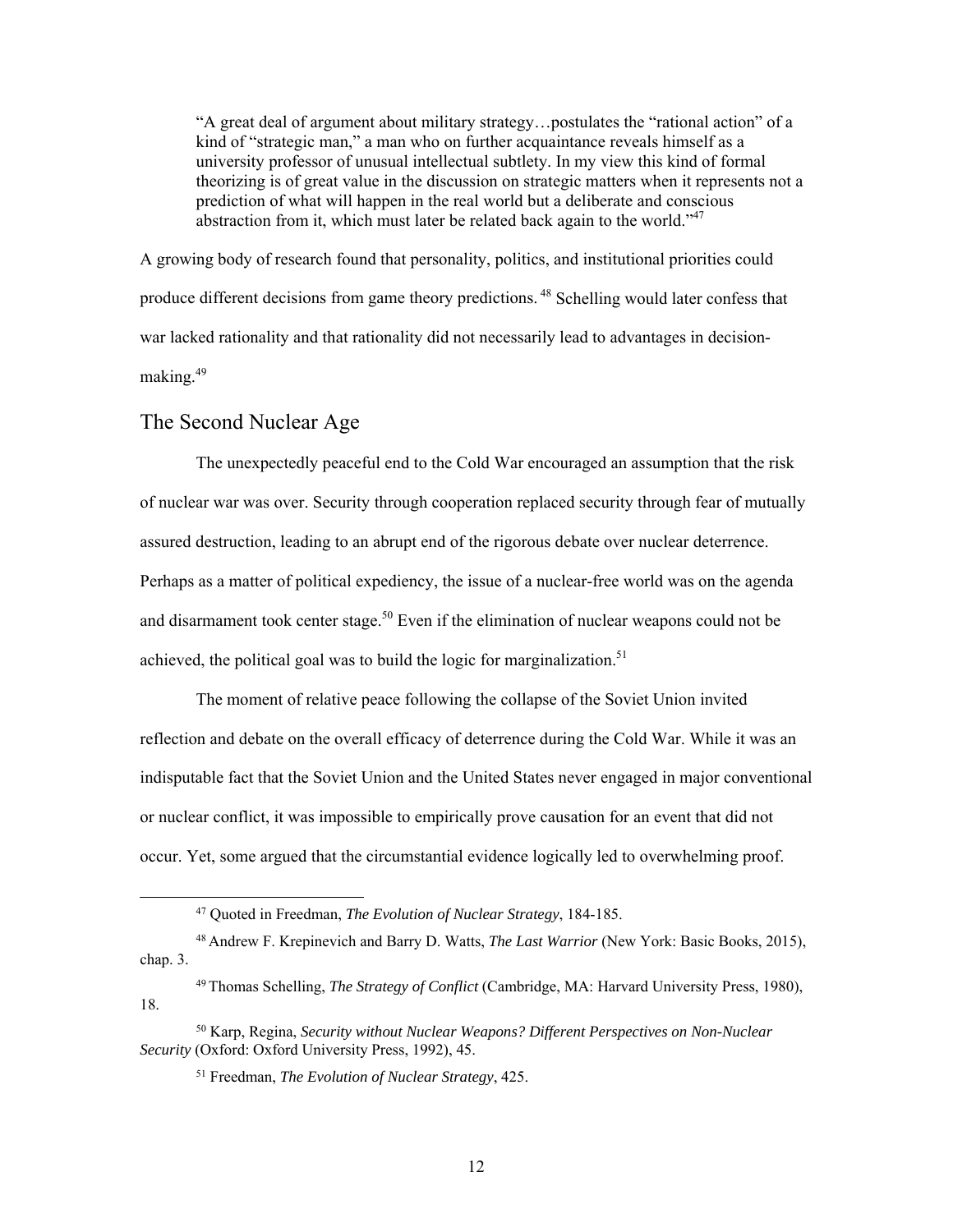Michael Howard concluded that it was "beyond doubt that we effectively deterred the Soviet Union from using military force to achieve its political objectives."52 Others took quite the opposite position. Richard Lebow and Janice Stein argued that the superpowers "overdosed" on deterrence: "It poisoned their relationship, but their leaders remained blind to its consequences. Instead, they interpreted the tension and crises that followed as evidence of the need for even more deterrence…The strategy of deterrence was self-defeating; it provoked the kind of behavior it was designed to prevent."<sup>53</sup> While it was certainly possible to demonstrate how the elaborate systems of nuclear deterrence induced, rather than prevented, crisis, it was also possible to demonstrate that the threat of nuclear war encouraged restraint by Cold War [decision-makers.](https://decision-makers.54)<sup>54</sup> Unquestionably, the existence of nuclear weapons was a defining reality and shaped the character of political decision-making.

Even with hindsight, as the twentieth century ended, it seemed difficult to fully make sense of the previous fifty years of nuclear strategic thought. While military history is revered for its ability to illuminate and guide the present, there was no definitive agreement on the efficacy of nuclear deterrence in the Cold War. Consequently, there was no historical agreement on the value of strategies or the sufficiency of the supporting theories.

<sup>52</sup> Michael Howard, "Lessons of the Cold War," *Survival* 36 (Winter 1994-1995): 164.

<sup>53</sup> Richard Ned Lebow and Janice Gross Stein, *We All Lost the Cold War* (Princeton, NJ: Princeton University Press, 1995), 368.

 54 See John Lewis Gaddis et al., *Cold War Statesmen Confront the Bomb: Nuclear Diplomacy Since 1945* (Oxford: Oxford University Press, 1999), chap. 1.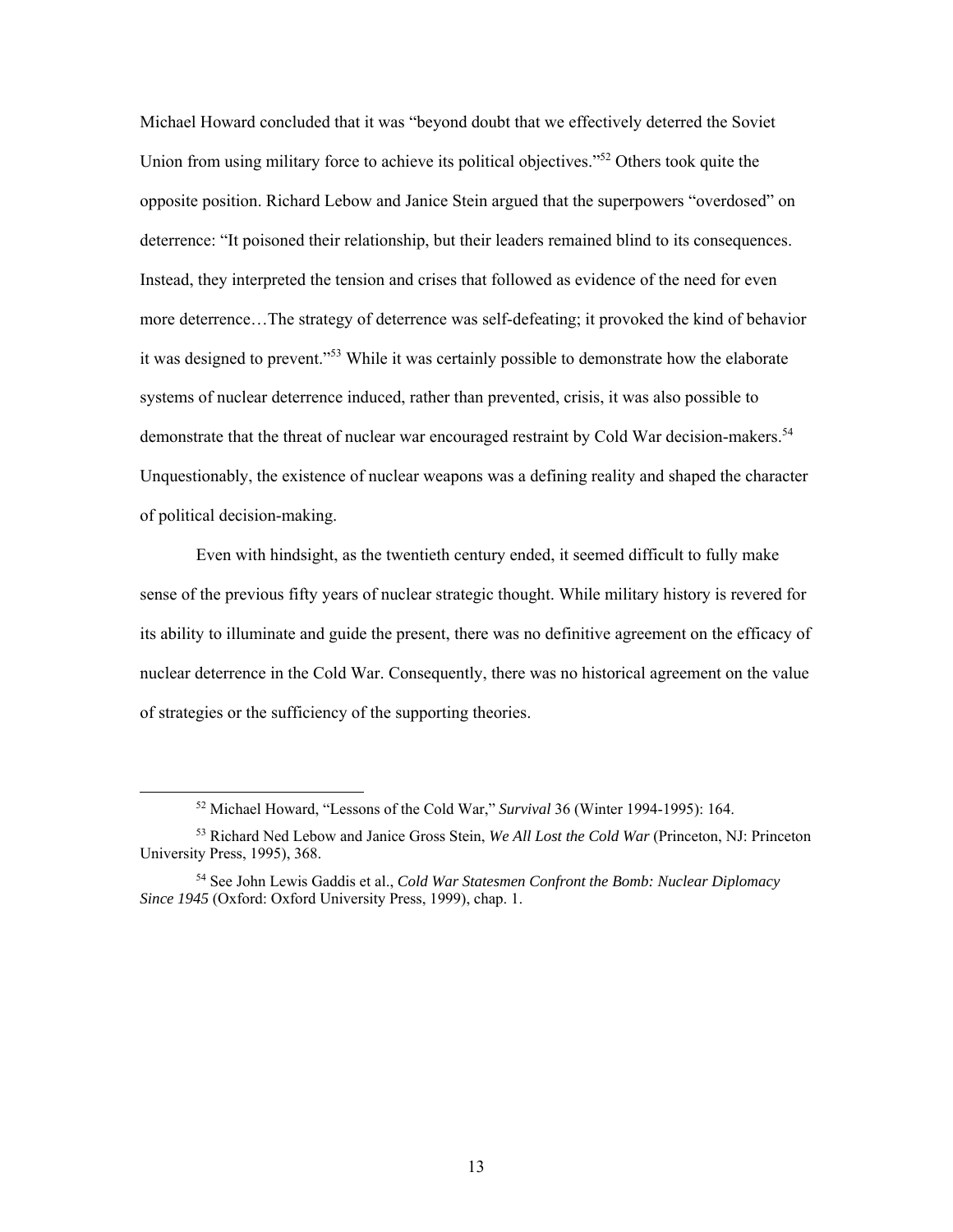#### A 21st Century Theory of Deterrence

#### <span id="page-21-0"></span>Developing a General Theory of Nuclear Deterrence

disentangle confusing concepts and provide clarity for [decision-makers.](https://decision-makers.55)<sup>55</sup> At the core, theory is theoretical [claims.](https://claims.56)<sup>56</sup> One dominant theme from this historical review of nuclear strategic thought is that a single, cogent theory of nuclear deterrence is seemingly inaccessible. The dilemmas presented by nuclear weapons led to volumes of literature with authors assuming a variety of positions, but the overall lessons were obscure. Clausewitz wrote that the purpose of theory is ultimately to simply an explanation, and the driving motive behind theory-making is to find truth with practical application. The problem is deriving an approach that creates a single, coherent, and practical explanation of nuclear deterrence. Modern military theory is highly empirical, relying primarily on historical study compared to scientific empiricism, which relies primarily on experimentation. Historical examples explain and demonstrate otherwise abstract ideas while supporting certain

Constructing nuclear deterrence theory requires a different approach than traditional military theory. Because the narrative of nuclear deterrence exists less in the realm of action and more in the realm of ideas, it is challenging to build an empirical theory of deterrence upon the historical record. Nuclear deterrence was a completely new concept in the mid- $20<sup>th</sup>$  century and, without history as guide, initial theories relied more on a quantitative approach based on economic theories of behavior rather than the normative, qualitative approach grounded in history and logic.<sup>57</sup> While the quantitative approach was, arguably, necessary in the beginning, rationalactor assumptions stripped deterrence theory of the critical context that a traditional historical

<sup>55</sup> Carl Von Clausewitz, *On War*, ed. Michael Howard and Peter Paret (Princeton, NJ: Princeton University Press, 1976), 173.

<sup>56</sup> Clausewitz, *On War*, 171.

<sup>57</sup> Colin S. Gray, *Airpower for Strategic Effect* (Maxwell Air Force Base, AL: Air University Press, 2012), 269.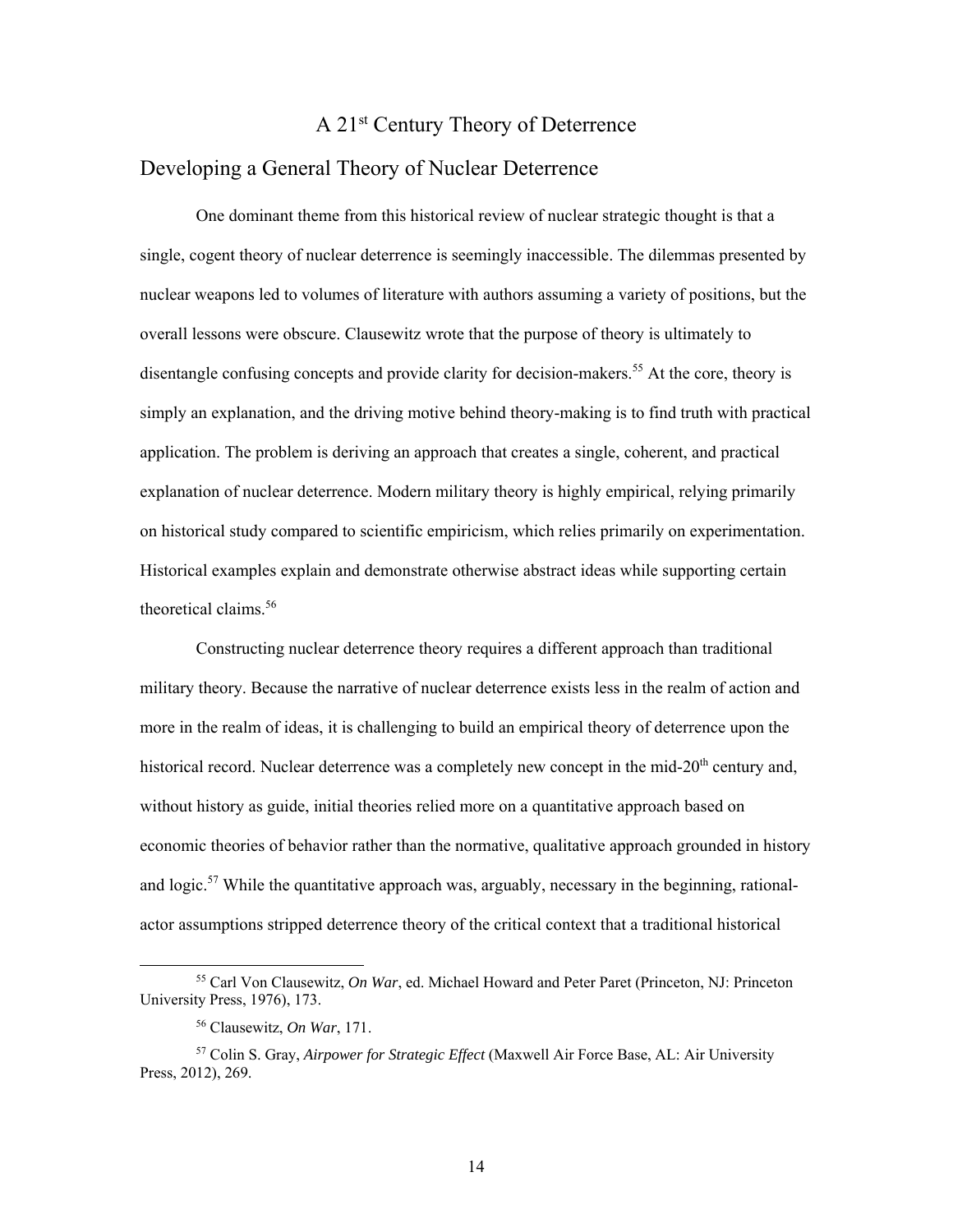approach offers. Because of the complex nature of deterrence, qualitative approaches based on psychology, sociology, and culture greatly enhance understanding. Modern studies on complexity theory point to the need to synthesize both "hard" science and "soft" science to understand complex systems. Nuclear deterrence is inherently complex as it involves multiple polities, various cultures, and ever-changing conditions. As the history of strategic thought on deterrence includes both quantitative and qualitative approaches, a synthesis of the body of strategic thought on nuclear deterrence enhances overall understanding. While this approach has merits, it is important to acknowledge the shortcomings.

The first and foundational issue of any theory of deterrence is the lack of empiricism, which does not allow for sufficient objective criteria to evaluate propositions. While certain historical examples may support some truth claims, deterrence theory remains largely relegated to subjectivity and, consequently, speculation. Another issue is the conceptual overlap between nuclear deterrence theory and general deterrence concepts. While the overlap is not detrimental to generating an acceptable explanation, it is an important distinction. Finally, if deterrence is primarily psychological in nature and political in context, then the multipolar security environment requires multiple, adversary-specific theories to generate comprehensive understanding. This monograph does not tailor theory to specific threats, but rather aims for a broader explanation of the nature of nuclear deterrence. However, while limitations do exist, there is intrinsic value to a logically derived general theory of nuclear deterrence. After seventy years of speculation and academic rigor, it is plausible to ask, "What do we know about nuclear deterrence?" In the simplest terms, a general theory of nuclear deterrence attempts to answer this question.

In the interests of clarity and utility, a general theory of nuclear deterrence is presented in the form of several dicta. Each dictum is a "considered, seriously evidenced, and even claimed authoritative statement" and is derived from a study of well-respected secondary sources in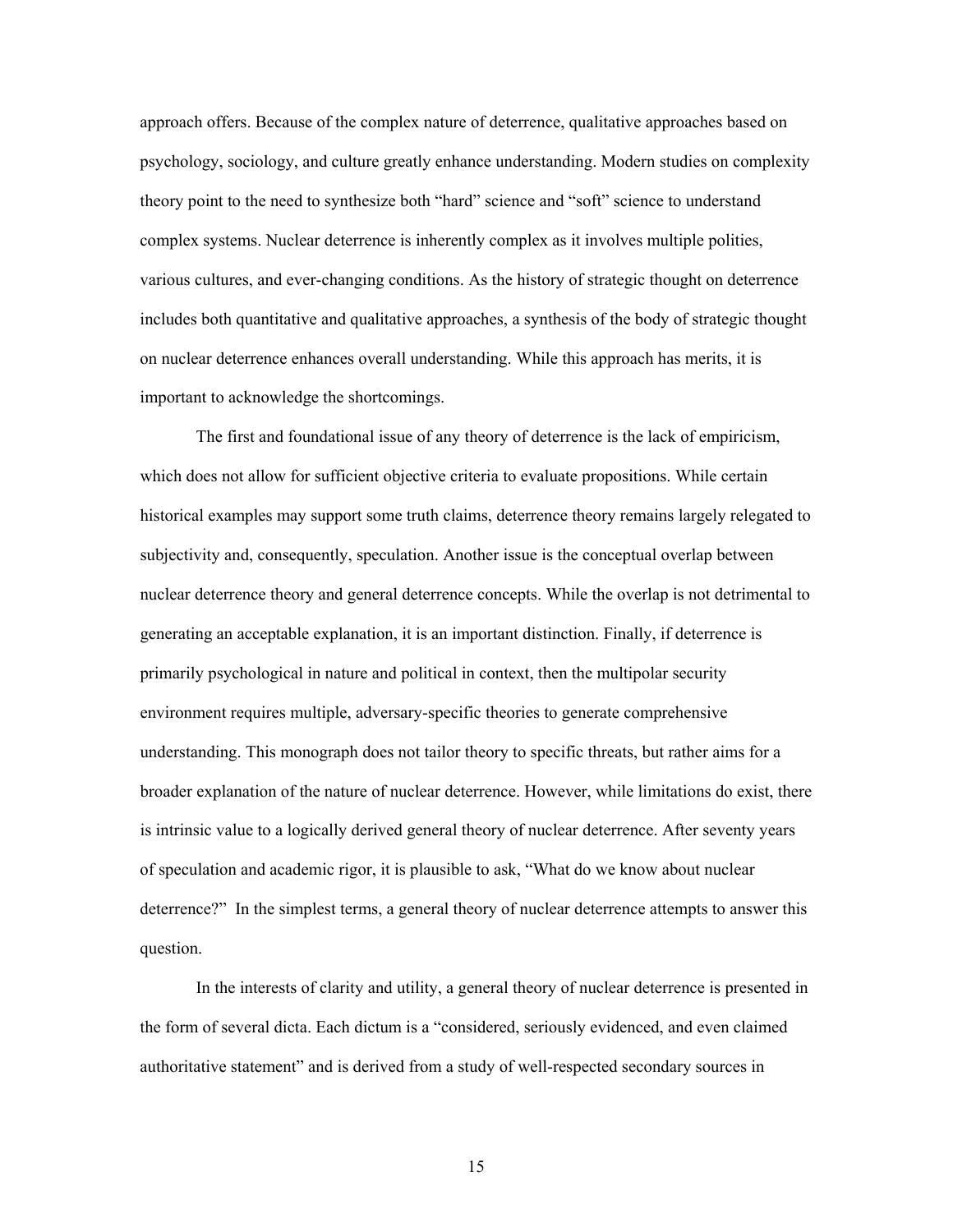<span id="page-23-0"></span> Since the goal of this monograph is ultimately to link theory and modernization requirements, a [academia.](https://academia.58)<sup>58</sup> The theory does not advance new ideas or opinions but synthesizes strategic thought and concisely presents widely researched ideas. Though adversary-specific deterrence theories would be more comprehensive, a generic theory of nuclear deterrence drawn from discernable mainstream strategic logic best informs a nuclear posture intended to influence numerous polities. general theory serves this purpose well. While the proposed theory is principally generic, it is presented from a US perspective. With a subject that so easily invites speculation, the following explanation is offered with commensurate humility.

#### Deterrence is Contextual and Psychological

 One of the more salient lessons from the history of nuclear deterrence theory emanated from the challenges to the 'rational-actor' assumptions of early nuclear deterrence theory. Recent advances in social psychology suggested that "decision-makers systematically violate the strict behavioral expectations of rationality."<sup>59</sup> The 1973 Yom Kippur war provided a helpful historical example of poor strategic calculus based on rational assumptions. The United States failed to anticipate the genesis of the war because, as Henry Kissinger wrote, "our definition of rationality did not take seriously the notion of Egypt and Syria starting an unwinnable war to restore selfrespect."<sup>60</sup> The Israelis made a similar error as they reasoned that Anwar Sadat of Egypt would not consider going to war with such a comparably weak Air Force, yet Egyptian passion proved more powerful than such [calculations.](https://calculations.61)<sup>61</sup> The Egyptian motivation for war is best understood not on the basis of rationality, but through the timeless lens of Thucydides' themes of fear, honor and self-interest. The United States and Israel assumed that Egypt would rationally conclude that a

-

<sup>&</sup>lt;sup>58</sup> The methodology and explanation for presenting theory in this fashion was inspired by Dr. Colin S. Gray. See Gray, *Airpower for Strategic Effect*, 269.

<sup>59</sup> Berekikian, "A Cognitive Theory of Deterrence," 165.

<sup>60</sup> Henry Kissinger, *Years of Upheaval* (Boston: Little, Brown, and Company, 1982), 465.

<sup>61</sup> Delpech, *Nuclear Deterrence in the 21st Century*, 88.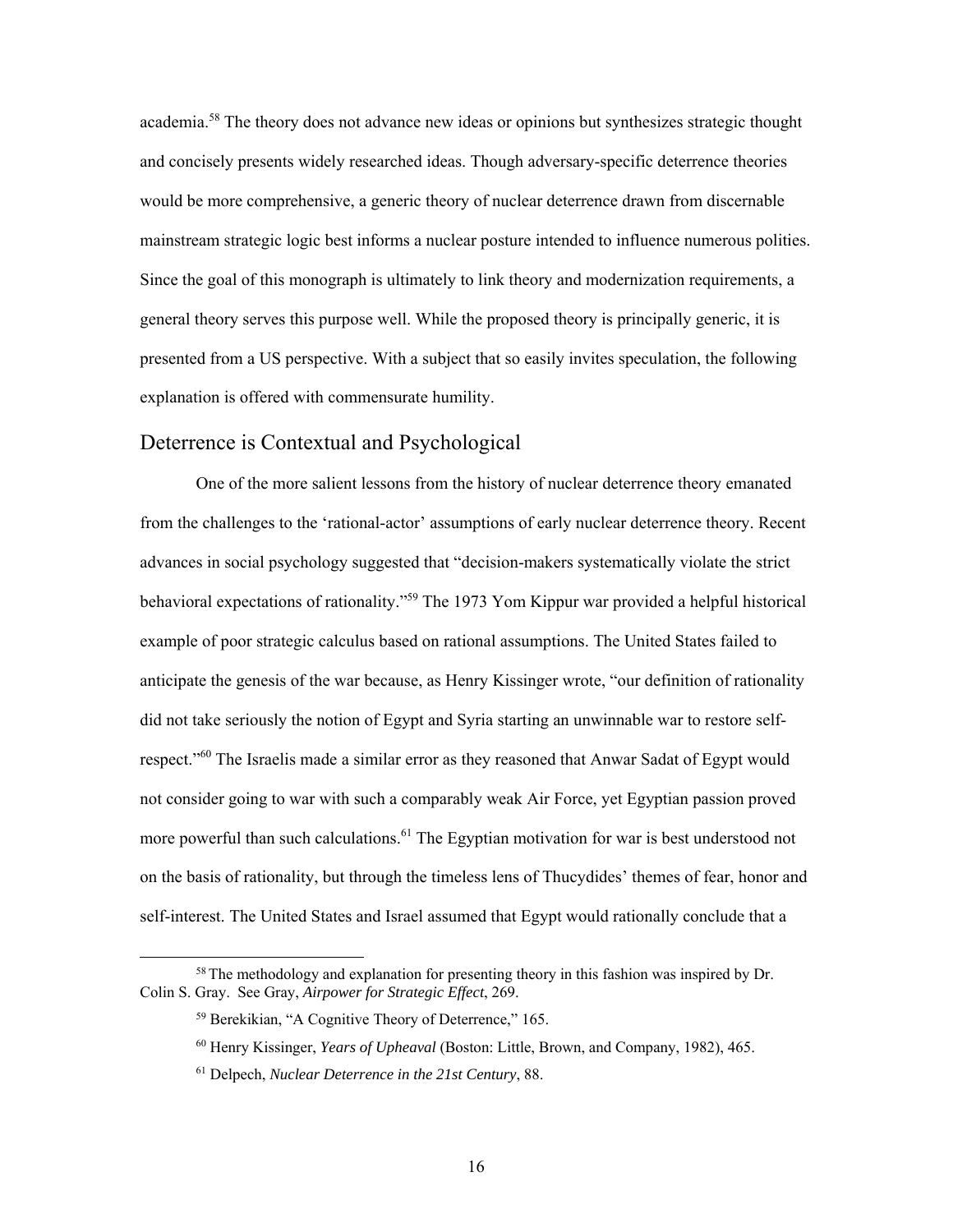<span id="page-24-0"></span>war was not in their self-interest, yet honor was predominantly the motivating factor for the Egyptians.

If deterrence is psychological in nature and political in context, then the most predictive theory of deterrence is adversary-centric, empirically constructed, culturally relevant, and psychologically considerate. In a multi-polar world, rational models of decision-making can provide generic understanding of available strategic options, but the ultimate choice of certain options by an actor cannot be reliably assumed based on rationality. Instead, predictive deterrence theories should have specific audiences in mind. The overall assertion of this dictum should not be interpreted as an invalidation of claims of classical theory. Deliberate abstractions can be useful in developing understanding, but the limits of rationality must be acknowledged and aptly applied.

#### Deterrence is Inherently Uncertain

-

Because deterrence is more a psychological art than a physical science and involves a continually changing mosaic of political leaders, one cannot make claims regarding deterrence strategies with complete confidence. As coercive strategy is intended to control adversarial behavior, deterrence ultimately relies on consent of the intended subject. Achieving consent requires the subject to: understand threats and communications; value the types of targets that can be threatened; link the threat to a specific act, which it must not undertake; believe, to some degree, that the threat would be executed if the subject does not comply and would not be executed if the subject does comply; fear the threat more than conciliation; deem conciliation to be tolerable; and have positive control over its own actions and [forces.](https://forces.62)<sup>62</sup> When parsing the concept of consent as detailed above, the inherent uncertainty based on the relational variables is implicit.

 *Strategic Studies Quarterly* 5, no. 2 (Summer 2011): 14.  $62$  Keith B. Payne, "Maintaining Flexible and Resilient Capabilities for Nuclear Deterrence,"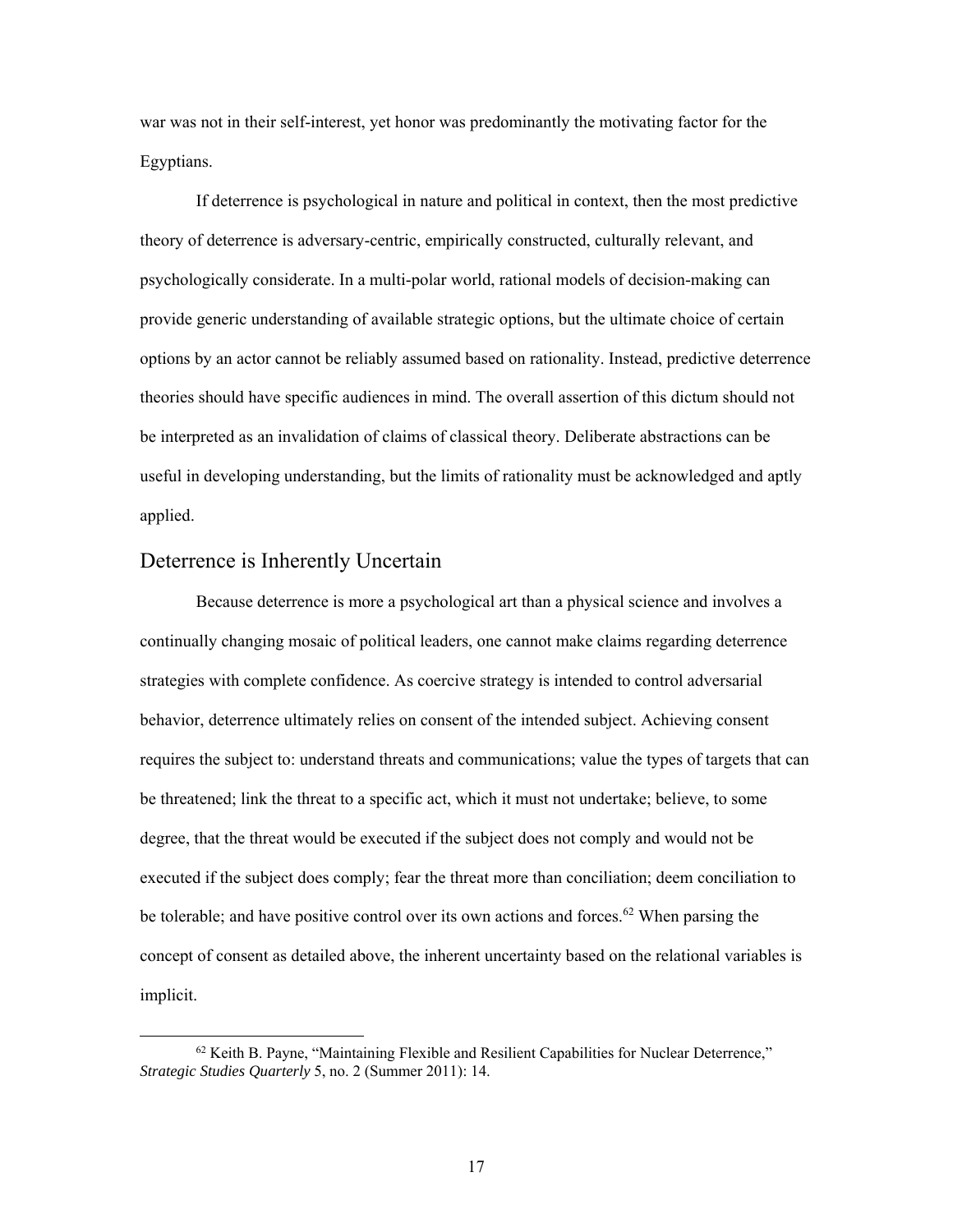<span id="page-25-0"></span>should govern discussions related to [deterrence.](https://deterrence.66)<sup>66</sup> Because deterrence is ultimately relational, there can be no certainty that potential adversaries will behave according to the "quality or quantity immanent in particular forces."<sup>63</sup> While this argument about deterrence is not necessarily controversial, it is not well understood. American defense discourse regularly conflates the concept, classically referring to nuclear weapons as 'the deterrent'. Additionally, decades of defense policy focused energies on achieving strategic balance by determining a configuration of nuclear capabilities that provided deterrent value. Confident claims concerning the absolute deterrent value of a specific number of nuclear weapons are ever present in the strategic discourse on nuclear weapons. For example, Jeff Richardson wrote, "A total stockpile on the order of 500 warheads would satisfy the principle objectives of strategic nuclear deterrence in 'rational' scenarios where strategic deterrence is a useful concept."64 *Arms Control Today* printed an article that read, "Having 100 nuclear warheads . . . will deter others from using nuclear, biological, or chemical weapons or from even engaging in conventional attacks."65 These kinds of formulaic assertions literally contradict the nature of deterrence. While a specific posture may change the strategic calculus of potential adversaries, the power of decision cannot be fully removed from the adversary, and no degree of certainty can be offered. Keith Payne was correct when he wrote that "humility-not hubris"

#### There is No Pure Nuclear Strategy

1

In the introduction to his seminal work on the history of Nuclear Strategy, Lawrence Freedman raised the issue as to whether 'nuclear strategy' is a contradiction in [terms.](https://terms.67)<sup>67</sup> The issue

<sup>63</sup> Gray, *National Security Dilemmas*, 63.

<sup>64</sup> Jeff Richardson, "Shifting from a Nuclear Triad to a Nuclear Dyad," *Bulletin of the Atomic Scientist* (September/October 2009): 40.

<sup>65</sup> Morton Halperin et al., "Parsing the Nuclear Posture Review," *Arms Control Today* 32, no. 2 (March 2002): 19-20.

<sup>66</sup> Payne, "Maintaining Flexible and Resilient Capabilities," 15.

<sup>67</sup> Freedman, *The Evolution of Nuclear Strategy*, xix.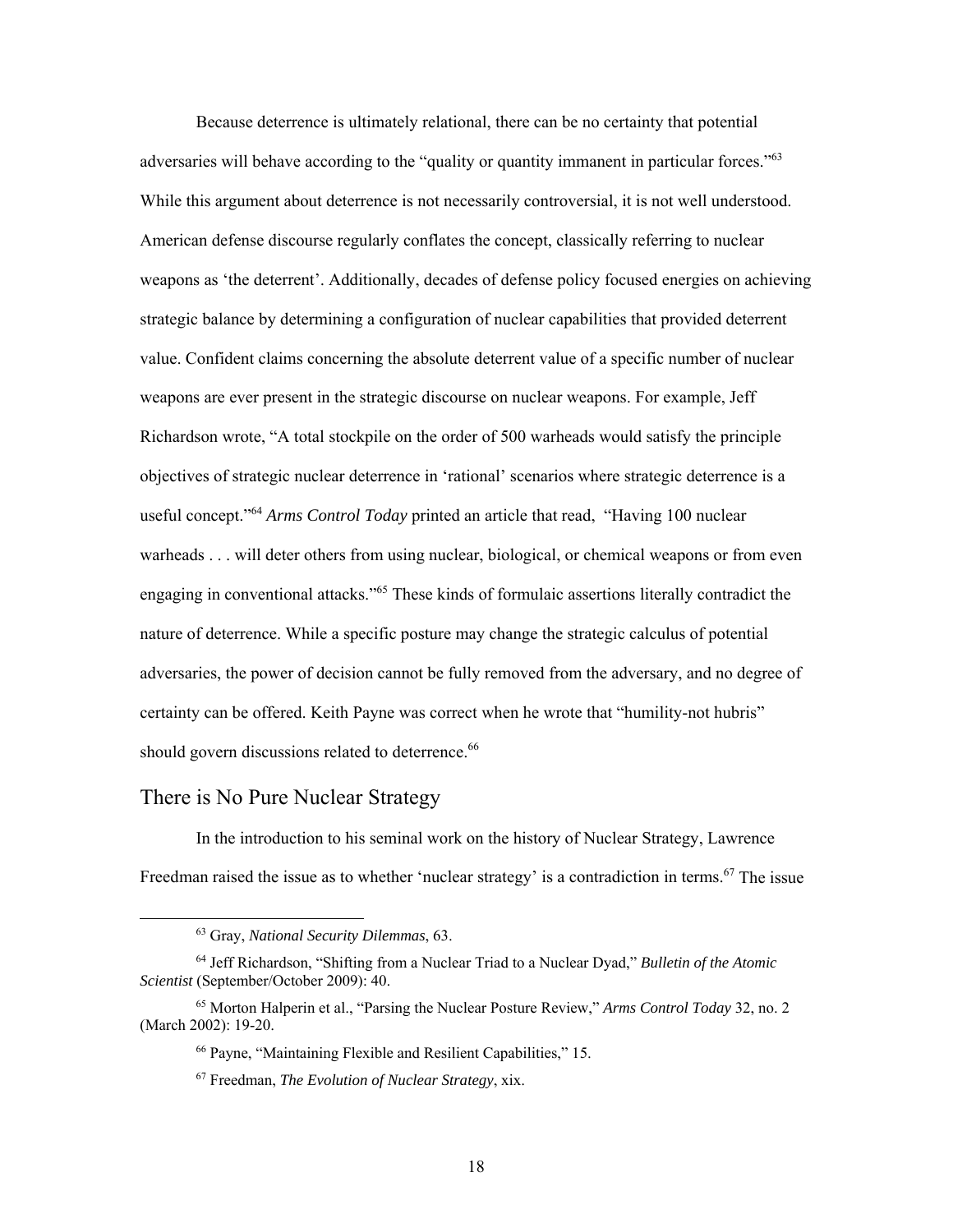has been whether nuclear employment could be sufficiently controlled to ensure that political objectives could be met. After a thorough review of the evolution of nuclear strategy, Freedman concluded that there can be "no pure nuclear strategies, but there remains a continuing need for strategies that take nuclear weapons into account."<sup>68</sup> Freedman reasoned that there could be no means of employment that could completely assure control to prevent a chain of events that would lead to national suicide. This reasoning was consistent with Clausewitz's concept of friction in war and supported by the historical record of crises involving nuclear [states.](https://states.69)<sup>69</sup> Colin Gray echoed this sentiment, writing: "Seventy years into the nuclear age, it remains a strategically embarrassing fact that we cannot, perhaps dare not, place much faith in strategy involving nuclear weapons."<sup>70</sup> Valid strategies link ends, ways, means, and risk. An acceptable balance among these characteristics cannot require means (nuclear) that exceed the ends (political goals) with unacceptable risk (nuclear response on the United States). This idea, again, is not new, as Clausewitz insists that "the degree of force that must be used against the enemy depends on the scale of the political demands of either side. $171$  Thus, a "pure" nuclear strategy where nuclear weapons are the only available means to achieve political ends cannot be logically conceived, much less employed.

Additionally, the 21st Century security environment demands *integrated* strategies due to an increasingly broader array of security problems, including the newer domains of space and cyberspace. As an example, the 2007 cyberattack against Estonia disrupted government, banking, and media websites for 22 days, virtually paralyzing the nation. The United States is uniquely at risk among the nation states due to its national and extensive reliance on space-based systems and computer networks. A cyber-attack on the United States of comparable magnitude to that on

 68 Ibid., 464.

<sup>69</sup> See Delpech, *Nuclear Deterrence in the 21st Century*, 61-91.

 70 Gray, *The Future of Strategy,* chap. 6.

<sup>71</sup> Clausewitz, *On War*, 585.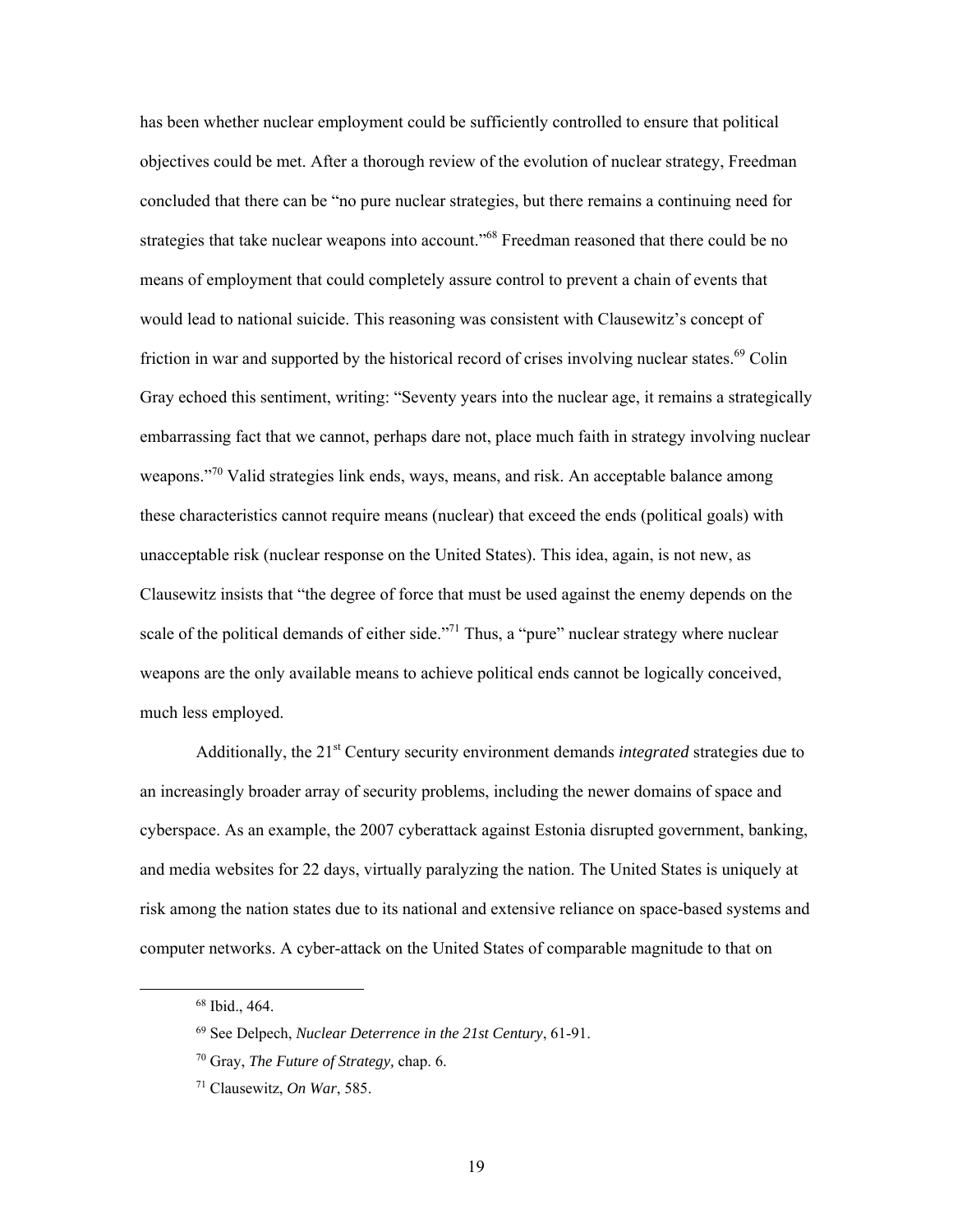<span id="page-27-0"></span>Estonia may well present an existential threat. As nuclear weapons have, until recent history, constituted the only existential threat to the United States, future deterrence strategies should be integrated to account for not only nuclear, but also emerging threats in space and cyberspace as well.

#### Political Relations Drive Stability More than the "Balance of Terror"

In the January 1959 issue of *Foreign Affairs,* RAND Corporation analyst Albert Wohlstetter's article, "The Delicate Balance of Terror," became an instant sensation. Expounding upon Schelling's claims concerning the balance of terror, Wohlstetter argued against the predominant belief among nuclear strategists that the mere possession of atomic weapons was sufficient for [deterrence.](https://deterrence.72)<sup>72</sup> Wohlstetter's deep understanding of operational requirements led to arguments for technical capabilities that would maintain a "delicate" thermonuclear balance between the Soviet Union and the United States. Wohstetter's ability to connect operational requirements to strategy planted the analytical seeds that led Cold War strategists to focus incessantly on details about potential vulnerabilities and nuclear targeting. Regarding this propensity, Colin Gray confessed that, "the details that so consumed our attention were of little or no significance…this is not to say that the details of nuclear posture do not matter…but that political leaders, who are the ones that must decide whether or not our efforts to deter shall succeed, are not likely to be moved by reports of the details of our military power."<sup>73</sup> Lawrence Freedman reached a similar conclusion when he wrote, "What is often forgotten in strategic studies, preoccupied with military capabilities, is that the balance of terror rests upon a particular arrangement of political relations as much as the quantity and quality of the respective nuclear arsenals." Deterrence relationships are primarily defined by politics and psychology, not necessarily detailed operational nuclear capabilities.

<sup>72</sup> Wohlstetter, "The Delicate Balance of Terror," 211-234.

<sup>73</sup> Gray, *National Security Dilemmas*, 82.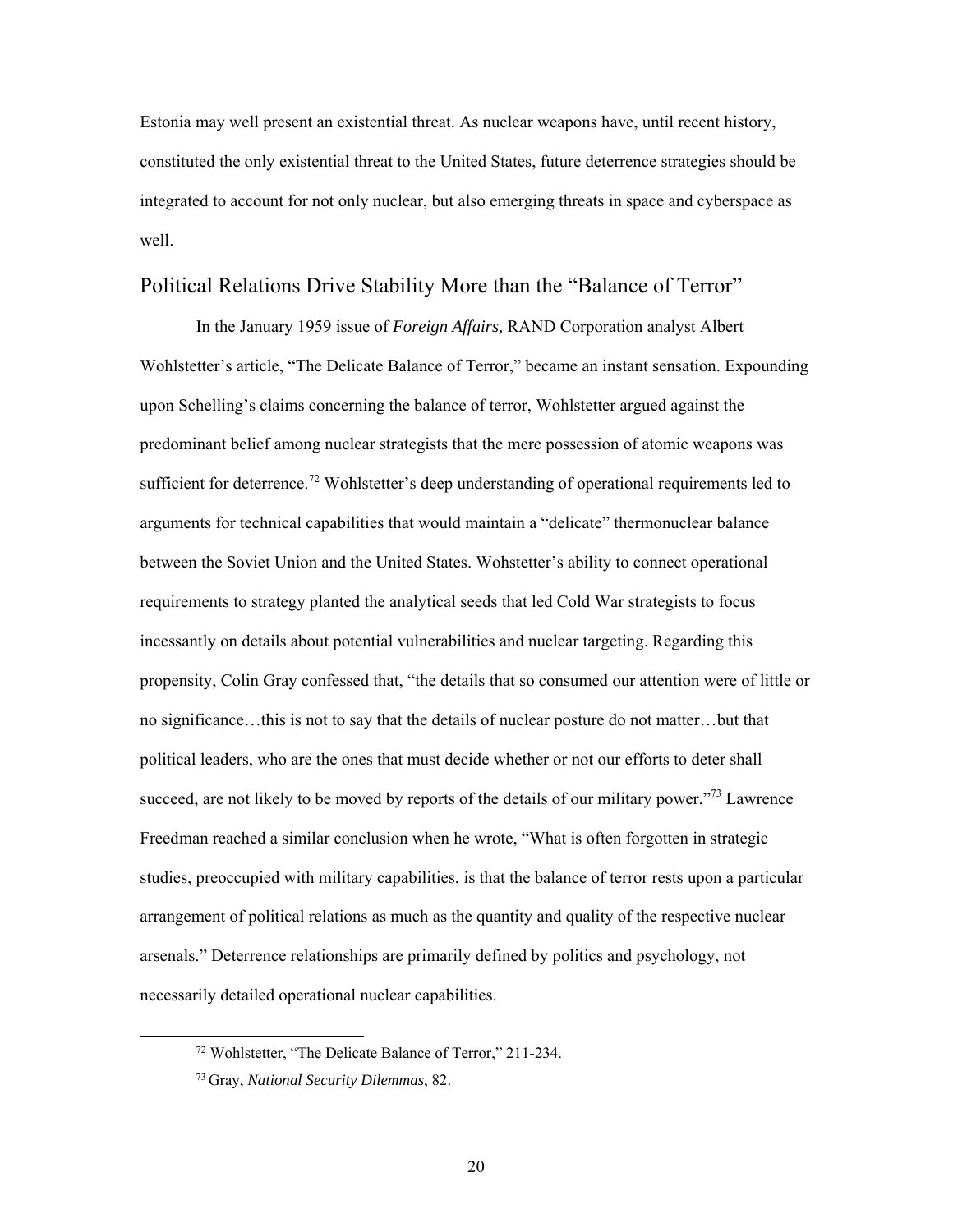<span id="page-28-0"></span>While nuclear posture doesn't drive deterrence, quantitative and qualitative nuclear capability is inextricably linked to political relationships. Of note, it has been presidential policy since President Franklin D. Roosevelt not to allow US nuclear forces to be inferior to another [power.](https://power.74)<sup>74</sup> The political motivation for comparative nuclear strength is three-fold. First, some administrations fear that opponents may perceive an unfavorable nuclear balance as weakness, decreasing both hard and soft US power. Second, the goals of nuclear assurance are threatened if allies become unsettled by perceived US inferiority. Finally, ceding capability advantage to an adversary could have adverse domestic political repercussions as well. Despite theoretical requirements for deterrence, these political factors drive contemporary status quo power relationships to maintain strategic stability. While Wohstetter makes some incredibly relevant points in his "balance of terror" argument, deterrence should be understood *primarily* in a political context rather than a capability context.

#### Effective Deterrence Strategies Demand Limited Nuclear Options

Theories of limited nuclear war matured with the development of the doctrine of flexible response during the administrations of President John F. Kennedy and President Lyndon B. Johnson. Flexible response, predicated on a damage-limiting approach, grew out of opposition to the Eisenhower emphasis on massive retaliation. Based on the earliest ideas of Bernard Brodie, proponents argued that flexible response provided a more logical method of fighting a nuclear war, should one occur, allowing for credible political options, not just assured destruction. However, supporters of massive retaliation questioned whether nuclear war could remain limited

<sup>&</sup>lt;sup>74</sup> This argument is presented in depth by: Kurt Guthe, "Ten Continuities in US Nuclear Weapons Policy, Strategy, Plans, and Forces," (Washington, DC: National Institute for Public Policy, 2008), accessed December 12, 2017, http://www.nipp.org/wp-content/uploads/2014/11/N-Continuities-Draft Rev-2.11.pdf.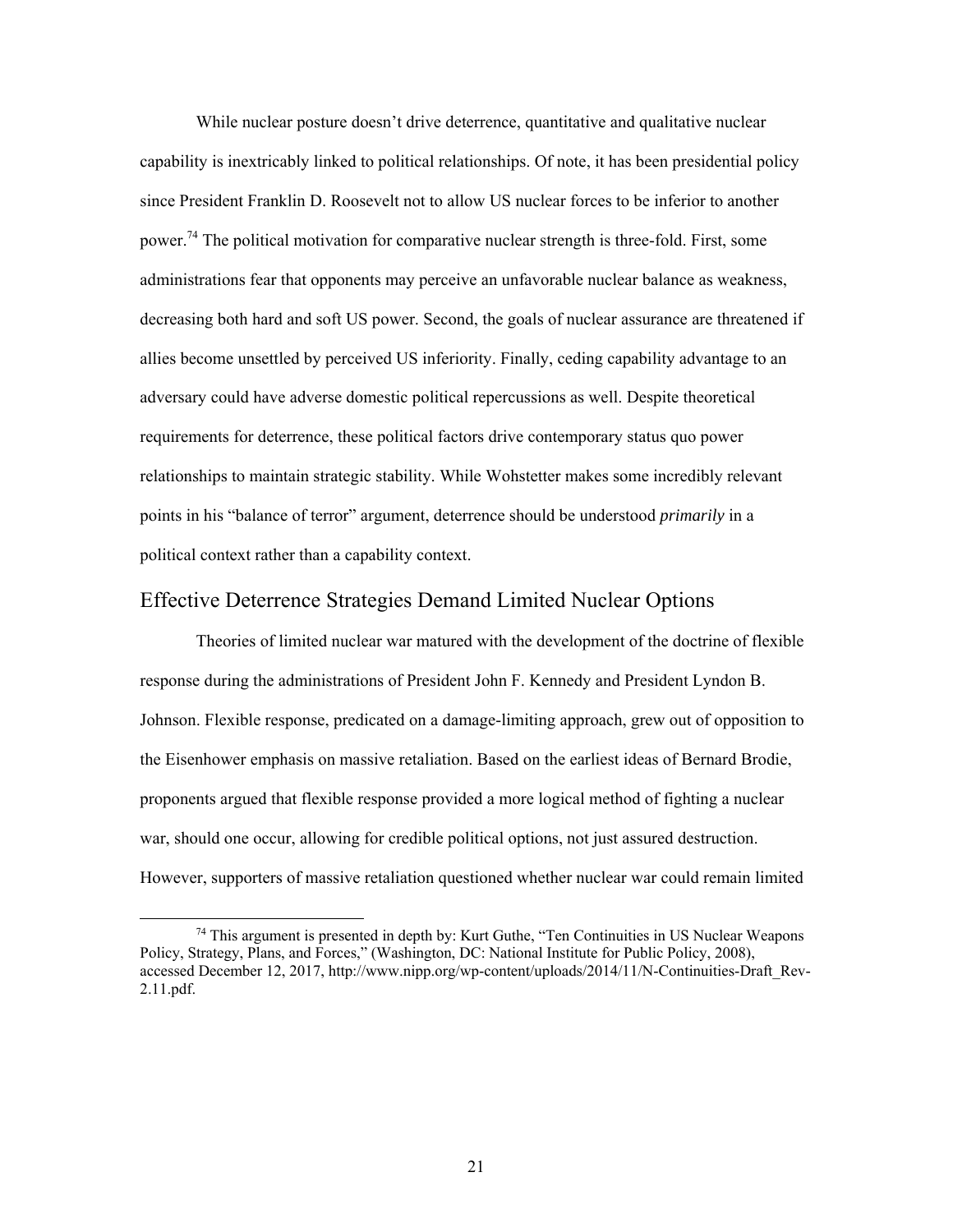[effect.](https://effect.75)<sup>75</sup> and ultimately denounced the flexible response strategy because of the perceived loss of deterrent

The rise of small nuclear powers in the  $21<sup>st</sup>$  century has increased the possibility of limited nuclear war and culminated the theoretical debate on limited war. Henry Kissinger predicted these conditions over fifty years ago:

"As nuclear technology becomes more widely diffused, other and perhaps more irresponsible powers will enter the nuclear race. The fear of mutual destruction, today the chief deterrent to all-out war for the major powers, may prove less effective with nations who have less to lose and whose negotiating position might even be improved by a threat to commit suicide."<sup>76</sup>

In other words, what appears to be a war of limited objectives to a great power may appear to be total war to a weak state. For a weak state with a limited nuclear arsenal, the perspective of being in a total war increases motivation for using their limited number of nuclear weapons to defend vital interests. While this assertion requires a rational projection, the resulting abstraction reveals a crucial truth: multipolarity has fundamentally changed the landscape of nuclear conflict. Though the conditions that would prompt nuclear use by weak states are debatable, the fact remains that limited arsenals constrain actors to fight limited nuclear wars. This makes limited nuclear war *possible*.

Not only is limited war conceivable, but trends in the security environment are also increasing the possibility of conflict. While nuclear arsenals are of somewhat waning interest in great power politics, these weapons are a growth industry among small states that have recently acquired nuclear capabilities. The confluence of these opposing trends sets conditions for instability as asymmetric global interests compete, especially during times of [crisis.](https://crisis.77)<sup>77</sup> Thus, with the emergence of new nuclear powers and nuclear power aspirants, the possibility exists that the

-

<sup>75</sup> Jeffrey A. Larsen and Kerry M. Kartchner, *On Limited Nuclear War in the 21st Century*  (Stanford: Stanford University Press, 2014), 270.

<sup>76</sup> Henry Kissinger, *Nuclear Weapons and Foreign Policy*, abr. ed. (New York: W.W. Norton, 1969), 144.

<sup>77</sup> Larsen and Kartchner, *On Limited Nuclear War*, 270.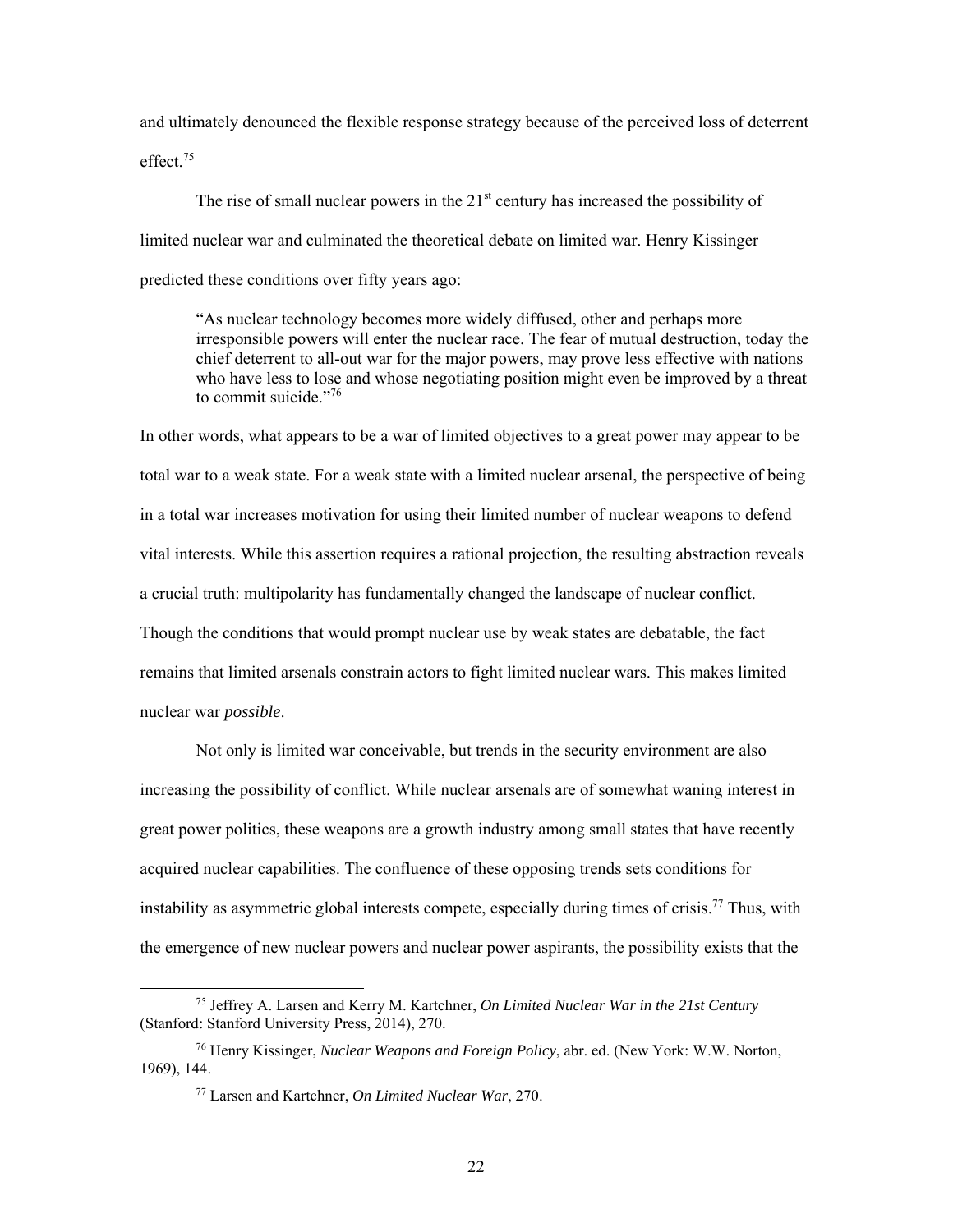<span id="page-30-0"></span>United States may face an adversary who leverages a small nuclear arsenal and the threat of limited nuclear attack. Additionally, Russian strategic doctrine has recently promulgated a firstuse of low yield nuclear weapons to create favorable war termination conditions.<sup>78</sup>

to help us navigate the military reality of bilateral nuclear war."<sup>80</sup> Opponents of damage-limiting Not only does the security environment demand limited nuclear war planning, but a damage-limiting capability may also provide the only viable political response option that could restore deterrence in a large nuclear exchange. This was the underlying argument by those who favored flexible response under the Kennedy administration. While Ballistic Missile Defenses continue to improve in reliability, the United States possesses no military solution that *guarantees*  defense against a nuclear attack. If deterrence fails, one of the only politically viable response options may be damage-limiting attacks that create opportunity for political settlement. This reality has driven a modern continuity of damage limitation as a US policy goal.<sup>79</sup> As Colin Gray wrote, the "theory on waging of limited nuclear war is not very convincing, but it is all we have capabilities argue that damage limitation lowers the threshold for nuclear use and is ultimately destabilizing. This argument clearly has its roots in Schelling's stable deterrence theory, whose rational actor assumptions are inadequate for the realities of the  $21<sup>st</sup>$  century security environment. Limited nuclear options are thus a necessary component of deterrence strategies.

#### Credibility is the Cornerstone of Deterrence

l

The DoD defines deterrence as: "The prevention of action by the existence of a *credible*  [author's emphasis] threat of unacceptable counteraction and/or belief that the cost of action

<sup>78</sup> Department of Defense, *2018 Nuclear Posture Review*, accessed February 19, 2018, <http://media.defense.gov/2018/Feb/02/2001872886/-1/-1/1/2018-NUCLEAR-POSTURE-REVIEW>-FINAL-REPORT.PDF.

<sup>&</sup>lt;sup>79</sup> Guthe, "Ten Continuities in US Nuclear Weapons Policy, Strategy, Plans, and Forces," 36.

<sup>80</sup> Gray, *The Future of Strategy*, chap. Conclusion.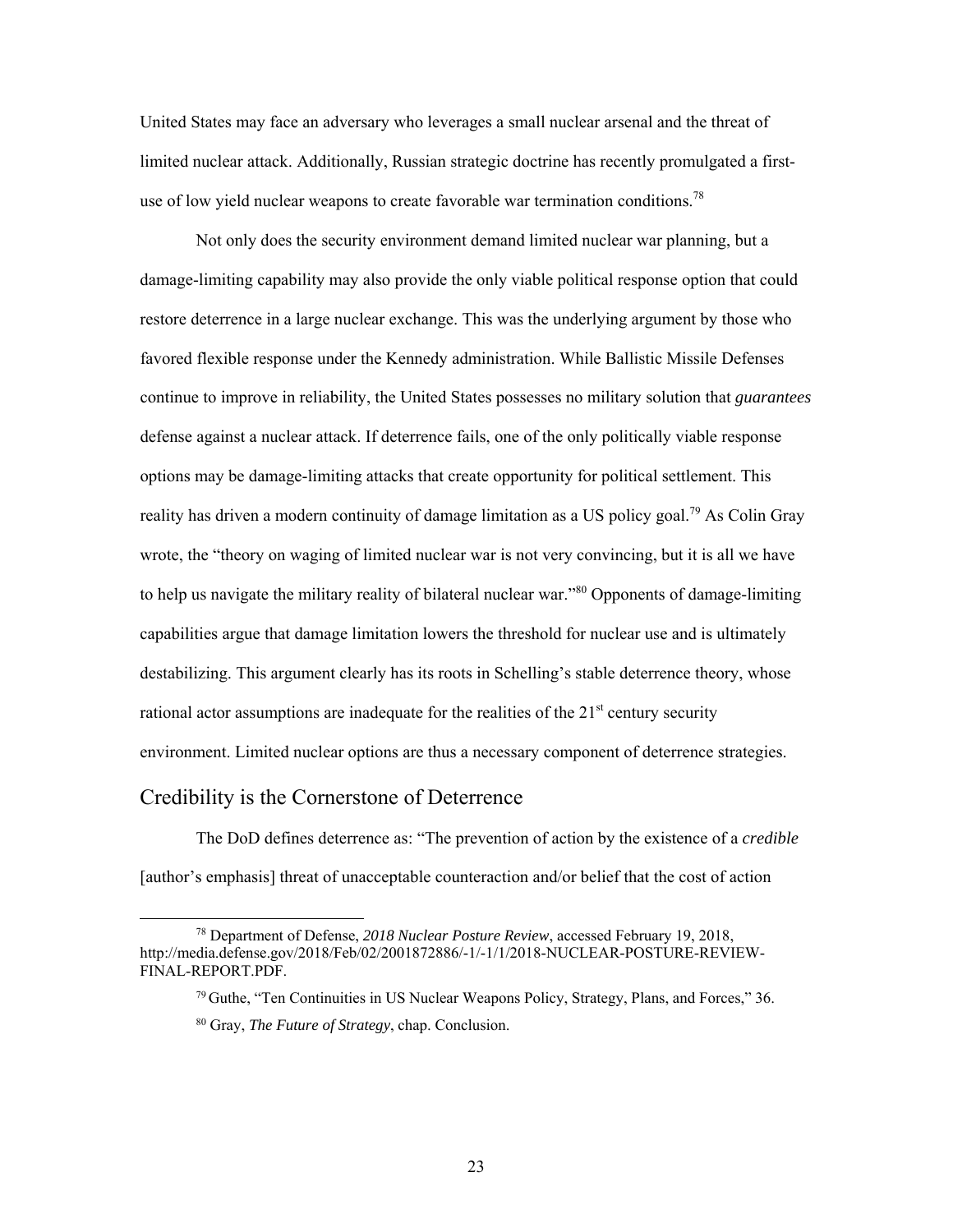outweighs the perceived benefits."81 Credibility is generally defined as having two dimensions: resolve and capability. In terms of resolve, this paper established in the first dictum that deterrence is contextual and psychological. The adversary's perception of resolve is thus contextually variant by forces such as leadership personality, culture, and ideology. One aim of deterrence is to establish conditions where a threat of force is contextually perceived as plausible in order to communicate resolve.

One of the more difficult obstacles to a plausible threat of nuclear force is a condition known as self-deterrence. While context varies, posing a *credible* threat of force can be difficult when the opponent possesses retaliatory capabilities that can impose unacceptable costs. In the case of nuclear weapons, other nuclear capable opponents may perceive threats as lacking resolve because the risk of nuclear escalation quickly exceeds the political will. As Herman Kahn wrote, "[c]redibility depends on being willing to accept the other side's retaliatory blow…it depends on the harm he can do, not on the harm we can do."<sup>82</sup> A condition of self-deterrence then undermines the ability to establish resolve with opponents who possess credible retaliatory capabilities.

 There are two primary pathways to overcoming conditions of self-deterrence. One is to deny the opponent's ability to do harm, conceivably through defensive measures. Historically, the United States has not been able to develop defensive capabilities against nuclear strikes that guarantee protection, though current BMD capabilities do increase deterrent value against limited nuclear powers. Also, as discussed earlier, Thomas Schelling's highly influential stability theory created strong discourse opposing defensive capabilities because of the perceived destabilizing effects. Thus, overcoming self-deterrence by means of defensive capabilities poses both technical and perceptual challenges. The second option is to embolden credibility through strong rhetoric

<sup>81</sup> Department of Defense, DoD Dictionary of Military and Associated Terms (Washington, DC: Government Printing Office, 2016): 69, accessed January 30, 2018, [http://www.dtic.mil/doctrine/new\\_pubs/dictionary.pdf.](http://www.dtic.mil/doctrine/new_pubs/dictionary.pdf)

<sup>82</sup> Herman Kahn, *On Thermonuclear War* (Princeton, NJ: Princeton University Press, 1960), 32.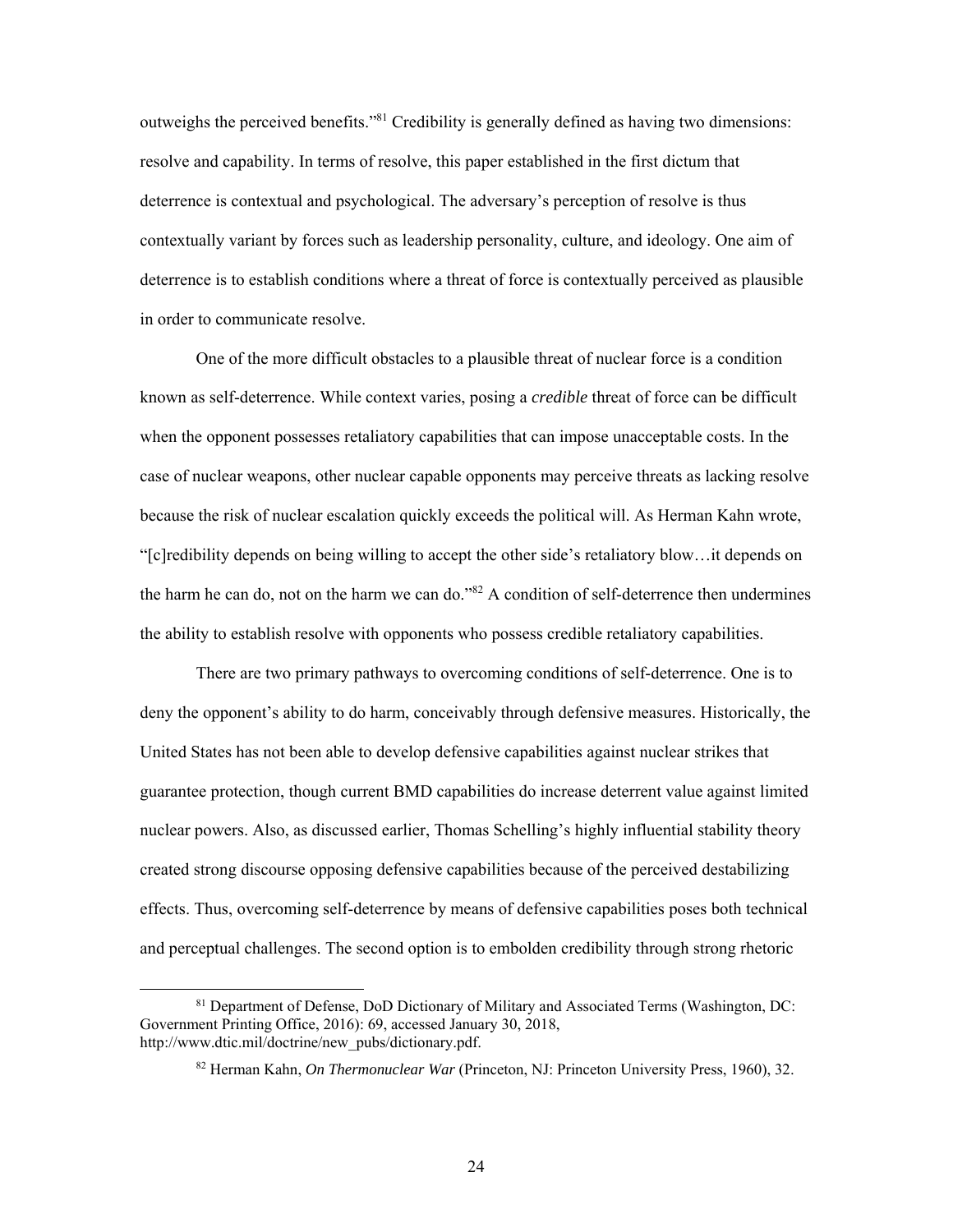and demonstrations of political resolve. In other words, where the coercive party has diminished credibility, achieving deterrence objectives requires a certain amount of brinksmanship.

From a US perspective, it is also worthy to note that resolve is important not only for deterrence, but also for assurance. The United States has a long tradition of creating conditions of security and maintaining strategic stability by extending nuclear deterrence commitments to more than thirty partners and allies around the world—including North Atlantic Treaty Organization (NATO) allies, Japan, South Korea, and [Australia.](https://Australia.83)<sup>83</sup> Hans Rühle, former head of the Policy Planning Staff in the German Ministry of Defense, recently observed:

 "These states derive their security from a predictable international system—a system that is still upheld by the United States, including through the US nuclear umbrella. If the United States were to reduce or even end its role as a nuclear protector, the security perceptions of its allies would change radically—and in some cases could even lead them to re-consider their attitudes vis-à-vis nuclear possession. The result could well be the largest wave of proliferation since the dawn of the nuclear age. …US extended deterrence is a most effective non-proliferation tool and must be sustained for the deterrence of aggression, the assurance of allies and non-proliferation purposes." <sup>84</sup>

 Credible nuclear forces are not only useful for deterrence, but also for assuring allies. Assurance contributes to conditions that discourage proliferation and preserve overall strategic stability. Consequently, the search for credibility by demonstrating political resolve necessarily involves multiple audiences, including both allies and adversaries.

The second dimension of credibility concerns capability. A threat of counteraction cannot be believable without the *ability* to impose an unacceptable cost. This includes reliable weapons and survivable delivery platforms. Yet, to avoid a condition of self-deterrence, decision-makers also need flexible options tailorable to context and political objectives, especially in the event of a limited nuclear exchange. This was Robert Osgood's main point when he said, "if there was to be

 content/uploads/2017/06/A-New-Nuclear-Review-final.pdf. <sup>83</sup> Keith B. Payne et al., comp., "A New Nuclear Review for a New Age," (Washington, DC: National Institute Press, 2017): 73, accessed January 30, 2018, [http://www.nipp.org/wp-](http://www.nipp.org/wp)

<sup>84</sup> Hans Rühle and Michael Rühle, *German Nukes: The Phantom Menace* (Fairfax, VA: National Institute Press, n.d.), March 22, 2017, accessed January 30, 2018,<http://www.nipp.org/wp>content/uploads/2017/03/IS-.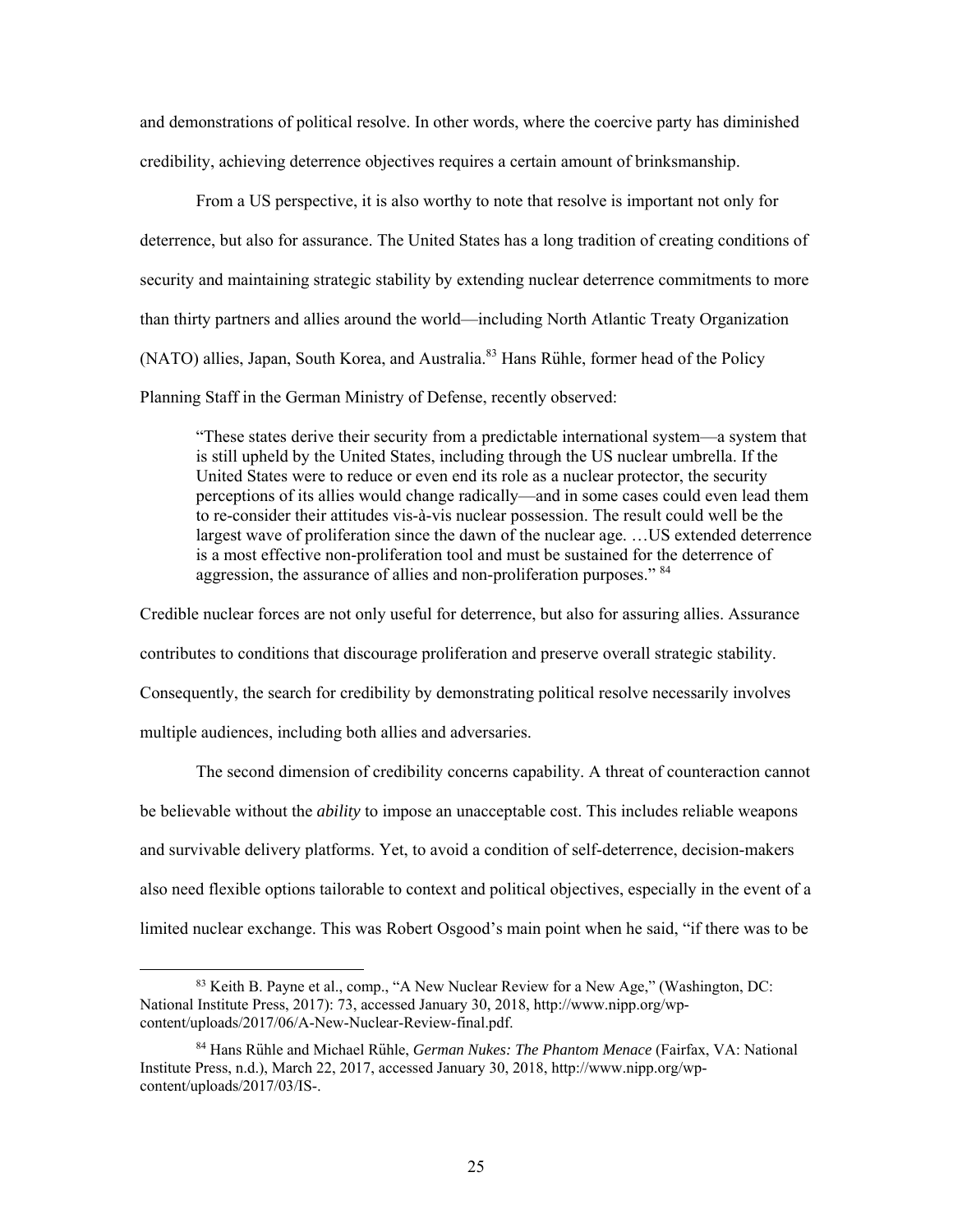<span id="page-33-0"></span>a strategy of deterrence it had to be credible, and credibility, in turn, requires that the means of deterrence be proportional to the objectives at stake."<sup>85</sup>

### A Secure, Second-Strike Response Capability is Foundational to Nuclear **Deterrence**

Perhaps one of the most enduring concepts from the Cold War is Albert Wohlstetter's theory of second-strike. Secure second-strike forces create stabilizing political effects by denying the value of aggression and providing inducement for cooperation. Wohlstetter's theory is supported by modern advances in cognitive sciences that provide increased insight into human decision-making through what is known as prospect theory. Research found that individual choices are driven more by heuristics and biases than calculated costs and benefits. Decisionmakers will "act more aggressively to avoid a loss than to secure an equal gain and will pursue loss aversion beyond a rational expectation of benefits."<sup>86</sup> When broadly considering strategic options, prospect theory suggests that the plausible threat of counteraction is likely to have a deterrent effect on an adversary. $87$  Because most people fear loss more than they value gains, second-strike nuclear capabilities tend to limit the political objectives that aggressors are willing to pursue by [force.](https://force.88)<sup>88</sup>

As previously cautioned, the theory of second-strike is based upon rational actor assumptions. But these assumptions have been proven valid by the wide acceptance of secondstrike theory by nuclear powers from various polities, including the United States, China, UK, Russia, Pakistan, and India. These countries commonly define secure second-strike as the

-

<sup>85</sup> Robert Osgood, *Limited War: The Challenge to American Strategy* (Chicago: University of Chicago, 1957), 26, 242.

<sup>86</sup> Jeffrey D. Berekikian, "A Cognitive Theory of Deterrence," *Journal of Peace Research* (March 2002): 172.

 87 Gary Schaub Jr., "Deterrence, Compellance, and Prospect Theory," *Political Psychology* 25, no. 3 (June 2004): 406.

 88 Robert Jervis, *The Meaning of the Nuclear Revolution: Statecraft and the Prospect of Armageddon* (Ithaca, NY: Cornell University Press, 1989), chap. 5.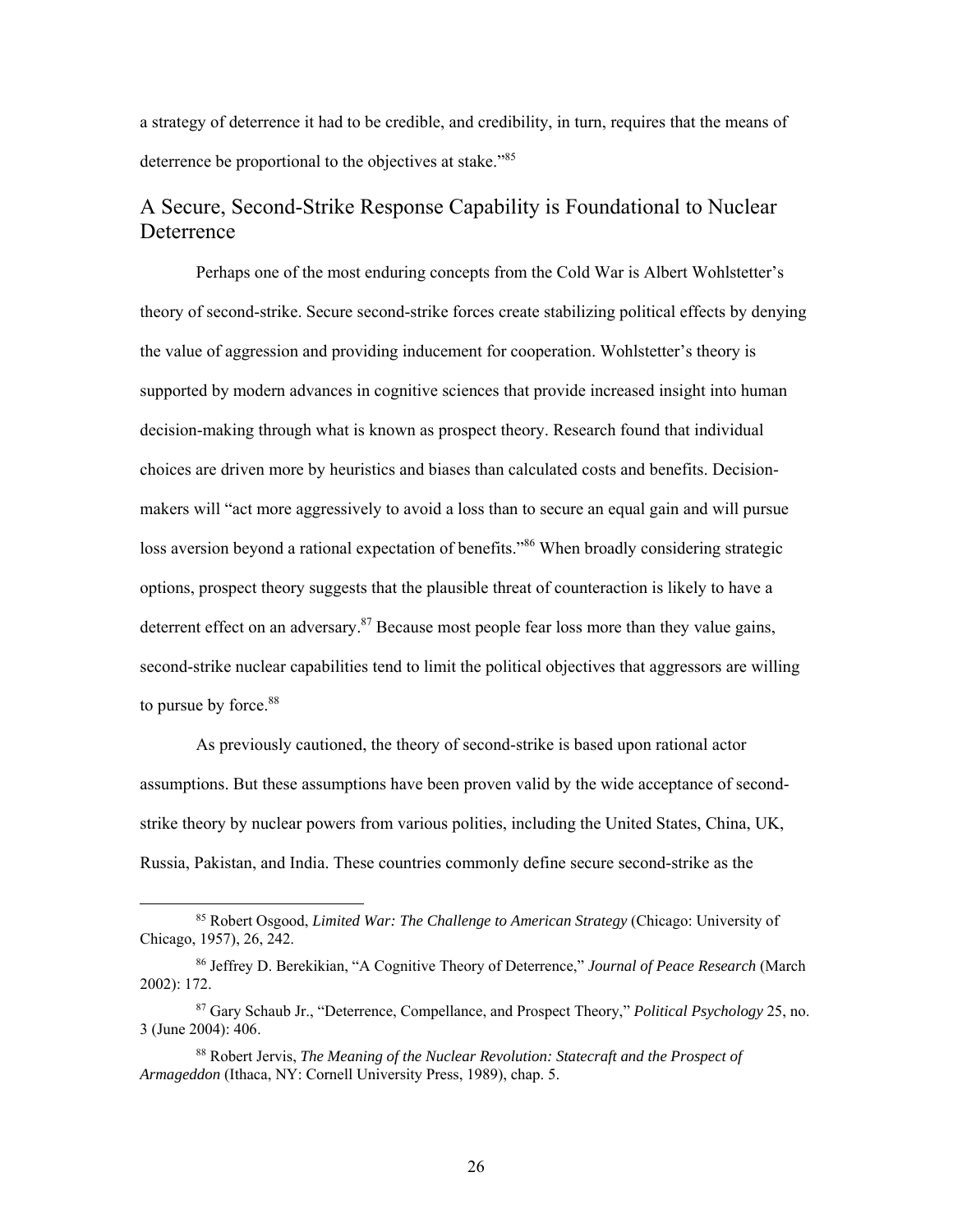'minimum deterrent' capability required of a nuclear force. For example, China's nuclear strategy relies on a minimum/limited nuclear posture and a secure second-strike capability.<sup>89</sup> The United Kingdom also employs a 'minimum deterrent' through a continuous-at-sea-deterrence posture of one ballistic missile submarine to ensure second-strike retaliatory capabilities. While the United States has historically preferred the flexibility of the nuclear triad, US advocates of a minimum deterrent posture define that capability as a "second-strike, or retaliatory, capability sufficient to threaten the destruction of an opponent's societal or urban/industrial assets."<sup>90</sup> If a secure secondstrike capability has been collectively determined to be the absolute minimum capability required for nuclear deterrence by multiple polities, then its foundational importance can't be overstated.

<sup>89</sup> Yao Yunzhu, "China's Perspective on Nuclear Deterrence," *Air and Space Power Journal* 24, no. 1 (Spring 2010): 29, accessed November 29, 2017, [https://search.proquest.com/openview/3f50d01a393e6fd0ec5dff4f91b21a72/1?pq-](https://search.proquest.com/openview/3f50d01a393e6fd0ec5dff4f91b21a72/1?pq)

origsite=gscholar&cbl=26498

 2 (Summer 2016): 14. 90 Keith B. Payne, "Why US Nuclear Forces Numbers Matter," *Strategic Studies Quarterly* 10, no.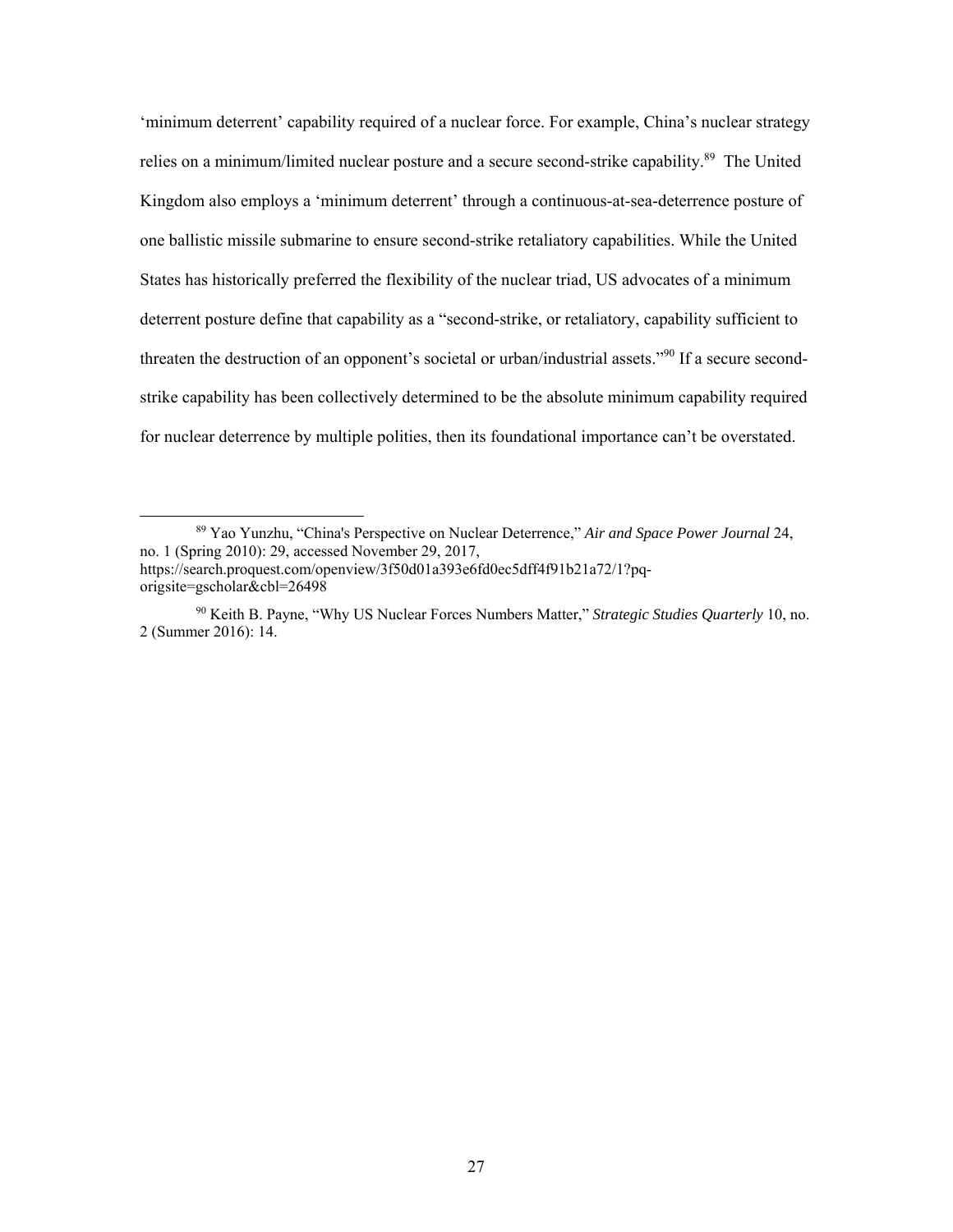#### Linking Theory to Reality: Implications for US Nuclear Posture

#### <span id="page-35-0"></span>The US Force Posture Must be Adaptable

As the goal of theory is to provide explanation with practical application, it is useful to link the general theory of nuclear deterrence proposed in this monograph to the ongoing modernization efforts of the nuclear enterprise. The following list summarizes the preceding argument for a general theory of nuclear deterrence:

- 1. Deterrence is contextual and psychological
- 2. Deterrence is inherently uncertain
- 3. There is no pure nuclear strategy
- 4. Political relations drive stability more than the "balance of terror"
- 5. Effective deterrence strategies demand limited nuclear options
- 6. Credibility is the cornerstone of deterrence and assurance
- 7. Secure, second-strike capability is foundational to nuclear deterrence

From this theory, the requirements of the US nuclear posture begin with a secure second-strike capability. A defining characteristic that also emerges is the necessity for the nuclear force to be sufficiently *[adaptable](https://adaptable.91)*.<sup>91</sup> Because deterrence is inherently uncertain and driven by political relations, all with ever-shifting contexts, the capabilities required for a credible deterrent posture are highly variable. There is also a time component that further exacerbates the variability of requirements. Near term investments in nuclear force posture will likely define the range of options available to decision makers for several decades. Thus, the multipolarity of nuclear powers and the volatility in the security environment over time demands that modernization efforts ensure sufficiently adaptable US nuclear forces for both current and future needs.

The idea that nuclear forces need to be adaptable and flexible is not new. The earliest ideas of flexibility were inherent in the Kennedy administration's strategy of flexible response. Both the Schlesinger Doctrine of 1974 and the 1980 "Countervailing Strategy" of the Carter administration highlighted flexibility as foundational to deterrence, as did the 1994, 2001, and

<sup>&</sup>lt;sup>91</sup> Payne, "A New Nuclear Review for a New Age," 63-64.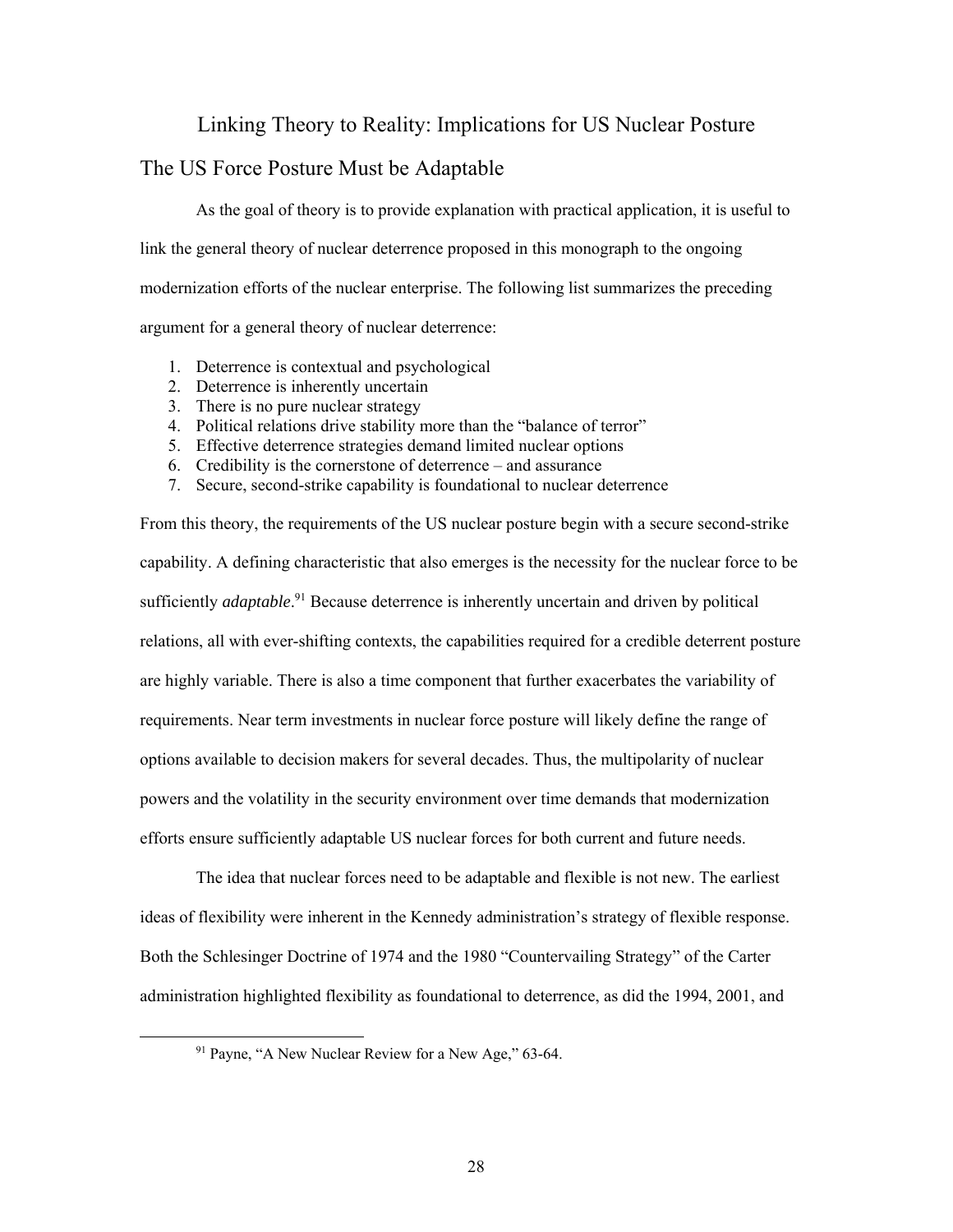<span id="page-36-0"></span>2018 NPRs.<sup>92</sup> Specifically, the 2018 NPR stated: "[t]he challenges that each situation may present, such as time, place, and circumstance, are distinct. Therefore, flexibility and adaptiveness are essential in a defense planning process that can never be informed reliably about the future contexts for action and requirements."<sup>93</sup> Flexibility as a foundational force characteristic is thus among the long-standing continuities of US strategic policy.<sup>94</sup>

While the concept of an adaptable and flexible nuclear force is helpful, the idea is too broad to be wholly practical. Though the terms 'flexibility' and 'adaptability' are ubiquitous in strategic nuclear dialogue, the precise meaning of the terms is rarely well-defined. In 2017, the National Institute for Public Policy commissioned a report intended to support the development of the most recent NPR, published in February, 2018. This report not only identified the requirement for the nuclear force to be adaptable, but also helpfully identified corresponding nuclear force characteristics that serve adaptability: survivability; suitable range; ability to forward deploy; prompt response capability; variable payloads; assorted weapon yields; and high delivery accuracy. These characteristics are useful for building an assessment framework for the present and planned updates to US nuclear posture.

#### An Assessment of US Modernization Efforts

 $\overline{\phantom{a}}$ 

Table 1 depicts current nuclear capabilities, proposed modernization programs, and the corresponding adaptable [characteristics.](https://characteristics.95)<sup>95</sup> In Table 2, the author assesses current and planned US nuclear capabilities by desired adaptability characteristic.

Table 1: Adaptability Characteristics of Current/Planned US Nuclear Capabilities

 $92$  Payne, "Maintaining Flexible and Resilient Capabilities for Nuclear Deterrence," 25.

<sup>93</sup> Dr. Colin S. Gray, quoted in: Department of Defense, 2018 Nuclear Posture Review, 25.

<sup>94</sup> Guthe, "Ten Continuities in US Nuclear Weapons Policy, Strategy, Plans, and Forces." 31-36.

<sup>&</sup>lt;sup>95</sup> This monograph evaluates modernization programs as presented in the 2018 NPR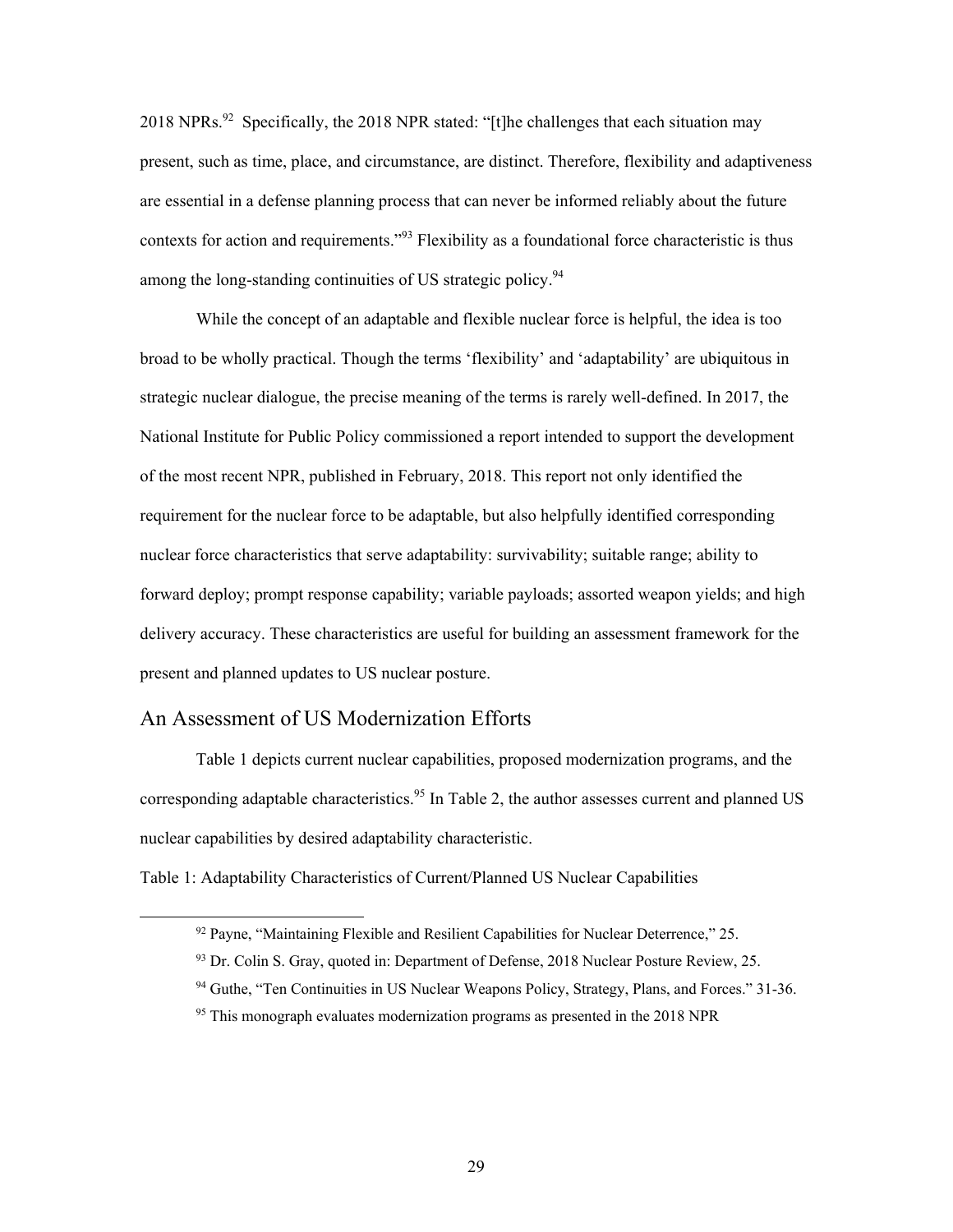| <b>Delivery System (Service Life)</b><br><b>Associated Weapons (Service Life)</b>                                   | <b>Planned Replacement</b><br>(Planned Service Entry)            | <b>Adaptable</b><br><b>Characteristics</b><br>(in order of merit)                                               |  |
|---------------------------------------------------------------------------------------------------------------------|------------------------------------------------------------------|-----------------------------------------------------------------------------------------------------------------|--|
| <b>Ballistic Submarines (SSBN)</b><br>14 Ohio-class (starting 2027)                                                 | 12 Columbia-class<br>(initial ops in 2031)                       | Survivable,<br>Prompt Response Capability,                                                                      |  |
| <b>Sea-Launched Ballistic Missiles (SLBM)</b><br><b>Trident D5 (2040s)</b>                                          | No SLBM replacement plan<br>*2018 NPR plans low yield option     | Suitable Range, Ability to<br>Forward Deploy, High Delivery<br>Accuracy,<br>*Assorted Yield                     |  |
| <b>Heavy Bombers</b><br>B-52H (2050), B-2 (2058)                                                                    | B-21 (mid 2020's)                                                |                                                                                                                 |  |
| Air-Launched Cruise Missiles (ALCM)<br>ALCM-B (2030)                                                                | Long Range Stand-Off (LRSO)<br>(2030)                            | Assorted Yield, Ability to<br>Forward Deploy,<br>**Variable Payload,<br>, High Delivery Accuracy,<br>Survivable |  |
| <b>Gravity Bombs</b><br>B61-7 (2024) B61-11 (2029) B83-1 (2029)                                                     | B-61-12 (2021)<br>**2018 NPR plans to extend B83-1<br>and B61-11 |                                                                                                                 |  |
| Dual-capable aircraft (DCA)<br>F-15E/F-16 (mid 2030's)                                                              | $F-35$<br>(needs certification)                                  | Ability to Forward Deploy,<br>Assorted yield, High Delivery<br>Accuracy, Survivable, Suitable<br>Range          |  |
| <b>Gravity Bombs</b><br>B61-3(2024) B61-4 (2024) B61-10 (2024)                                                      | B-61-12 (2020)                                                   |                                                                                                                 |  |
| <b>Inter Continental Ballistic Missiles (ICBM)</b><br>Minuteman III (mid 2030's)                                    | Ground-Based Strategic Deterrent<br>(2029)                       | Prompt Response, Suitable<br>Range, Variable Payload,<br>Survivable                                             |  |
| <b>Sea-Launched Cruise Missiles (SLCM)</b><br>Removed from service in 2010<br>***2018 NPR plans new SLCM capability | unknown delivery system                                          | Assorted Yield, Suitable Range,<br><b>High Delivery Accuracy</b>                                                |  |

 New Nuclear Review for a New Age," (Washington, DC: National Institute Press, 2017): 73, *Source:* Author-produced graphic. Information derived from Keith B. Payne et al., comp., "A accessed January 30, 2018, [http://www.nipp.org/wp-content/uploads/2017/06/A-New-Nuclear-](http://www.nipp.org/wp-content/uploads/2017/06/A-New-Nuclear)Review-final.pdf. and Department of Defense, *2018 Nuclear Posture Review*, accessed February 19, 2018, <http://media.defense.gov/2018/Feb/02/2001872886/-1/-1/1/2018-NUCLEAR>-POSTURE-REVIEW-FINAL-REPORT.PDF.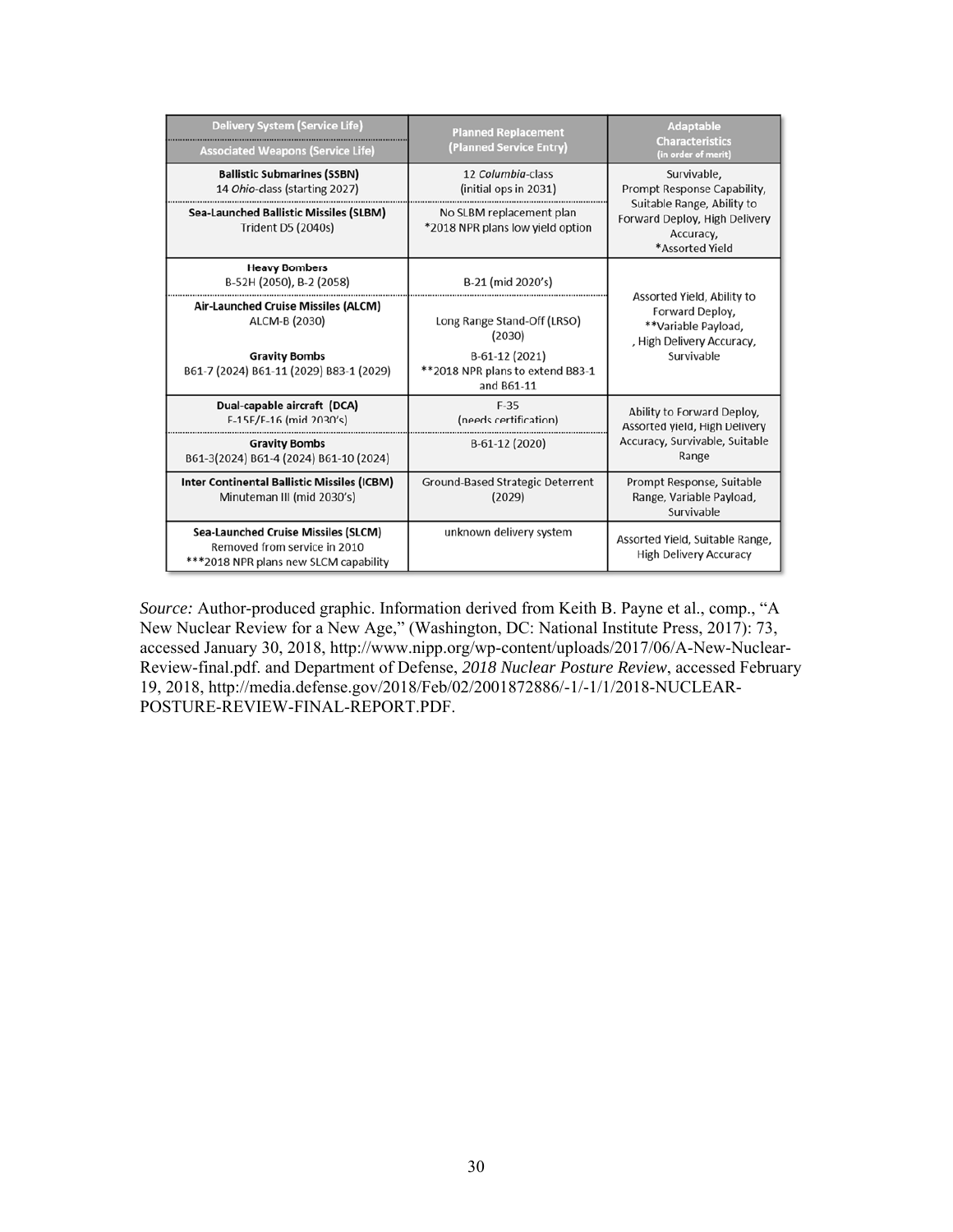| <b>Adaptable Force</b><br><b>Characteristics</b> | <b>Current/Planned</b><br><b>Assessment</b> | <b>Notes</b>                                                                                                                                                                                                                                                                                                           |
|--------------------------------------------------|---------------------------------------------|------------------------------------------------------------------------------------------------------------------------------------------------------------------------------------------------------------------------------------------------------------------------------------------------------------------------|
| <b>Survivability</b>                             |                                             | C2 gets needed upgrade; SSBN (when at sea) still most<br>survivable leg of triad, F-35/B-21/LRSO improve air-<br>launched survivability; basing/ports still soft targets, but<br>world-wide deployment complicates targeting; ICBM<br>pre-launch survivability still issue, but large numbers<br>complicate targeting; |
| <b>Ability to</b><br><b>Forward Deploy</b>       |                                             | Acquisition of B-21 and F-35 provide continued ability to<br>forward deploy, but security requirements may provide<br>obstacles; SSBN fleet somewhat reduced from 14 to 12,<br>which could slightly limit port call flexibility                                                                                        |
| <b>Suitable Range</b>                            |                                             | Ranges presumably maintained or improved with new<br><b>GBSD and LRSO</b>                                                                                                                                                                                                                                              |
| Prompt<br>Response                               |                                             | Prompt response maintained with GBSD; SSBN and B-21<br>give additional capability for quick response                                                                                                                                                                                                                   |
| <b>Variable</b><br><b>Payloads</b>               |                                             | GBSD maintain capability for multiple warheads; NPR<br>maintains B83-1 and B61-11 for redundancy and<br>penetrating capability; Bombers maintain cruise missile<br>and gravity weapon capability                                                                                                                       |
| <b>Assorted</b><br><b>Weapon Yields</b>          |                                             | NPR adds SLBM low yield option and SLCM; B61-12<br>maintains variable yield gravity fall option; GBSD<br>presumably maintains only high yield option                                                                                                                                                                   |
| <b>High Delivery</b><br><b>Accuracy</b>          |                                             | B61-12 adds precision guidance; LRSO maintains cruise<br>missile precision capability; planned SLCM likely<br>precision guided; GBSD Rentry vehicle likely unguided,<br>but maintains or increases ICBM accuracy                                                                                                       |

#### <span id="page-38-0"></span>Table 2: Assessment of US Nuclear Posture Adaptability

Source: Author-produced graphic. Information derived from Payne "A New Nuclear Review for a New Age," and Department of Defense, *2018 Nuclear Posture Review*, accessed February 19, 2018,<http://media.defense.gov/2018/Feb/02/2001872886/-1/-1/1/2018-NUCLEAR-POSTURE>-REVIEW-FINAL-REPORT.PDF

Table 2 illustrates that survivability and assorted weapon yields are the weakest adaptable characteristics in the current nuclear posture. Planned modernization efforts as outlined in the 2018 NPR address these deficiencies. The US nuclear submarine fleet (SSBN) is considered the most survivable leg of the nuclear triad. Replacing the *Ohio-*class SSBN fleet with *Columbia*class submarines provides a long-term investment in US secure second-strike capability. The proliferation of Anti-Access/ Aerial Denial (A2/AD) capabilities over the last decade has decreased the survivability of bombers and Dual Capable Aircraft (DCA). The F-35 and B-21 along with Long-Range Stand-Off (LRSO) missile vastly improve US capability for survivable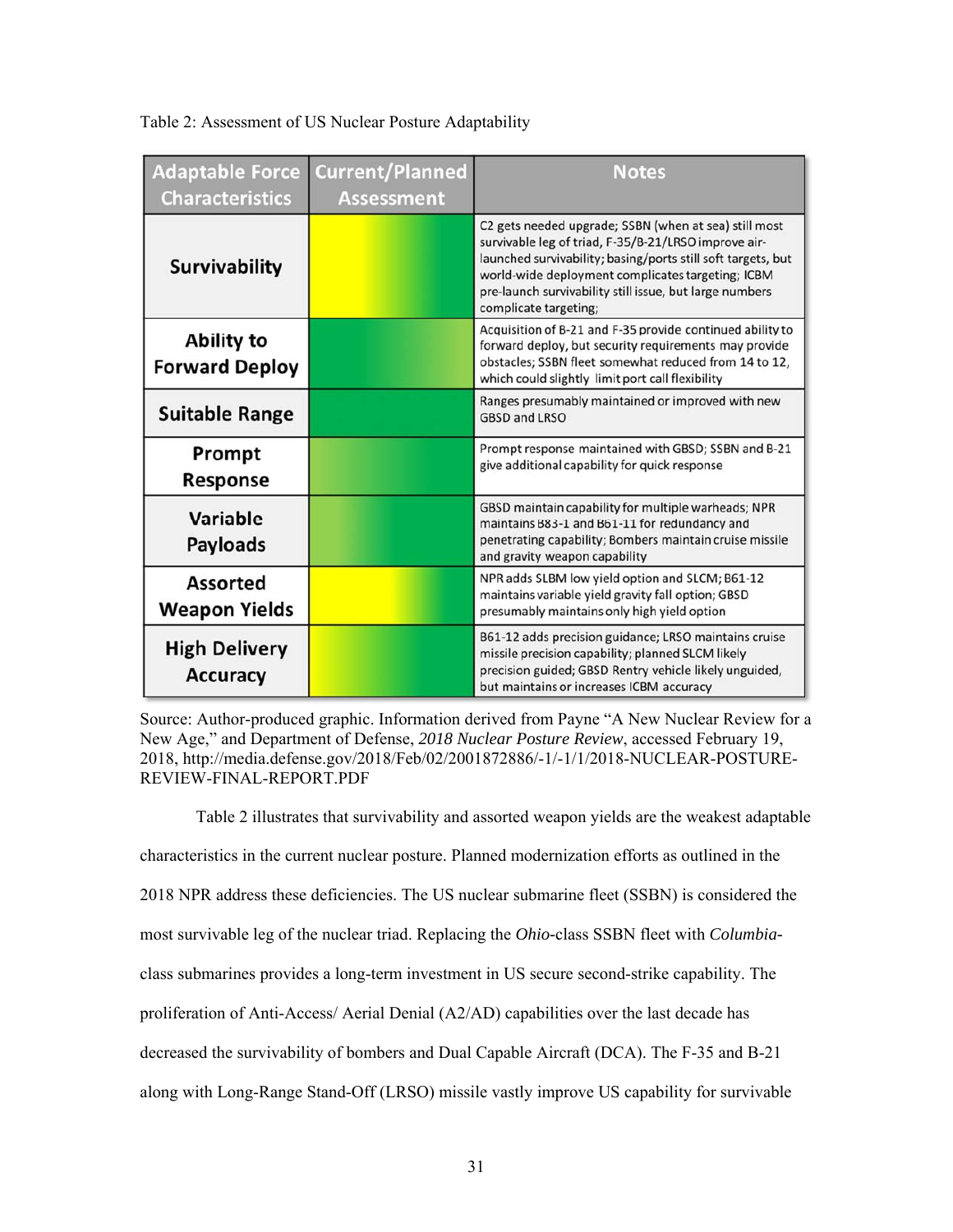<span id="page-39-0"></span>penetration of contested airspace. While the Ground Based Strategic Deterrent (GBSD) will continue to have prelaunch vulnerability to adversaries with large arsenals, the GBSD complicates adversary targeting and increases the overall survivability of the triad.

In terms of assorted weapons yield, DCA and bombers currently offer the only low yield delivery capability in the arsenal. Considering the vulnerability of current delivery systems, the US lacks strategic options for limited nuclear response. The 2018 NPR specifically addresses this shortfall by adding a low yield Submarine-Launched Ballistic Missile (SLBM) capability and reintroducing a Sea-Launched Cruise Missile (SLCM) capability back into the inventory. Additionally, the LRSO and continued maintenance of the B83-1 and B-61-1 tactical nuclear weapons will ensure a robust capability to deliver assorted yields from multiple delivery systems. As discussed above, improved survivability of DCA and bombers will increase future strategic options for delivering a variety of weapon yields. With adequate funding, the modernization efforts outlined in the 2018 NPR will greatly increase the overall flexibility and adaptability of the nuclear force.

#### Conclusion

The end of the Cold War infused Americans with a sense of hope and corresponding expectations that, thirty years later, seem ever elusive. This optimism drove the United States to lead efforts to reduce the role of nuclear weapons in international relations. Initial disarmament efforts immediately following the Cold War were successful to that end, but the deteriorating security environment since 2010 led to a reversal in that momentum. Several potential adversaries have placed significant focus on expanding nuclear capabilities over the last decade while the United States has invested little in its aging nuclear force. Figure 1 compares these recent nuclear investments, illustrating that these potential adversaries do not share the American vision of a world where nuclear weapons have decreased relevance. The 2018 NPR recognizes this reality and articulates a vision for a sufficiently adaptable US nuclear posture that accounts for the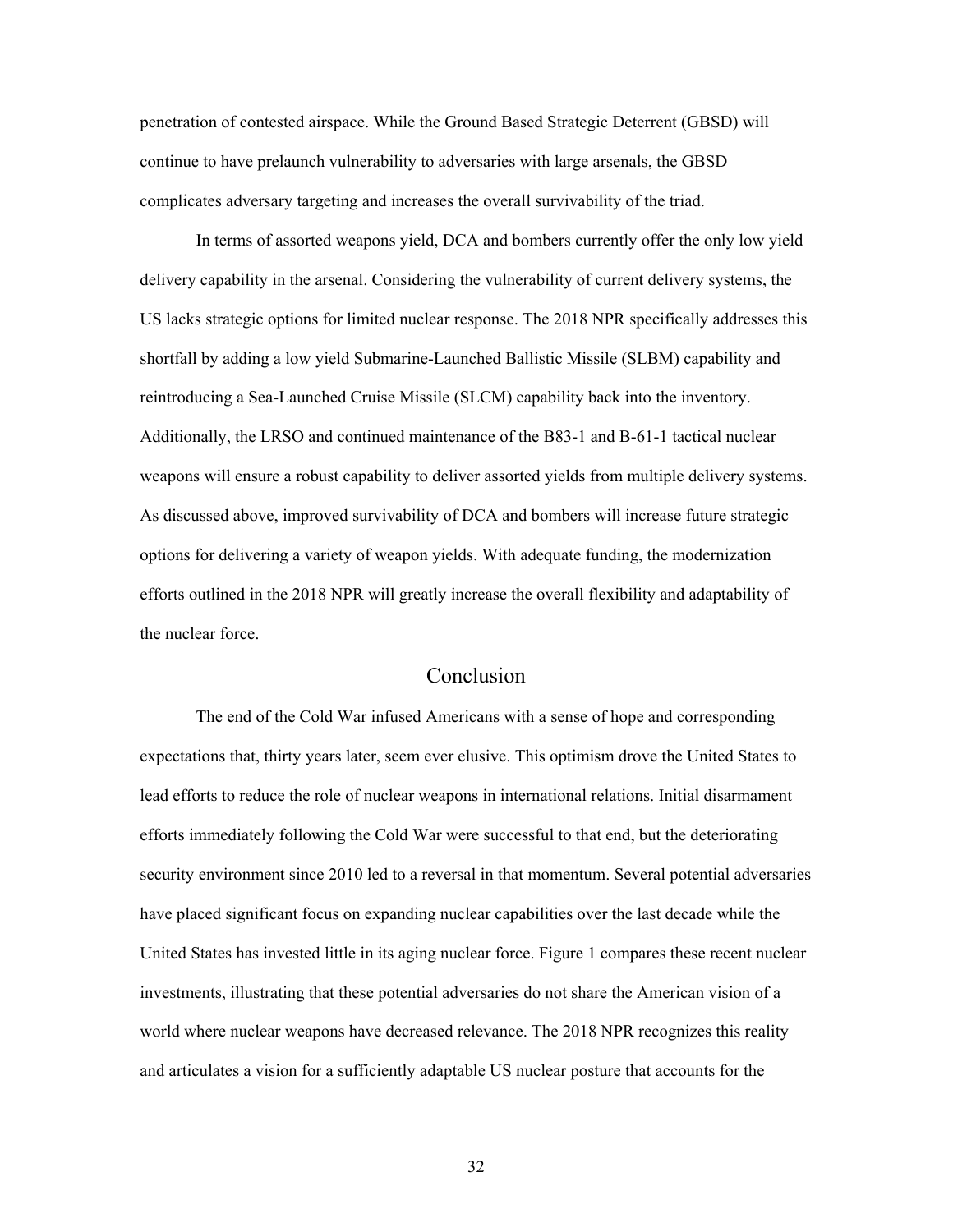<span id="page-40-0"></span> from the aspirational US nuclear policies of the last three decades. rapidly deteriorating security environment. Planned modernization efforts reflect a necessary shift



Figure 1. Nuclear Delivery Systems since 2010. Department of Defense, *2018 Nuclear Posture Review*, accessed February 19, 2018, [http://media.defense.gov/2018/Feb/02/2001872886/-1/](http://media.defense.gov/2018/Feb/02/2001872886/-1)- 1/1/2018-NUCLEAR-POSTURE-REVIEW-FINAL-REPORT.PDF

As long as nuclear weapons continue to exist, the United States must remain a nuclear nation with credible, flexible capabilities that preserve options for present and future decision makers. Recalling the earliest thoughts of Bernard Brodie, the chief purpose of these nuclear capabilities continues to be the prevention of war. Accomplishing this purpose demands a comprehensive understanding of deterrence in the  $21<sup>st</sup>$  century and a political commitment to invest in necessary nuclear capabilities.

NUCLEAR DELIVERY SYSTEMS SINCE 2010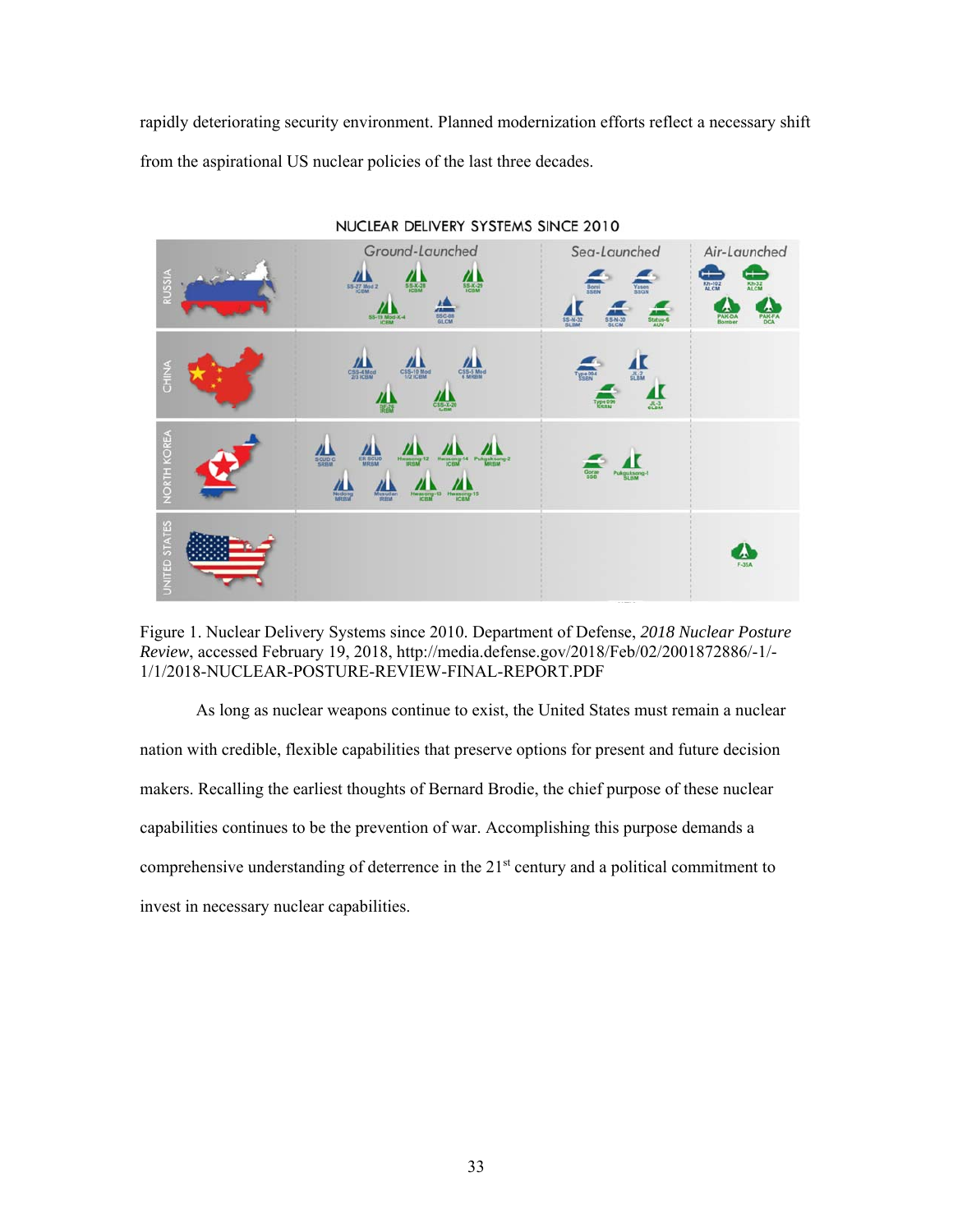#### Bibliography

<span id="page-41-0"></span>Berekikian, Jeffrey D. "A Cognitive Theory of Deterrence." *Journal of Peace Research* (March 2002): 172.

Brodie, Bernard, ed. *The Absolute Weapon*. New York: Harcourt, 1946.

- \_\_\_\_\_\_\_\_. "Changing Capabilities and War Objectives." In *The Development of American Strategic Thought*. Edited by Marc Trachtenberg. New York: Garland Publishing, 1988.
- \_\_\_\_\_\_\_\_. *Strategy in the Missile Age*. Princeton: Princeton University Press, 1959.
- \_\_\_\_\_\_\_\_. "Strategy as a Science." *World Politics* 1, no. 4 (July 1949): 476.
- \_\_\_\_\_\_\_\_. *Strategy*. New York: Oxford Press, 2013.
- Carter, Ashton. Remarks by Secretary Carter to troops at Minot Air Force Base, ND. September 26, 2016. Accessed December 19, 2017. <https://www.defense.gov/News/Transcripts/Transcript-View/Article/956079/remarksby>-.
- Cimbala, Stephen. *Nuclear Strategizing*. New York: Praeger, 1988.
- Clausewitz, Carl Von. *On War*. Edited by Michael Howard and Peter Pa ret. Princeton, NJ: Princeton University Press, 1976.
- David Alan Rosenburg. "The Origins of Overkill: Nuclear Weapons and American Strategy, 1945-1960." *International Security* 7, no. 4 (Spring 1983): 3-71. Accessed December 2, 2017.<http://www.jstor.org/stable/262673>.
- Delpech, Therese. *Nuclear Deterrence in the 21st Century*. Santa Monica: RAND, 2012.
- Department of Defense. 2010 Nuclear Posture Review. Washington, DC: Government Printing Office, 2010. Accessed December 19, 2017. [www.defense.gov/Portals/1/features/defenseReviews/NPR/2010\\_Nuclear\\_Posture](www.defense.gov/Portals/1/features/defenseReviews/NPR/2010_Nuclear_Posture)\_ Review\_Report.pdf.
	- \_\_\_\_\_\_\_\_. *2018 Nuclear Posture Review*. Washington, DC: Government Printing Office, 2018. Accessed February 19, 2017. <http://media.defense.gov/2018/Feb/02/2001872886/-1>/- 1/1/2018-NUCLEAR-POSTURE-REVIEW-FINAL-REPORT.PDF.
	- \_\_\_\_\_\_\_\_. DoD Dictionary of Military and Associated Terms. Washington, DC: Government Printing Office, 2016. Accessed January 30, 2018. [http://www.dtic.mil/doctrine/new\\_pubs/dictionary.pdf.](http://www.dtic.mil/doctrine/new_pubs/dictionary.pdf)
- Enthoven, Alain, and K. Wayne Smith. *How Much Is Enough? Shaping the Defense Program, 1961-1969*. New York: Harper and Row, 1971.
- Freedman, Lawrence. *The Evolution of Nuclear Strategy*. 3rd ed. New York: Palgrave MacMillan, 2003.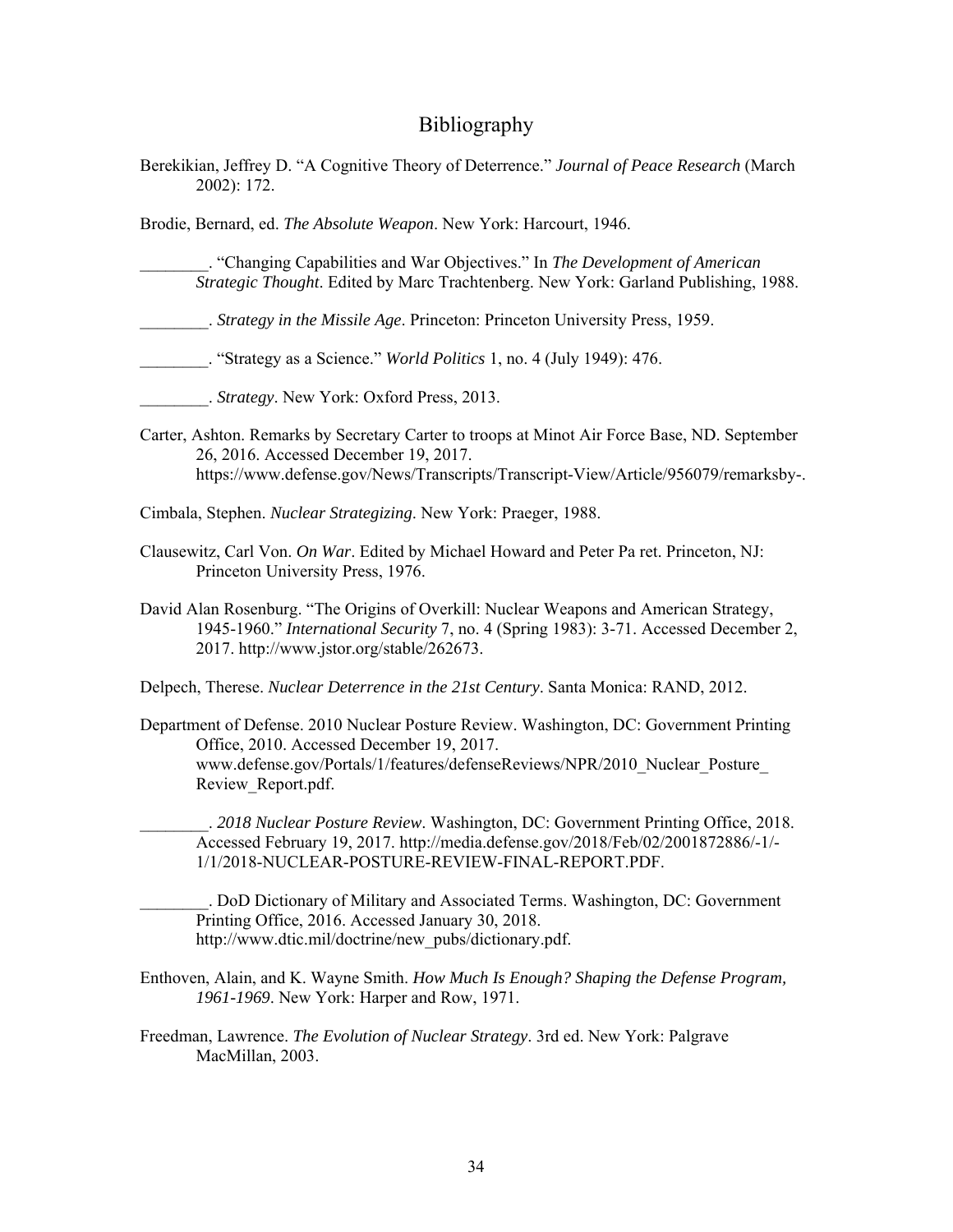\_\_\_\_\_\_\_\_. "The Rationale for Medium-Sized Deterrent Forces." In *The Future of Strategic Deterrence*, edited by Christopher Bertram. Hamden: Archon, 1981.

\_\_\_\_\_\_\_\_. *Strategy*. New York: Oxford Press, 2013.

- Gaddis, John Lewis, Philip H. Gordon, Ernest R. May, and Jonathan Rosenburg. *Cold War Statesmen Confront the Bomb: Nuclear Diplomacy Since 1945*. Oxford: Oxford University Press, 1999.
- Gray, Colin S. *Airpower for Strategic Effect*. Maxwell Air Force Base, AL: Air University Press, 2012.

\_\_\_\_\_\_\_\_. "Arms Control Does Not Control Arms." *Orbis* 37, no. 3 (Summer 93). Accessed December 12, 2017.

<http://search.ebscohost.com/login.aspx?direct=true&db=aph&AN=9308119565&site=eh> ost-live&scope=site"

\_\_\_\_\_\_\_\_. *The Future of Strategy*. Malden, MA: Polity Press, 2015. Kindle.

\_\_\_\_\_\_\_\_. *National Security Dilemmas: Challenges and Opportunities*. Washington DC: Potomac Books, 2009.

\_\_\_\_\_\_\_\_. *Nuclear Strategy and National Style*. Lanham, MD: Hamilton Press, 1986.

\_\_\_\_\_\_\_\_. *Strategic Studies and Public Policy: The American Experience*. Lexington: University Press of Kentucky, 1982.

- Guthe, Kurt. "Ten Continuities in US Nuclear Weapons Policy, Strategy, Plans, and Forces." Washington, DC: National Institute for Public Policy, 2008. Accessed December 12, 2017. [http://www.nipp.org/wp-content/uploads/2014/11/N-Continuities-Draft\\_Rev-](http://www.nipp.org/wp-content/uploads/2014/11/N-Continuities-Draft_Rev)2.11.pdf.
- Halperin, Morton et al. "Parsing the Nuclear Posture Review." *Arms Control Today* 32, no. 2 (March 2002): 19-20.
- Heuser, Beatrice. *The Evolution of Strategy*. Cambridge, UK: Cambridge University Press, 2010.
- Howard, Michael. "Lessons of the Cold War." *Survival* 36 (Winter 1994-1995): 161-166.
- Jervis, Robert. *The Meaning of the Nuclear Revolution: Statecraft and the Prospect of Armageddon*. Ithaca, NY: Cornell University Press, 1989.
- Jomini, Antoine Henri de. *The Art of War*. Novato, CA: Presidio Press, 1992.
- Jones, Lt Col Johnny R., comp. "William 'Billy' Mitchell's Airpower." Maxwell Air Force Base, AL: Airpower Research Institute, Air University Press, 1997. Accessed December 1, 2017. [http://www.au.af.mil/au/awc/awcgate/mitchell/mitchellsairpower.pdf.](http://www.au.af.mil/au/awc/awcgate/mitchell/mitchellsairpower.pdf)
- Kahn, Herman. *On Thermonuclear War*. Princeton, NJ: Princeton University Press, 1960.
- Karp, Regina. *Security without Nuclear Weapons? Different Perspectives on Non-Nuclear Security*. Oxford: Oxford University Press, 1992.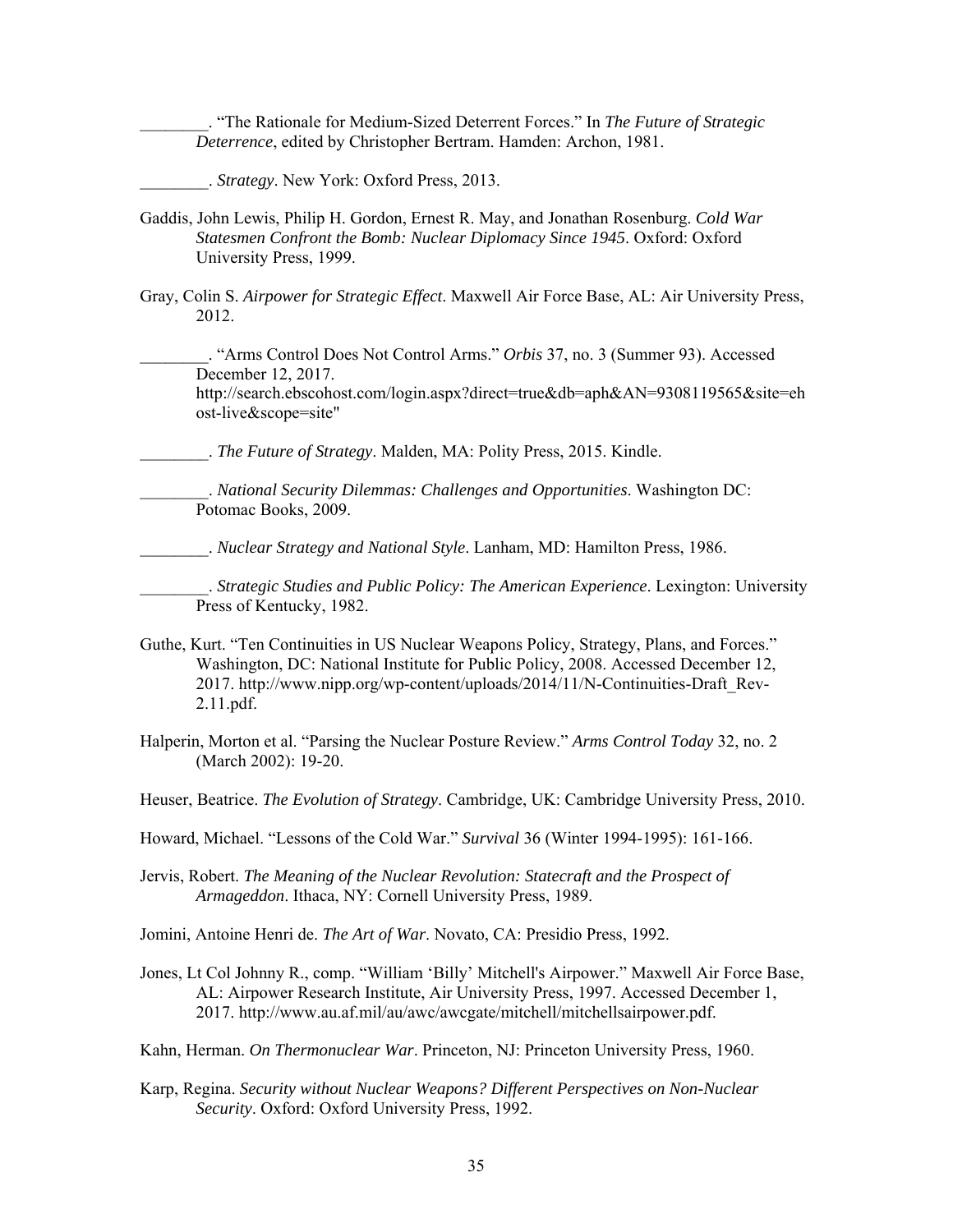Kissinger, Henry. *Diplomacy*. New York: Simon and Schuster, 1994.

\_\_\_\_\_\_\_\_. *Nuclear Weapons and Foreign Policy*. Abr. ed. New York: W.W. Norton, 1969.

\_\_\_\_\_\_\_\_. *Years of Upheaval*. Boston: Little, Brown, and Company, 1982.

Krepinevich, Andrew F., and Barry D. Watts. *The Last Warrior*. New York: Basic Books, 2015.

- Larsen, Jeffrey A., and Kerry M. Kartchner. *On Limited Nuclear War in the 21st Century*. Stanford: Stanford University Press, 2014.
- Neuman, John van, and Oskar Morgenstern. *Theory of Games and Economic Behavior*. Princeton, NJ: Princeton University Press, 1944.
- Osgood, Robert. *Limited War: The Challenge to American Strategy*. Chicago: University of Chicago, 1957.
- Payne, Keith B. et al., comp. "A New Nuclear Review for a New Age." Washington, DC: National Institute Press, 2017. Accessed January 30, 2018. <http://www.nipp.org/wp>content/uploads/2017/06/A-New-Nuclear-Review-final.pdf.

\_\_\_\_\_\_\_\_. *The Fallacies of Cold War Deterrence and a New Direction*. Lexington: University Press of Kentucky, 2001.

\_\_\_\_\_\_\_\_. *The Great American Gamble: Deterrence Theory and Practice from Cold War to the Twenty-First Century*. Fairfax, VA: National Institute Press, 2008. Kindle.

\_\_\_\_\_\_\_\_. "Maintaining Flexible and Resilient Capabilities for Nuclear Deterrence." *Strategic Studies Quarterly* 5, no. 2 (Summer 2011): 13-29.

\_\_\_\_\_\_\_\_. "Why US Nuclear Forces Numbers Matter." *Strategic Studies Quarterly* 10, no. 2 (Summer 2016): 14-24.

- The White House. *2018 National Security Strategy*. Accessed December 20, 2017. [https://www.whitehouse.gov/wp-content/uploads/2017/12/NSS-Final-12-18-2017-](https://www.whitehouse.gov/wp-content/uploads/2017/12/NSS-Final-12-18-2017) 0905.pdf.
- The White House. NSC 162/2. Accessed December 12, 2017. <https://fas.org/irp/offdocs/nsc>hst/nsc-162-2.pdf.
- The White House. President's Commission on Strategic Forces. *Report*. Washington, DC: Government Printing Office, 1983.
- Richard Ned Lebow and Janice Gross Stein. *We All Lost the Cold War*. Princeton, NJ: Princeton University Press, 1995.
- Richardson, Jeff. "Shifting from a Nuclear Triad to a Nuclear Dyad." *Bulletin of the Atomic Scientist* (September/October 2009): 33-42.
- Rowen, Henry S. *Nuclear Heuristics: Selected Writings of Albert and Roberta Wohlstetter*. Edited by Roberta Zarate and Henry Sokolski. Carlisle, PA: Strategic Studies Institute, 2009.